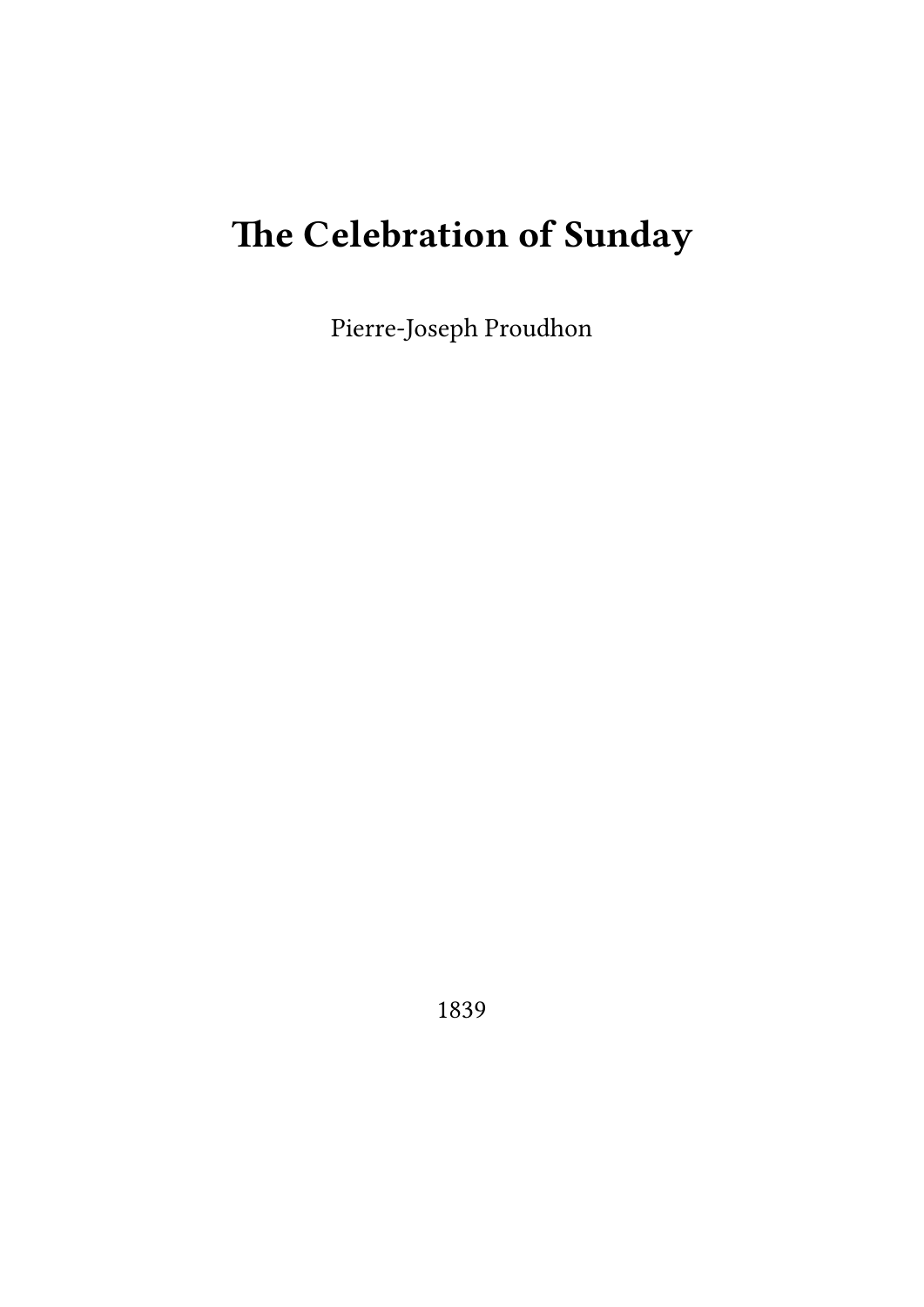## **Contents**

| The Celebration of Sunday |  |  |  |
|---------------------------|--|--|--|
|                           |  |  |  |
|                           |  |  |  |
|                           |  |  |  |
|                           |  |  |  |
|                           |  |  |  |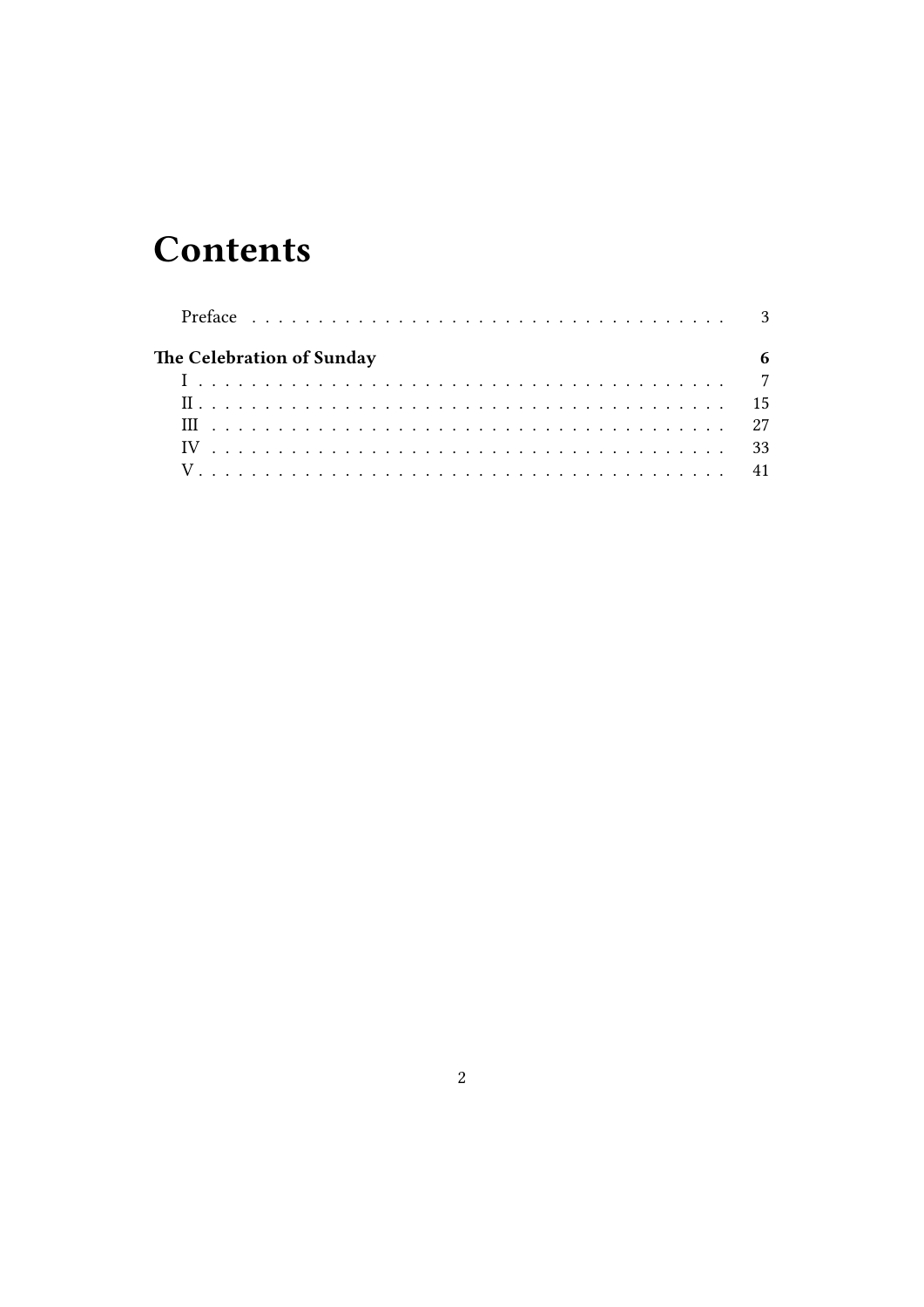### <span id="page-2-0"></span>**Preface**

The celebrated Sir Francis Bacon was called the reformer of human reason for having replaced the syllogism with observation in the natural sciences; the philosophers, following his example, teach today that philosophy is a collection of observations and facts. But, certain thinkers have said to them, if truth and certainty exist in *philosophy*, they must also exist in the realm of *politics*: thus, there is a social science responsive to evidence, which is consequently the object of demonstration, not of art or authority, not, that is, of arbitrary will.

This conclusion, so profound in its simplicity, so innovative in its consequences, has been the signal for a vast intellectual movement, comparable with that which manifested itself in the Roman empire, at the time of the establishment of Christianity. We have set ourselves to seek the *new science*; and as the investigation cannot begin with anything but critique, we have arrived methodically at the negation of everything that makes up and sustains society.

Thus we have asked: What is royalty? And the response has been: A myth.

What is religion? — A dream of the mind.

What is God? — An eternal X.

What is property?  $-$  It is theft.

What is community? — It is death.

Christianity signaled its entry into the world in absolutely the same way; before positing its dogma, it said to itself:

What is Caesar? — Nothing.

What is the republic? — Nothing.

What is Jupiter? — Nothing.

What is nobility, philosophy, glory? — Nothing.

The negation that Christianity began against ancient society was then pursued against Christianity itself; and we told ourselves that the truth would appear to us only after we had demolished everything. When will this be accomplished? But, if the present and the past cannot give us truth in its essential form, they contain it substantially, since truth is eternal, and eternally manifests itself. It is thus as much in the institutions that have been destroyed, or are at the point of disappearing, as it is in the facts that spring up anew each day, that we should seek truth in itself, the face-to-face contemplation of the absolute, *siculi est*, *facie ad faciem*.

Among the monuments of antiquity, the laws of Moses are unquestionably those that have most occupied the meditations of the *savants*. For ourselves, the sublimity of the mosaic system would astonish us, perhaps, if we did not know that by virtue of the laws of human understanding, every primitive idea being necessarily universal, every primitive legislation must have been a summary of philosophy, a rudiment of knowledge. What we have taken for profundity and divine inspira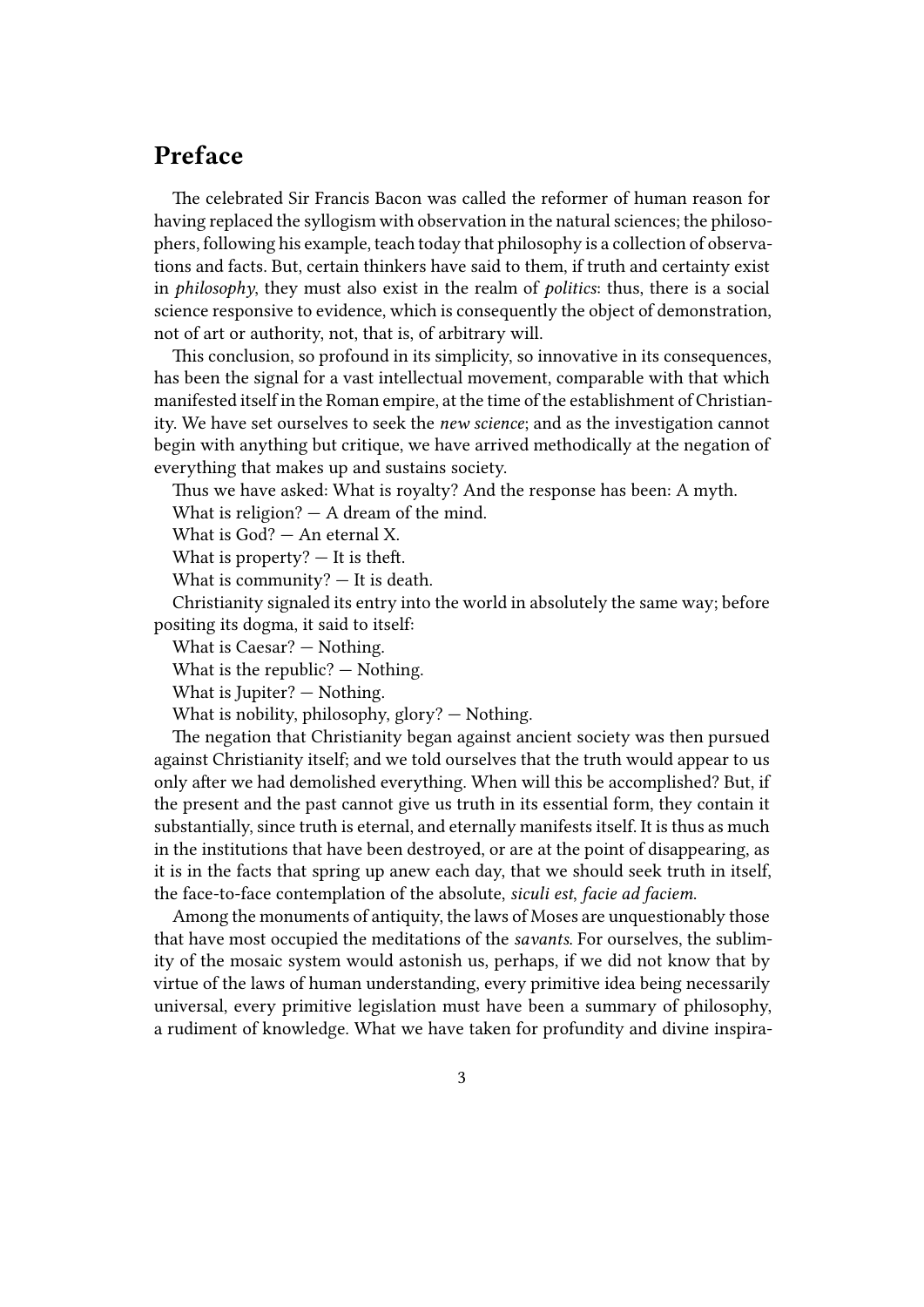tion in Moses and the other legislators of antiquity was, at base, only a general intuition and aphoristic conception; as for its form, it was the living and spontaneous expression of the first apperceptions of consciousness.

But how did the Sabbath become, in the thought of Moses, the pivot and rallying symbol of Jewish society? Another law of the intelligence will explain it to us.

In the sphere of pure ideas, everything is connected, supported and demonstrated, not according to the order of filiation, or the principle of consequences, but according to the order of coexistence or coordination of relations. Here, as in the universe, the center is everywhere and the circumference nowhere; that is, everything is at once principle and consequence, axis and radius. Moses, having to formulate the totality of his laws by deduction, was free to choose for the culminating point of his system whatever economic or moral idea he wanted. He preferred the weekly division of time, because he needed a sensible and powerful symbol which constantly recalled to the hordes of semi-savage Israel the feelings of nationality, fraternity and unity, without which any subsequent development was impossible. The Sabbath was like the common meeting ground where all the Hebrews should gather themselves in spirit, at the beginning of each week; the monument that expressed their political existence, the link that held together all their institutions. Thus, public and civil right, municipal administration, education, government, worship, customs, hygiene, family and city relations, *liberty*, *public order*: the Sabbath supposed all these things, fortified them and created their harmony.

The author of this discourse has been reproved for lending to Moses views that could not have been his own, but this reproach is unreasonable. Today, it is much less a question of knowing what the individual who wrote them thought of these laws, than it is to know the very spirit of his legislation. Certainly Moses was not thinking of the Catholics or protestants; however, the vigor of the institution of the Sabbath was such, that the Jews passed it on to the Christians and the Mohammedans; that from them it extended around the globe; and that it will outlive all the religions, embracing within its vast reach pre-historic times and the most distant future ages.

We do not know who first imagined the division of time into weeks. It doubtless sprung from that spontaneous genius, a sort of magnetic vision, which discovered the first arts, developed language, invented writing, created systems of religion and philosophy: a marvelous faculty, the processes of which elude analysis, and that reflection, another rival and progressive faculty, weakens gradually without ever being able to make it disappear.

Today, when the questions of labor and wages, of industrial organization and national workshops, of political and social reform, occupy public attention to the highest degree, we believe a legislation based on a theory of *repose*, if we can put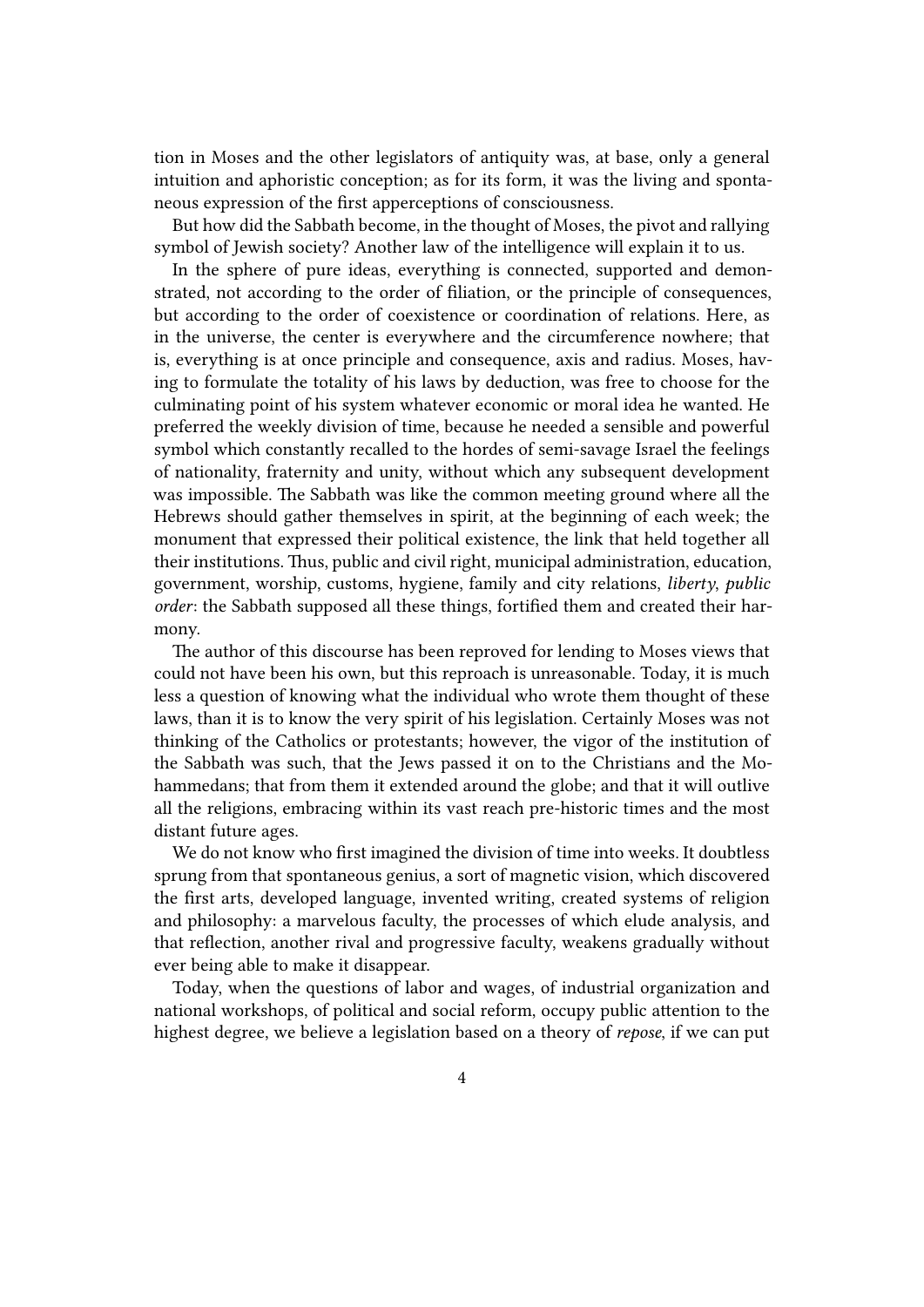it this way, could be useful. Nothing comparable to the Sabbath, before or since the legislator of the Sinai, has been imagined and put into practice. Sunday, the Christian Sabbath, for which respect seems to have diminished, will be revived in all its splendor, when the guarantee of labor is won, with the well-being that is its prize. The working classes are too interested in the maintenance of the dominical holiday to ever let it perish. Thus all will celebrate the day, even though they don't attend the mass: and the people will see, by this example, how it is possible that a religion be false, and the contents of that religion be true at the same time; that to philosophize about dogma is to renounce faith; to transform a religion is to abolish it. The priests, with their scientific tendencies, march toward that inevitable conclusion: let them pardon us for having gone before them, and not refuse us the final benediction, because we have arrived first at the tomb of religion.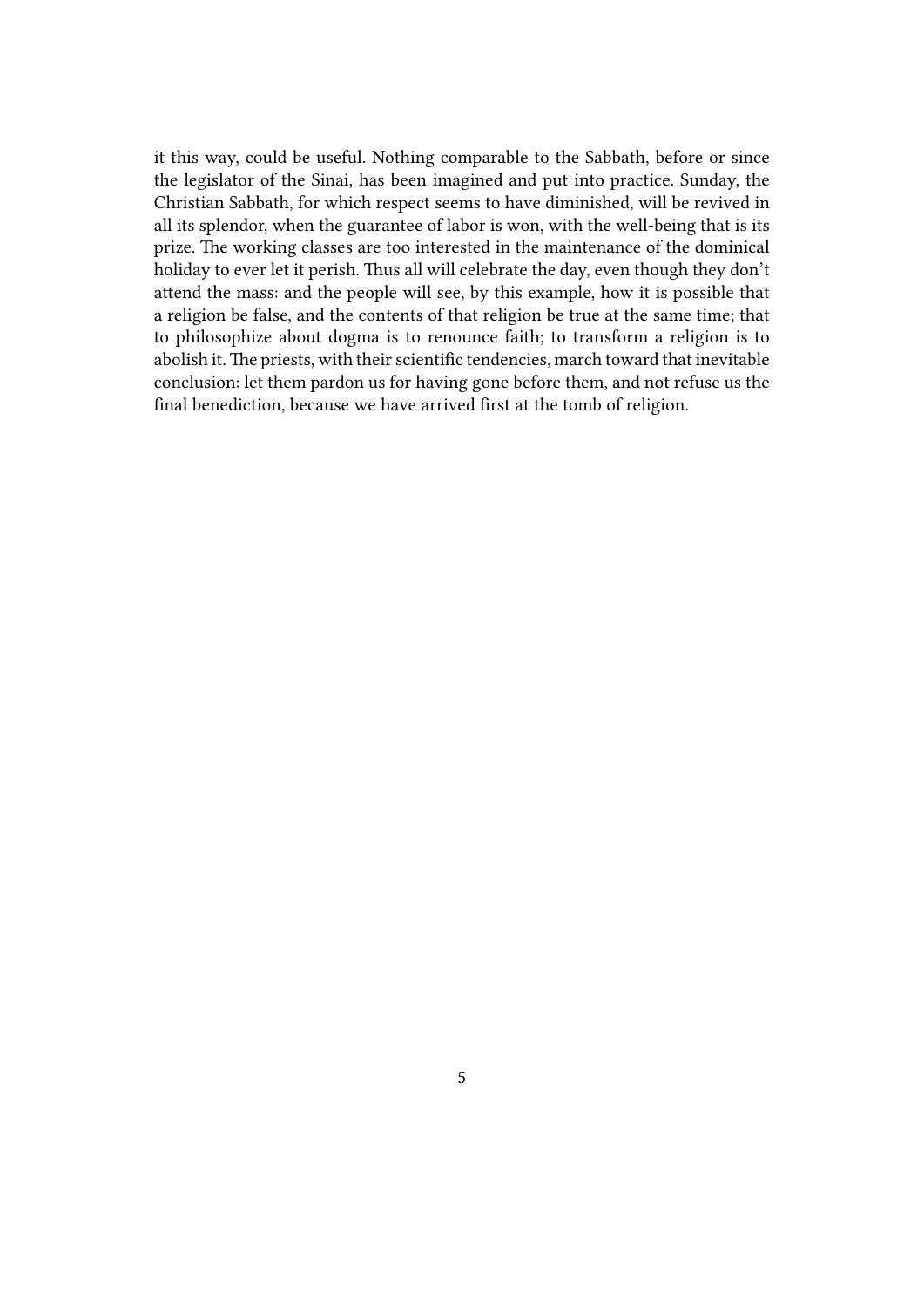## <span id="page-5-0"></span>**The Celebration of Sunday**

"Remember the Sabbath day, to keep it holy.

"Six days shall thou labor, and do all thy work.

"But the seventh day is the rest of the Lord: in it thou shall not do any work, thou, nor thy son, nor thy daughter, thy manservant, nor thy maidservant, nor thy cattle, nor thy stranger that is within thy gates.

"For in six days the Lord made heaven and earth, the sea, and all that in them is, and rested the seventh day: That is why the Eternal has hallowed and blessed the day of rest."

Such is the literal text of the fourth paragraph of the first article of the Charter given to the Hebrews by Moses, and known under the name of the DECALOGUE.<sup>1</sup>

It is a question of penetrating the spirit, the motives and the aim of that law, or, to put it better, of that institution, that Moses and the prophets would always regard as fundamental, and to which we can find nothing comparable among any of the peoples who have had a written legislation; an institution the whole scope of which even the most celebrated critics—Grotius, Cunéus, Spencer, Dom Calmet, l'abbé de Vence, P. Berruyer, Bergier, etc.—have not grasped; of which Montesquieu has not even spoken, because he did not understand it; that J.-J. Rousseau seems to have sensed, however far his thought was from it; an institution, finally, which our modern genius, with all its theories of political and civil right, with its niceties of constitutions and its vague desires for liberty and equality, has never measured up to. We know that, from the origins of Christianity, the weekly celebration of rest was transferred from Saturday, or the day of Saturn, to the following day, the day of the Sun; and that, in the thought of the Apostles, there should not exist, between

 $<sup>1</sup>$  In our catechisms, the division of Decalogue is different from that which is presented here.</sup> According to the Hebrews, the first commandment teaches the *unity* of God; the second forbids the *fabrication of images*; it is an artificial, political. These two commandments have been merged into only one. The third forbids *taking the name of God in vain*; that prohibition is at once political and religious, completely within the customs of antiquity. We recognize here that *Punic faith*, to which imprecations and oaths cost nothing; Moses ordained that the oath by Jehovah would be inviolable. That precept is for us the second; it commands, it is said, to avoid *foul words and swearing*.The fourth commandment concerns the Sabbath. The tenth (for us the seventh), concerning covetousness, has been divided in two, in order to preserve the number 10. It is, on the one hand, the prohibition against desiring one's neighbor's wife; on the other, the prohibition against coveting his ox or his ass, etc. But in Moses this distinction does not exist.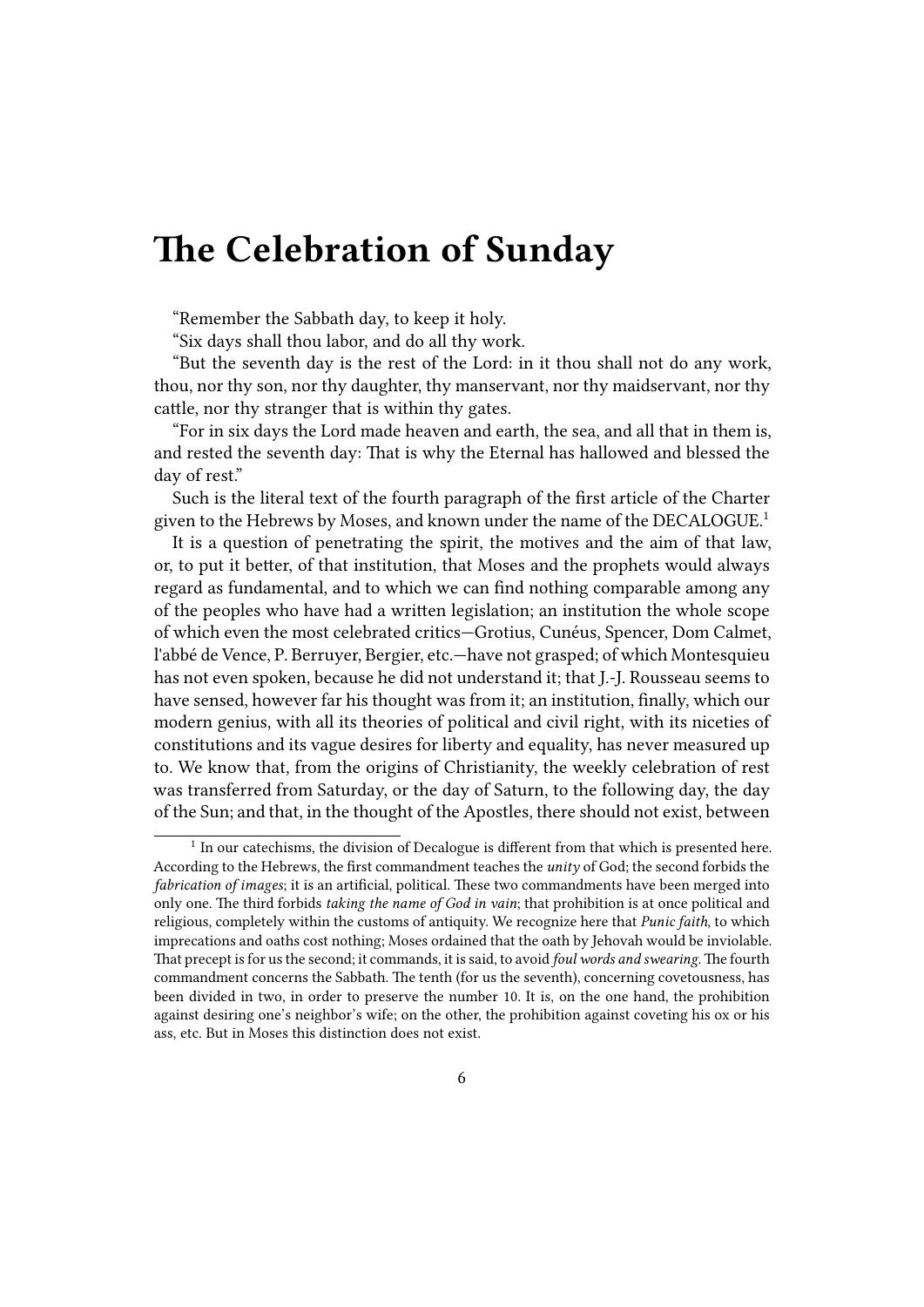the mosaic Sabbath and the Christian Sunday, any difference but a delay of twentyfour hours. The day of the observance was transferred for two reasons: to honor the resurrection of Christ, and to radically separate the two religions. Beyond that, neither the thing nor its spirit were changed; the obligation and the purpose of the precept remained the same. The intention of the reformers, as faithful disciples of their master, was never to abolish the ancient law, but to complete it. If then I should succeed in establishing that the object of the Jewish legislator, in that which concerns the holiday the seventh day, was quadruple; that that object, at once *civil*, *domestic*, *moral* and *hygienic*, was consequently the most vast, the most universal that the thought of a founder of a nation could embrace; if I could show according to what principles of a philosophy unknown to our age the fourth commandment was conceived, what its sanction was, what its consequences should be for the destiny of the people, I would have, I believe, satisfied all the conditions of the problem put forward; and by demonstrating the sublimity of the institutions Moses, I would have plumbed the depths of the question that I examine. It is nearly useless to caution that I contemplate all the facts relative to the Jewish religion, as well as those relating to Christianity, from a purely *human* point of view: today one is no longer suspected of religiosity, because they discover reasonable things in a religion.

### <span id="page-6-0"></span>**I**

It is rare that a law can be well understood and appreciated at its true value, if we limit ourselves to considering it separately, and independent of the system to which it is linked: that is a principle of legislative critique which no one contests, and suffers hardly any exceptions. How is it that this rule has been so badly followed with regard to the laws of Moses, that no one has yet thought to present them in their totality? I would not exempt from this criticism even Mr. Pastoret himself, whose work on the legislation of Moses seems to have been composed under the dictation of rabbis who wanted to mock their disciple. How is it, I say, that no publicist has even tried to sum up that governmental machine, to show its workings, to show the correlation of the parts with the whole, and the exact proportion between them? We have given ourselves up to minute researches on the laws of Lycurgus; for them, we have exhausted all the resources of erudition; by means of sagacity and critique, we have managed to give, if not a complete idea, at least an approximate, of the political state of the Lacedaemonians. The same work on Moses would be much easier; most of the materials exist; and, in order to reconstruct the edifice, it is a question only of arranging the scattered fragments.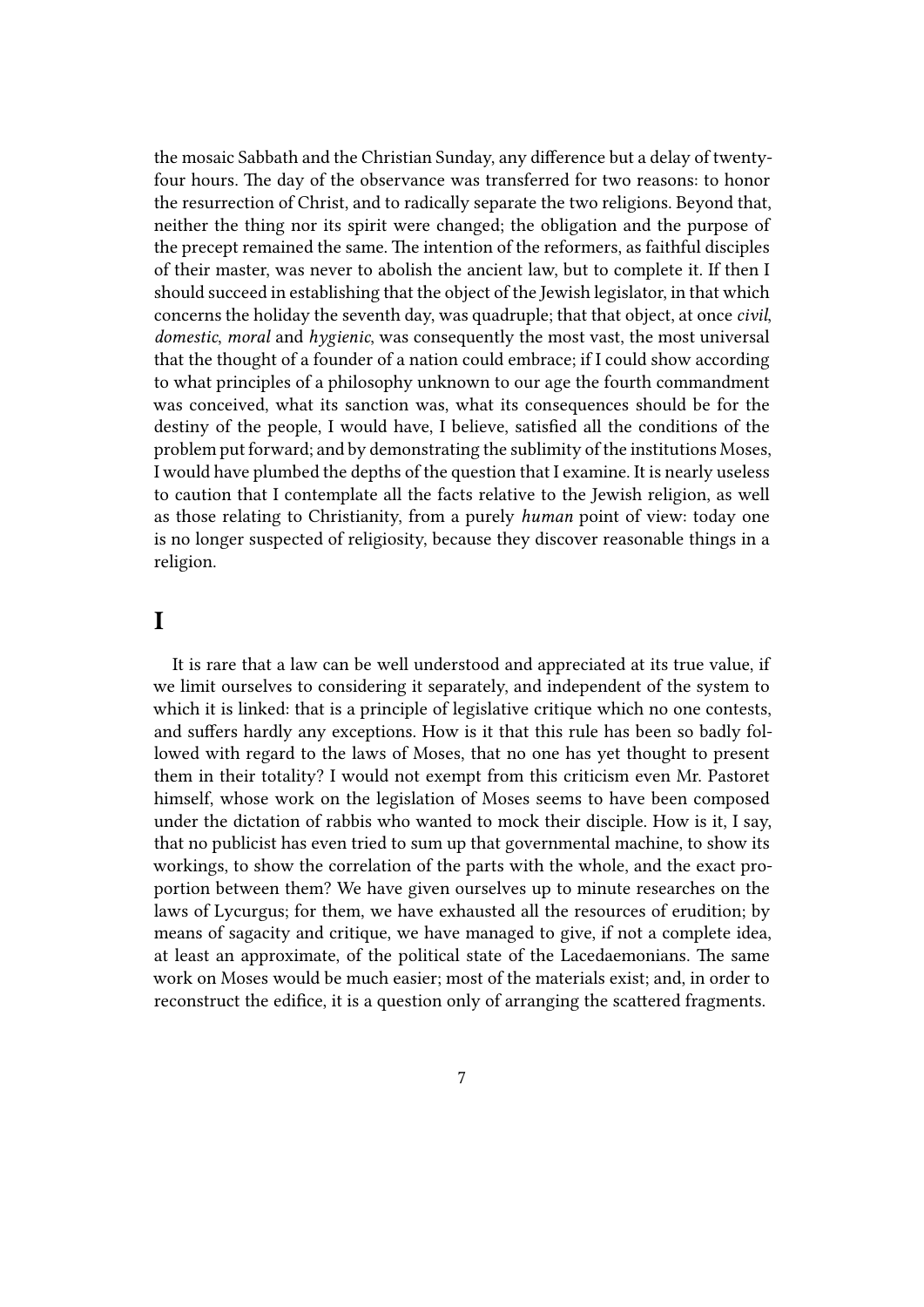We would hardly believe such an insufficiency on the part of the commentators, if the causes were not found recorded in their writings. According to the rabbis, it is not necessary to seek any reason in the Jewish laws other than the autocratic will of God, no other motive than the absolute, *sic volo*, *sic jubeo*, which allows neither examination nor verification. It is an impiety to probe the ways of the divinity. Obedience, in order to be meritorious, must be blind. Submission to the law loses all its prize, as soon as it is accompanied by science. That absurd opinion is ever so ancient and so profoundly established among them, that when a Pharisee, Saint Paul, came to proclaim before the nation that heretical aphorism, *Rationabile sit obsequium vestrum*, "Let your obedience be reasonable," a revolution was accomplished in religion.

On the other hand, Moses had not prepared himself to erect a dialectical monument; he did not want to make a theory. He never explained his principles. The needs of the people demanded a rule; Moses rendered an oracle. A question of right presented itself to be resolved; he dictated a law. But, despite that incoherence in the redaction, we need not imagine that his plan of legislation was as disordered as the collection of his decrees appears to us today, and that he had not had constantly in mind the archetypal idea of the simplest and most magnificent system. The Decalogue is the reduced expression and like the most general formula of that mass of detailed ordinances scattered in the Pentateuch. The very number of the commandments of the Decalogue and their sequence is not at all fortuitous: it is the genesis of moral phenomena, the scale of duties and crimes, based on a wise and marvelously developed analysis.

| <b>COMMANDMENTS</b> | CRIMES AND MISDE-   VIRTUES AND DUTIES |                             |  |
|---------------------|----------------------------------------|-----------------------------|--|
|                     | <b>MEANORS</b>                         |                             |  |
| 1st, 2nd, 3rd, 4th  | 1. Impiety.                            | 1. Religion, homeland.      |  |
| 5th                 | 2. Parricide.                          | 2. Filial piety, obedience, |  |
|                     |                                        | discipline.                 |  |
| 6th                 | 3. Homicides, assaults,                | 3. Love of the neighbour,   |  |
|                     | etc.                                   | of humanity.                |  |
| 7th                 | 4. Luxury.                             | 4. Chastity, modesty.       |  |
| 8th                 | 5. Theft, rapine.                      | 5. Equality, justice.       |  |
| 9th                 | 6. Lies, perjury.                      | 6. Truth, good faith.       |  |
| 10th                | 7. Concupiscence.                      | 7. Purity of heart.         |  |

What a magnificent creed! What philosopher, what legislator has there been but this one who has established such categories, and who has known how to fill out this cadre! Seek in all the duties of man and citizen something which does not boil down to this, but you will not find it. On the contrary, if you show me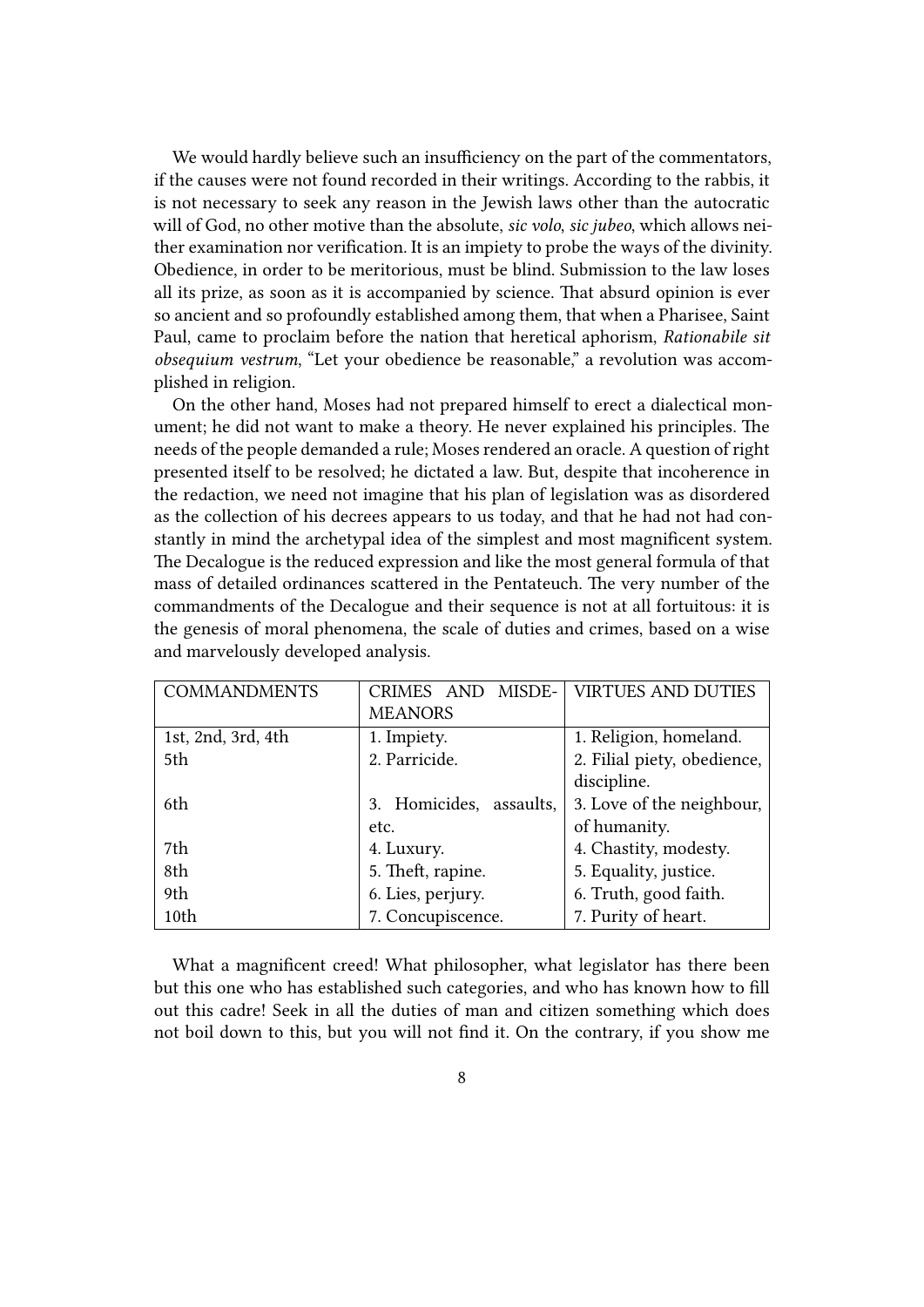somewhere a single precept, a single obligation irreducible to that measure, I am justified in advance in declaring that obligation, that precept, outside of conscience, and consequently arbitrary, unjust, and immoral. We have exhausted all the forms of admiration and praise with regard to the categories Aristotle; we have not said a word of the categories of Moses. I will not do the same.

Supported by these certain foundations, the work of Moses was raised like a creation of God: unity and simplicity in the principles, variety and richness in the details. Each of the formulas of the Decalogue could become the subject of a long treatise: I will not explore even one of them in depth. The ordinance on the Sabbath is only one section of the first law, of which it forms the fourth paragraph.

"It is necessary," said J.-J. Rousseau ( *The Social Contract* ), "that there be fixed and periodic assemblies, that nothing can abolish or defer, so that on the indicated day the people will be legitimately called together by the law, without there being need for any other formal convocation."

What Rousseau asked, with the sole aim of forcing the people to show itself from time to time in all of their majesty, and thus to act as sovereign, Moses ordained, but not to gather a deliberative assembly: - about what would they deliberate? They have no right to claim, no privilege to destroy: all affairs, private or public, should be dealt with according to the constituent principles and by a sort of casuistic algebra. The marvel of modern times, the standing vote, taken on questions which could be resolved only by science and study, the preponderance of majorities, in a word, would then have appeared absolutely absurd. The laws like the institutions, founded on the observation of nature and deduced from moral phenomena in the same manner as the formulas in a treatise on physics are deduced from the phenomena of bodies, were immutable; and there was a penalty of death for whoever proposed to change or remove them. For extraordinary cases, the ancients gathered themselves in the public square: they did not wait for the Sabbath. The government of the Hebrews was not, as some imagine, a *democracy* in the manner of the *Social Contract*; neither was it a *theocracy*, in the sense of a *government by priests*. Moses, founding his republic by making the people swear to be faithful to the *Alliance*, had not submitted his work to the judgment of the multitude: that which is just in itself, the absolute truth, cannot be the object of an acceptance or a pact. Free, at his own risk, to obey the voice of his conscience, man has not be called to compromise with it: so the Jewish people were subject to the law. As for the priesthood, we will see what it was later.

Moses knew that man, rather than being born for society, is often dominated without knowing it by an unsociable instinct which leads him to isolation; he knew that reason, interest, even friendship, does not always suffice to vanquish his natural sloth; that suffering and labor, far from bringing him closer to his fellows, pushes him from them, and that his somber sadness is increased by the energy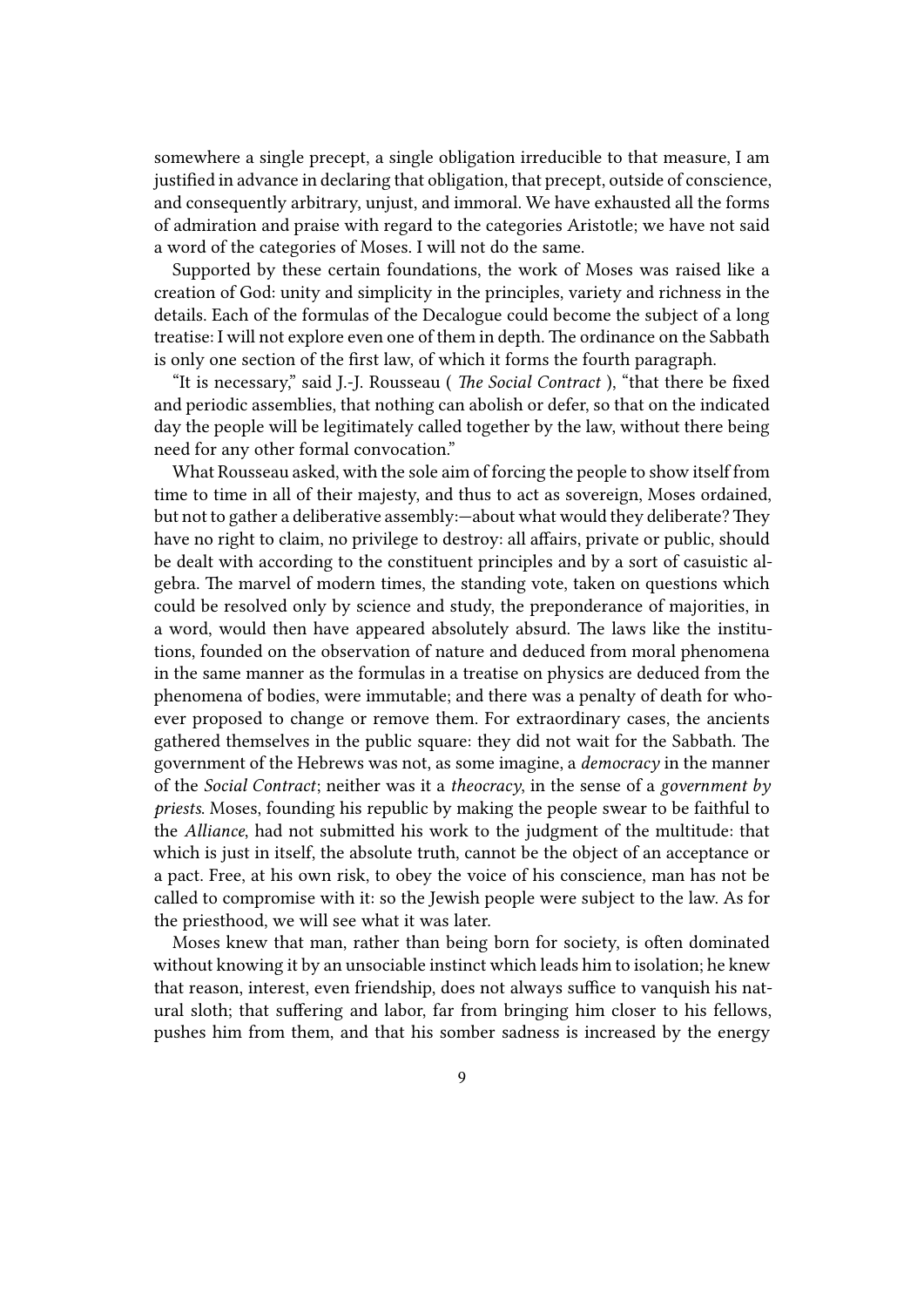of his thought and his silent contemplations. Who should be more disposed than the preacher of Mount Horeb to absolve the reclusive man? For forty years, alone with his genius, always lost in the infinite, conversing only with the beasts, he had tasted all the delights and all the rancors of meditation. His soul, exalted by continual ecstasy, had made enthusiasm a habit. And suddenly the anchorite of the desert said to himself: Man is not made to live alone; he must have brothers. The interior life is not of this world. On this earth, action was required. And he was soon on his way: Israel had a liberator.

What Moses wanted then for his young nation, was not associations or musters, nor was it rallies and fairs. It was not only the unity of government, nor the community of usages. All of that is consequence, rather than principle; it is the sign, not the thing. What he desired to create in his people was a communion of love and faith, a fusion of intelligences and hearts, if I may put it that way. It was this invisible link, stronger than all material interests, that forms among souls the love of the same homeland, the worship of the same God, the same conditions of domestic happiness, the solidarity of destinies, the same memories, and the same aspirations. He wanted, in short, not an agglomeration of individuals, but a truly fraternal society.

But, in order to sustain the social sentiment that he desired to give rise to, something tangible was needed. For the symbol to be efficacious, it would be necessary to bring together consciences. On the day of the Sabbath, the children asked their fathers: "Why these celebrations, these ceremonies, these mysteries, that Jehovah our God has instituted?" And the fathers responded to their children: "We were slaves of an Egyptian Pharaoh, and Jehovah took us from Egypt by the strength of his arms! He led us to this land that he had sworn to give to our fathers. That is why he instituted all these solemnities, testimony to our gratitude and token of our future prosperity." Let us note these last words. While the common Jew saw in the Sabbath only a commemoration of his deliverance, the legislator made it the *palladium* to which the salvation of the republic was attached. And how is that? Because every system of laws and institutions needs to be protected by a special institution that encompasses and sums it up, which is its crown and its basis; because the Sabbath, suspending the rude labors of an almost entirely agricultural population, and connecting minds through the connection of persons, a day of public exaltation, national mourning, popular instruction and universal emulation, stopped the speculations of interest and directed the reason towards a more noble object. It softened manners by the charm of a rest that was not sterile, aroused a mutual goodwill, developed the national character, made the rich more liberal, evangelized the poor, and excited the love of the homeland in every heart. Let us examine some of these consequences.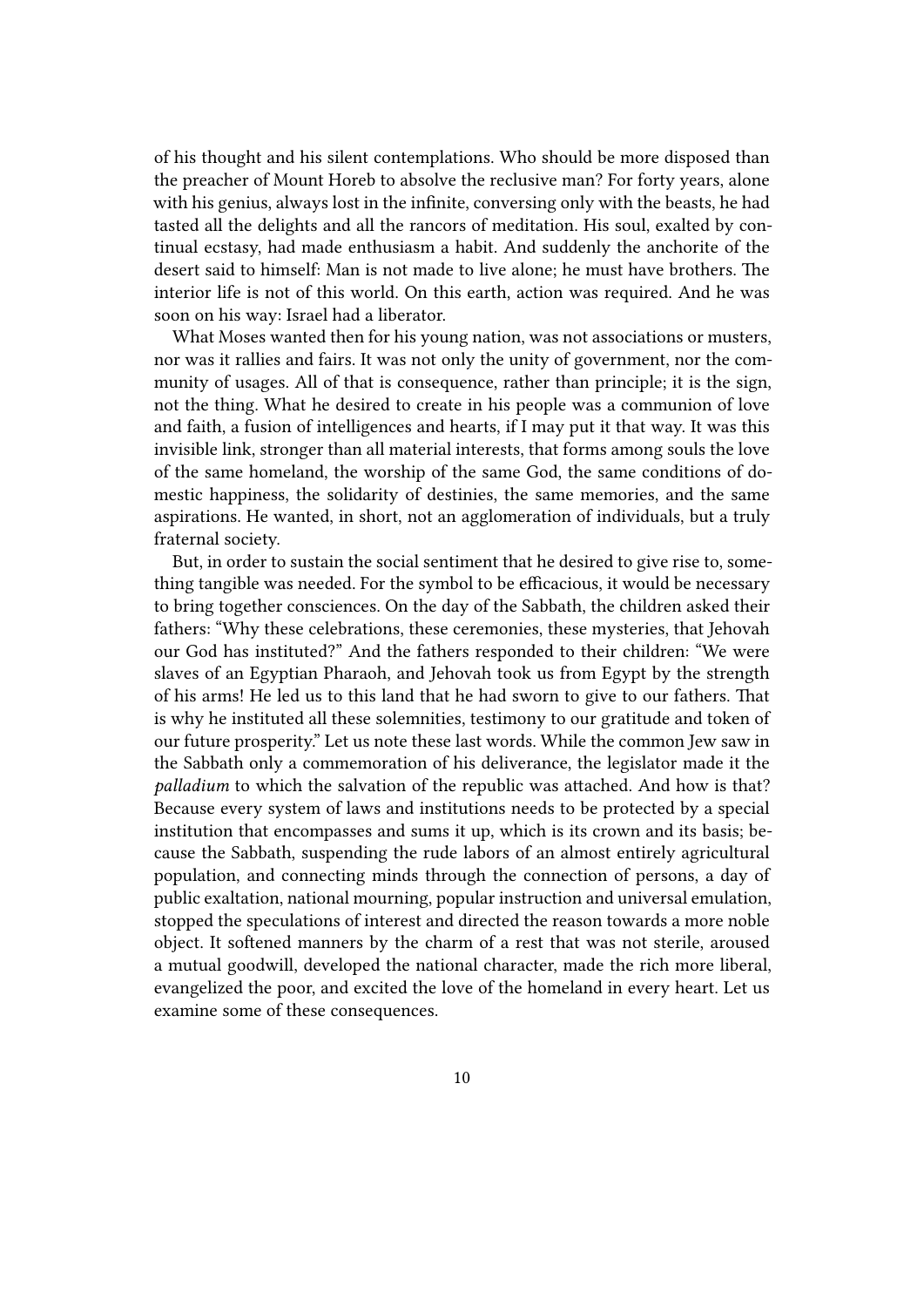Every man in Israel was required to read and meditate all his life, and copy with his own hand the text of the law. Some sentences drawn on the doors of houses and even on clothing, constantly recalled to memory that sacred law. Now, as there were no public schools, and as the entire week was filled by labor in the fields, it was during the rest of the Lord that the first writing lessons were given, and it was the BOOK which provided for this pious exercise. The first result, and the most important, of the sabbatical law, was instruction, and what instruction? That of religion, politics and morals. The teaching of the synagogue later developed the spirit of the letter that *kills*; the Levites and the prophets learned to sing it. "Such were," said Fleury, "the schools of the Israelists, where they taught not curious sciences, but religion and manners, and where on instructed, not children and some individual idlers, but all the people." Religion means, to express myself in our language, the science of government, political and civil right, the knowledge of duties, the principle of authority, obligation of discipline, the conditions of order and equilibrium, the guaranties of liberty, equality, or more accurately the original consanguinity. Our catechisms are, I cannot help noticing, a quite a ways from all that.

It is that spirit of religion that Saint Paul, so learned in the Hebraic traditions, tried hard to create among the Christians converted among the Gentiles. Already in his time, the pride of wealth and the luxury of sensual pleasures had crept in even among the *agapes,* or love feasts, which were taken in common. The wealthy did not want to eat with the poor, or eat the same food. "Each of you, St. Paul reproached them, brings home what pleases him: one gets drunk, the other dies of hunger." And he cried out indignantly: "Can you not stay in your houses to eat and drink? And do you come to the meeting (in *church*) only to insult those who have nothing?" How much these merchants of Corinth must have made the apostle miss the brothers of Palestine, so fervent, so disinterested, so pure! But they had been prepared by the Jewish religion, while the others had foresworn from paganism only the worship of multiple gods. The same social tendency shows itself in the famous Apology of Saint Justin. We see there that the principle exercises of Sunday were, after the catechesis, acts of charity and mercy, that part of religion which could then be reconciled with the secular power and with the obedience that one believed due to it.

A people, it is said, must have spectacles. I am far from contesting it; but since in everything we encounter evil alongside good, the question is to know what spectacles it is suitable to give to the people. For that, it is necessary to consult the times, the places, and the men. The representations of Aristophanes would have been an abomination to Orientals; the fierce Roman preferred the butchery of the circus to the pomp of the theaters; our fathers, in the Middle Ages, interrupted the offices of the church in order to perform the mysteries in the presence of the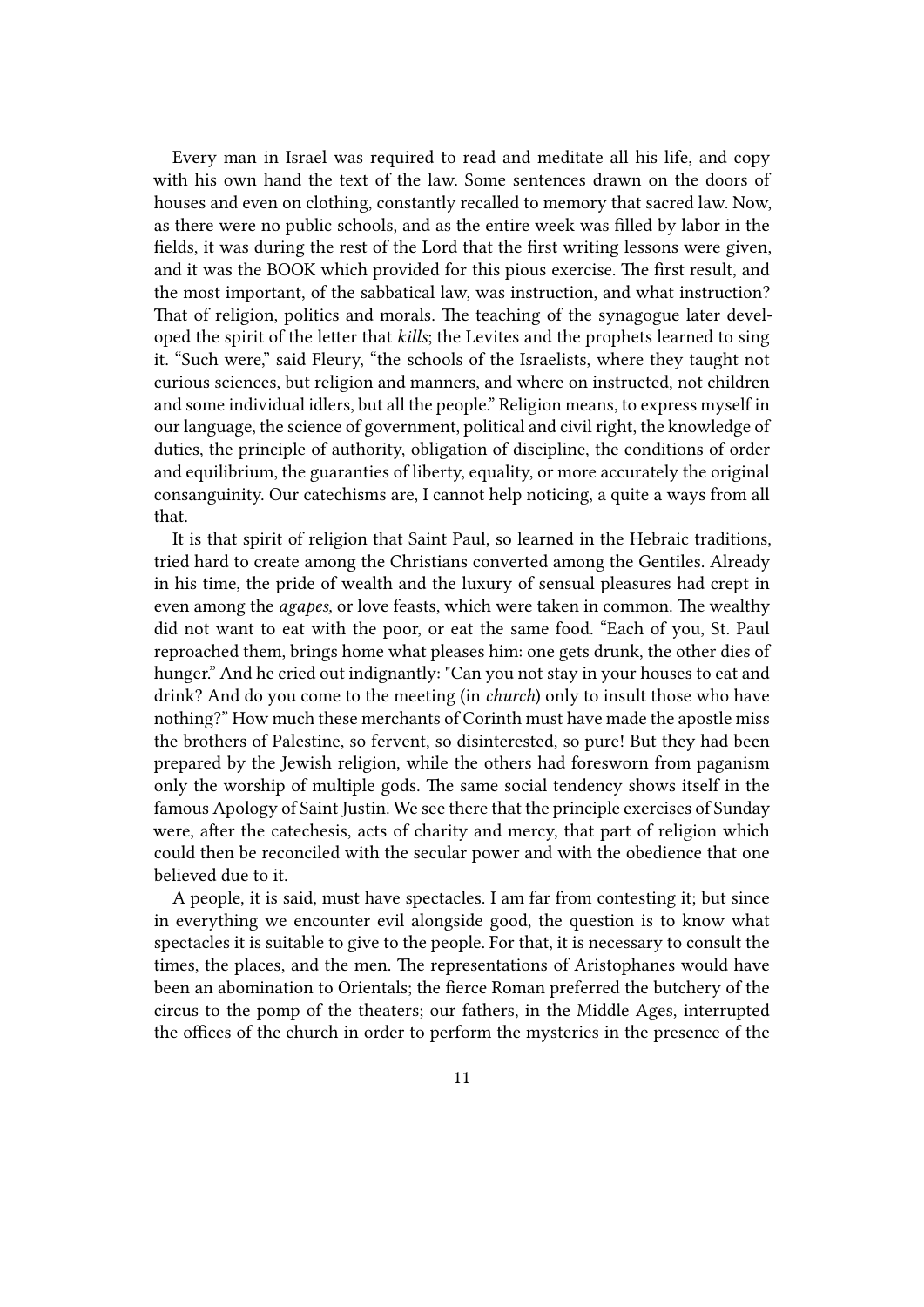bishop and his clergy; and I would dare say that after two centuries of admiration, our Greek tragedies begin to seem a bit too distant from us. Besides, we don't even have spectacles: among us there exist only curiosities—more or less amusing, and more or less costly—in which nine-tenths of the people do not participate.

It has been said that the Sunday vespers were the comedy of servants: that disparaging phrase, cast on the ceremonies of worship, and a thousand times more insulting to the people than to religion, shows better than anything I could say how much the mania for distinction stifles the spirit of society, and how little we in France respect divine or human things. What's more, the priests, by a deplorable emulation, try to justify that mocking definition; the opera music introduced into the church, the theatrical effects, the taste for charms and incantations, the search for unknown devotions and new saints, all that, we must say, invented or foreseen by the priests, degrades the majesty of Christianity more and more, and manages to destroy the little bit of religious faith in the nation that escaped the libertinage of the eighteenth century.

What more beautiful spectacle than that of a whole people assembled for the rites of its religion, for the celebration of the great anniversaries? Such a spectacle suits the taste of all men; no nation ever did without it. "The feasts of the Israelites, says the same Fleury, were true feasts, real rejoicings. They were not profane spectacles, and contented themselves with some religious ceremonies and the mechanism of sacrifices. All men were obliged to be in Jerusalem at the three great solemnities of Passover, Pentecost and Tabernacles; and women were permitted to come. The assembly was thus very numerous: each appeared clothed in the best that they had. One had the pleasure of seeing parents and friends again; one attended the prayers and sacrifices, always accompanied by music. After that, in the magnificent temple, followed the feasts where the peaceful victims were eaten. The same law commanded rejoicing, and united sensible with spiritual joy… It need not astonish us then that it was agreeable news that the festival approached, and that one would soon go to the house of the Lord; so, to go there, one traveled in great troupes, singing and playing instruments…"

These solemnities were rare, it is true; but each week brought their abbreviated image, and maintained their memory. The ceremonies of the synagogue finished, the fathers and elders gathered at the gates of the town; there they talked of labor, of the opening of the harvests, of the approach of the sheep-shearing, of the best methods for working the land and raising herds. There was also talk of the affairs of the country and of relations with the neighboring peoples. The young men, to the approving cheers of the women and girls, engaged in martial exercises: they held races, learned to draw a bow, tried to show strength and flexibility by lifting heavy loads, and by handling weights intended for that purpose. Sometimes they even competed in wit and subtlety, by riddles and apologues. We find traces of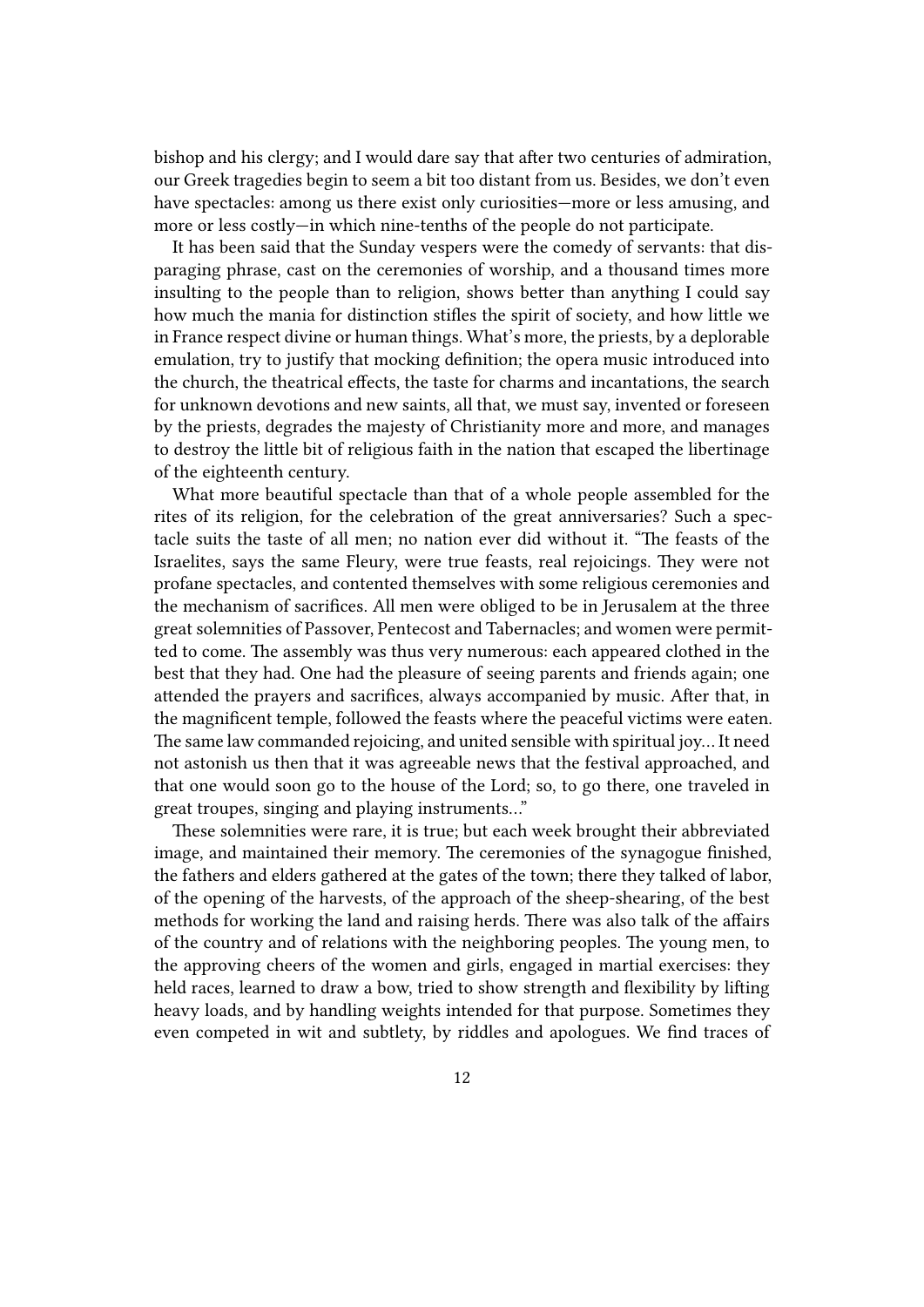all these customs in the Old Testament; for we need not believe that prior to the migration in Babylon, the observation of the Sabbath was carried to that point of superstitious fastidiousness that Jesus Christ criticized in the Pharisees when he said to them: *The Sabbath was made for man, and not man for the Sabbath*. One of the most unfortunate effects of the sojourn of the Jews in Chaldea was to give them a taste for metaphysical reveries and a narrow, petty critique, a passion for disputes, a hunger for vain curiosities in speculation and refinement in practice. When we compare the Jews of the restoration of Cyrus with the Hebrews of the time of Samuel, Solomon and Hezekiah, we would think we see two different races. The greatness and simplicity of the Israelite genius has given place to the faultfinding, persnickety and false spirit of the rabbis; the good sense of the public seems eclipsed, and the nation has fallen. Between *Horace* and *Attila*, the distance is undoubtedly great; but between the Prophets and the Talmud, the contrast is monstrous. In general, we shouldn't seek the truth of the usages of the Hebrew people in the Talmudic traditions.

With regard to the government, the people should gather on the seventh day, not to make laws or vote on anything: I have already said that, according to Moses, all matters of legislation and politics are the object of science, not of opinion. The *legislative power* belongs only to that supreme reason that the Hebrews worshipped under the name of *Jehovah*: consequently all law, in order to be holy, should be marked with a character of necessity; all jurisprudence consisted of a simple exposition of principles, the knowledge of which was no one's privilege. To attribute to an official personage the right of *veto*, or of *sanction*, would have appeared to Moses as the height of absurdity and tyranny. Justice and legality are two things as independent of our consent as mathematical truth: to compel, it is enough for them to be known; to let themselves be seen, they demand only meditation and study. But,—and this will appear unprecedented,— the assembled people, whom Moses did not recognize as sovereign, in the sense that the will of the people makes law, formed the *executive power*. It was to the people, gathered in its families and tribes that the charge of watching over the law was confided; it was for this great and sublime function that the legislator had wanted them to gather for a full week, judging that the people alone have a right to constrain the people, because they along can protect themselves.

What then was the legislator himself? A man inspired by God, which is to say a saint, a philosopher, a poet. Interpreter of that wisdom that founded the law, he was still, by his enthusiasm and his virtues, its herald and reflection. He commanded nature, conjured heaven and earth, ravished imaginations with the magic of his songs; but he spoke to the people in the name of God—in the name of *truth*. That is why he referred the guardianship of the law to the entire nation, why he allowed it that guarantee against the audacity of imposters and tyrants, the obligation to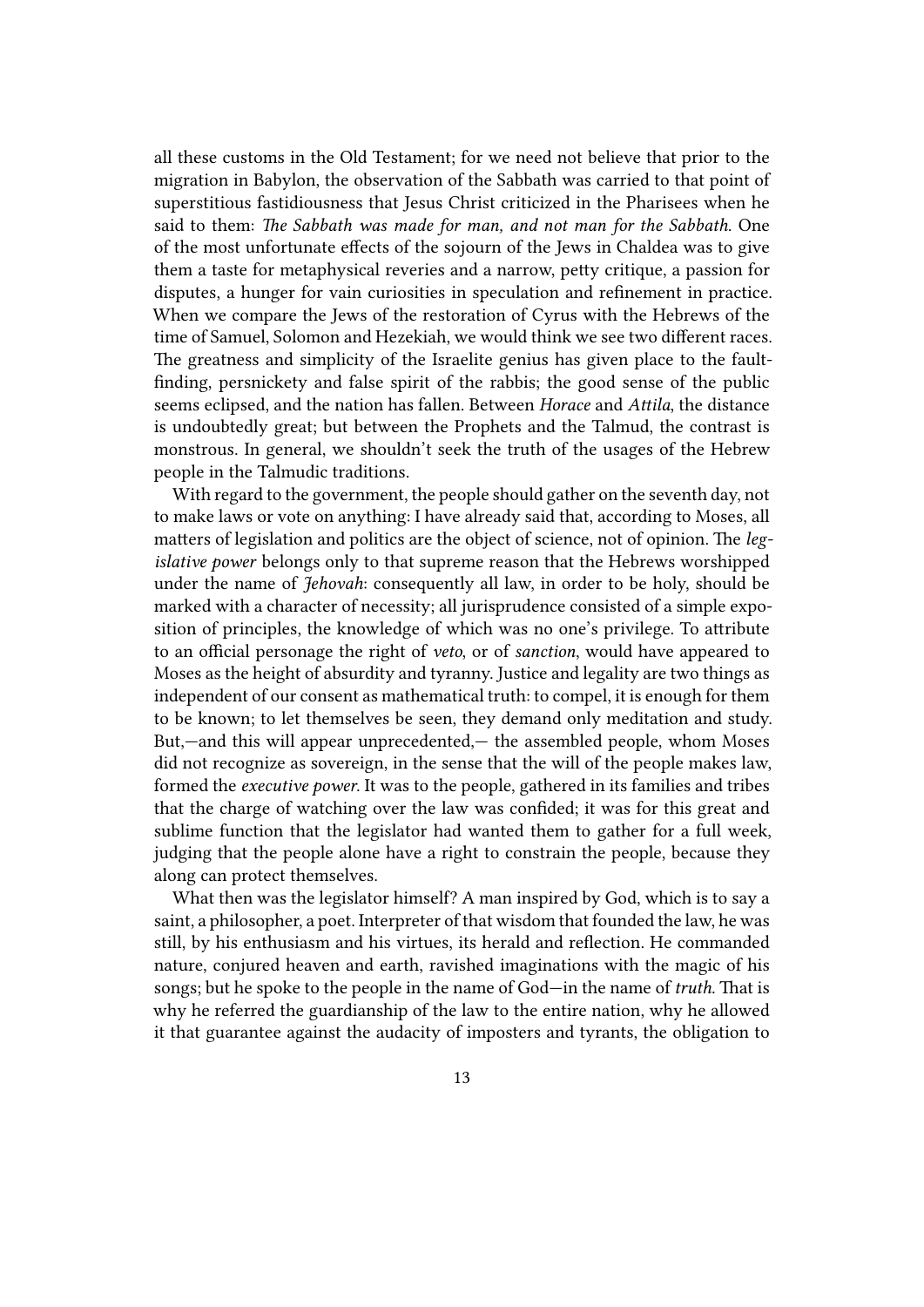gather on a set day to oversee itself and its agents. Every citizen can affirm: This is true, this is just; but his conviction obliges no one but himself. The nation alone has the right to say: *We command and require…*

Such would be the institution of Sunday, if fatal circumstances, which did not exist for Moses and which time has not caused to disappear, had not stopped the development. In the cities, Sunday is hardly anything but a holiday without motive or aim, an occasion for parades for the women and children, for consumption for the restaurateurs and wine-merchants, of degrading idleness, and increased vice. On Sunday, the tribunals are closed, the public courts recessed, the schools vacant, the workshops idle, the army at rest: and why? So that the judge, casting off his robe and his gravity, can freely attend to concerns of ambition and pleasure, the scientist can cease to think, the student stroll, the worker stuff themselves, the grisette dance, and the soldier drink or just be bored. The trader alone never stops. If all of that was honest and useful, the aim of the institution would still be missed, and for two reasons: one, that all these amusements are without relation to the general good; the other, that they foment selfishness even in the connecting of persons.

In the countryside, where the people yield more easily to religious sentiment, the celebration of Sunday still preserves some of its social influence. The appearance of a rustic population, gathered as a single family to listen to their pastor, prostrate in silence contemplation before the invisible majesty of God, is touching and sublime. The charm works on the heart of the peasant: on Sunday, he is more gracious, more loving, more affable; he is sensible of the honor of his village, and he is proud of it; he identifies with the interests of his commune. Sadly, that happy instinct never produces its full effect, for lack of sufficient culture; for if religion has not lost all its influence on the heart, it has long since ceased to speak to the reason. And I do not intend this as a reproach: religion is immobile by its nature; it only modifies its discipline at long intervals and after endless delays. Moreover, the brusque changes that have occurred in our mores and social relations have, so to speak, taken it unawares. It has still not had time to adapt itself to the new order of things, or to harmonize itself with it. The people understand nothing of the ceremonies; the dogmas have no relation to their understanding. The prayers are not translated; and if sometimes they are recited in their language, the object of these prayers no longer interests them. Placed between the spiritual and the temporal, accustomed by their education to separate them, how would they grasp the connection? They believe that on entering the church they pass from one world to another, and rarely do they abstain, on that occasion, from sacrificing a present interest to some obscure and uncertain one. The priest teaches morals, but does he speak of the conditions of the social order, of the equality which should reign here below between the different classes of citizens, as it reigns among the orders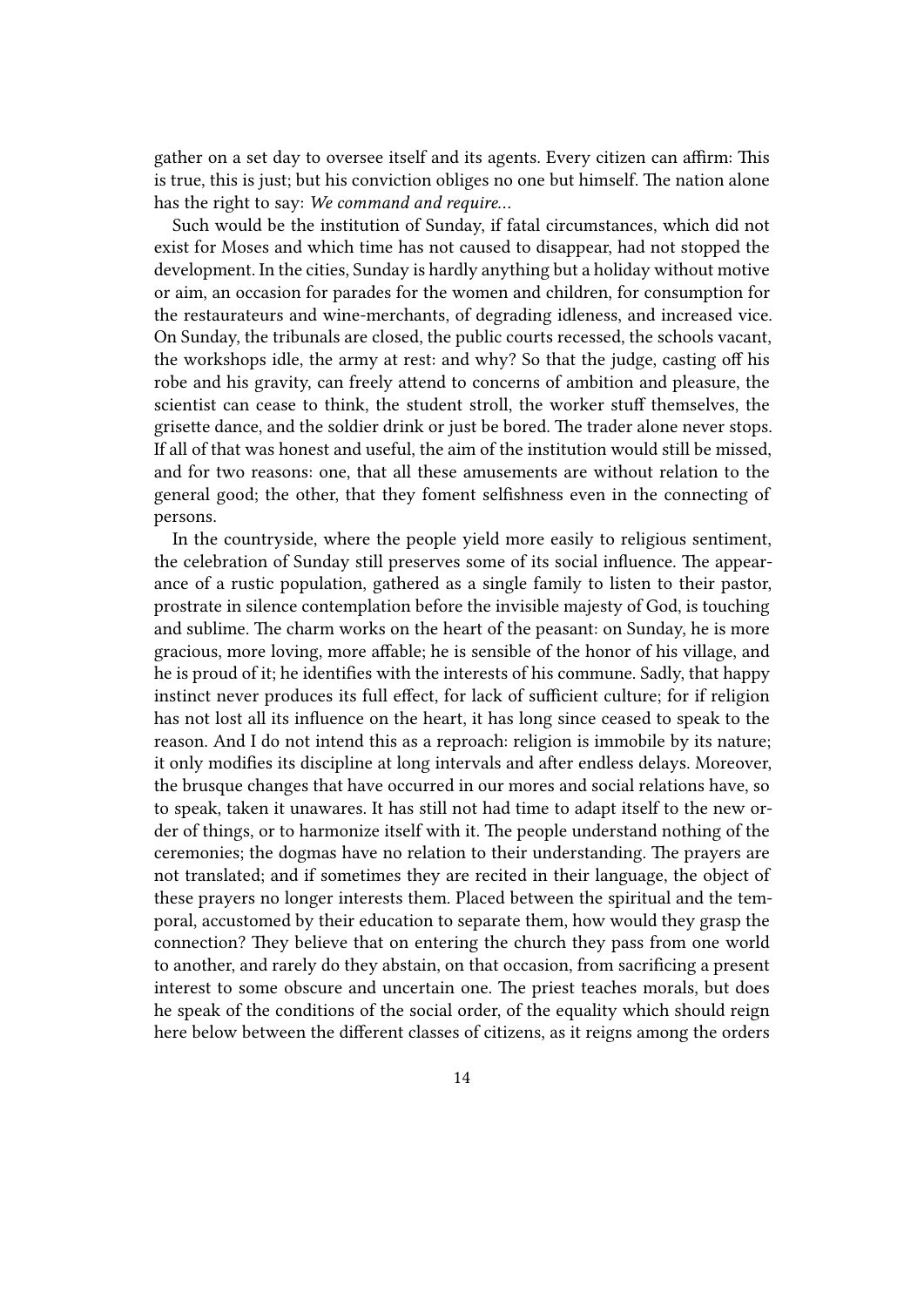of the blessed in the times that he heralds? Does he speak of the duties of the government, of the majesty of the sovereign nation, of the independence of reason, which alone can legitimate respect for the earthly powers and faith in God? Does he speak of progress, of the incessant transformation of religious dogmas and political institutions? No, the priest does not speak of these things. The mayor and the bishop forbid it; he could not do it without kindling revolt and incurring the blame for himself.

*Incedo per ignes:* I have touched on a revolutionary question, resolved in the eyes of all parties, but on which I dare to battle the common opinion, and defend the paradox which forms the basis of my discourse: *I mean the identity of religion and politics*.

The separation of powers, consummated in the era of Constantine and Theodosia, goes back to Jesus Christ himself, who did not make a dogma of it, but tolerated it: it is the result of certain metaphysical oppositions which should resolve themselves harmonically in a higher form, but which the routine of the legalists, as much as the fanaticism of the devout, has claimed to render eternal. Since the world has become Christian, paganism has always existed in the civil life: at the very center of Christianity, the state has not entered into the church, nor the church into the state. The monarch of Rome and the pope are two different things. Some attempts were made in the middle ages, sometimes by the sovereign pontiffs, and sometimes by the bishops, to reestablish the unity of government among the people, which is not the same thing as universal monarchy, to which the vulgar accuse Gregory VII of having dared to pretend. It is no longer priestly theocracy, for religion is no more the supremacy of the priest, than the law is the government of the judge; but it is necessary to believe that this idea of unity, or, to put it better, of synthesis, fair and true in itself, was premature, since it has ended by collapsing under a unanimous disapproval. The declaration of 1682, composed by Bossuet, sanctioned the distinction of powers, and nearly made it an article of faith. I will return to this question.

#### <span id="page-14-0"></span>**II**

What I have said of the civil effects of the Sabbath sufficiently explains the importance that the legislator attached to it, when he made the stability of the State depend on it. But that institution itself had need of safeguards: it demanded to be defended against the negligence of some, against the ill will of others, and against the ignorance and barbarity of all. Now, it is from the guarantees with which Moses surrounded it that we have seen born the influence of the Sabbath on family relations. For such is the admirable economy of the Mosaic system, and the close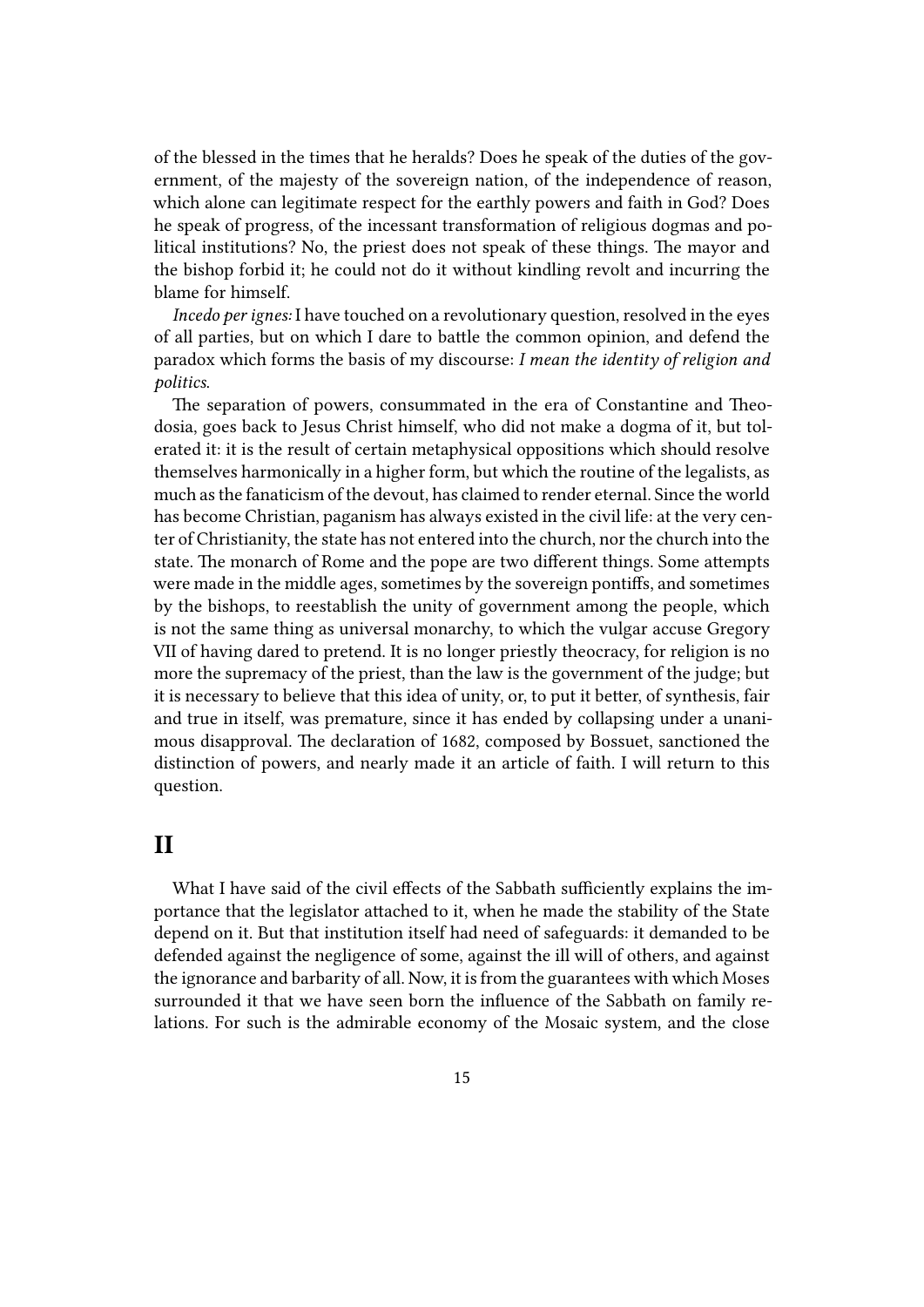connection of all its parts, that in studying it one seems to follow an exposition of physics rather than a combination of the human mind. It is of the legislation of Moses that we can truly say, that in it *all converges*, *all conspires*, *all consents*. Pull just one of its stitches, and the whole thing unravels.

Moses would not have believed in the solidity of his edifice, if it had not concerned all classes of people. Beyond the accomplishment of certain religious duties, such as attendance at the ceremonies, participation in the sacrifices, etc., he demanded that on the day of the Sabbath every sort of servile labor be suspended, and he accepted no pretext or excuse. *You shall not*, says Deuteronomy, *do any work, neither you, nor your son or daughter, nor your manservant or maidservant, nor your animals, nor the stranger within your gates*. That means: You will not labor, either by yourself or through another. The law allows no exceptions; it is the prerogative of all. The father of the family, representing in his person all those subordinated to him by birth, by natural domain, or by a consensual dependency, alone enjoyed certain civil privileges, such as those of sitting in council, to render justice, carry arms, etc. But there are some basic necessities that he cannot claim for himself alone, and rest after labor is among that number. Also Deuteronomy, or the second exposition of the law, adds: *So that your manservant and maidservant may rest, as you do. Remember that you have also been a slave.*

The laws of Moses, if we pay attention to them, are all, with regard to form, expressed in personal style, by the second person singular of the future tense. Now, as the expression always remains the same, whether it is a question of duties common to all individuals, or whether the law refers only to the heads of families, who alone were counted for some things, and as we might be able to quibble about the generality of the text, Moses added to the fourth commandment of the Decalogue, following the standard formula— *Thou shalt not work* — the commentary that we have just read, in order to remove all means of bickering from inhumanity and avarice.

Four-fifths of the population were thus interested in the rigorous observation of the Sabbath. The servants, recognizing for a day their dignity as men, put themselves back on the level of their masters; the women displayed the luxury of their households, the elderly the gravity of their lessons, their children, in their noisy joy, learned early some polite social habits. One saw the young girls sing and form dancing choruses, where they unfolded all the grace of their movements and the taste of their ensembles. Attractions formed and led to happy marriages. With such festivities once known, what father, what husband, what master would have thought to deprive their own of them? What domestic authority would have triumphed over an institution so sweet, transformed by the legislator into a religious precept? No, if paternal despotism had had the courage, it would not have succeeded.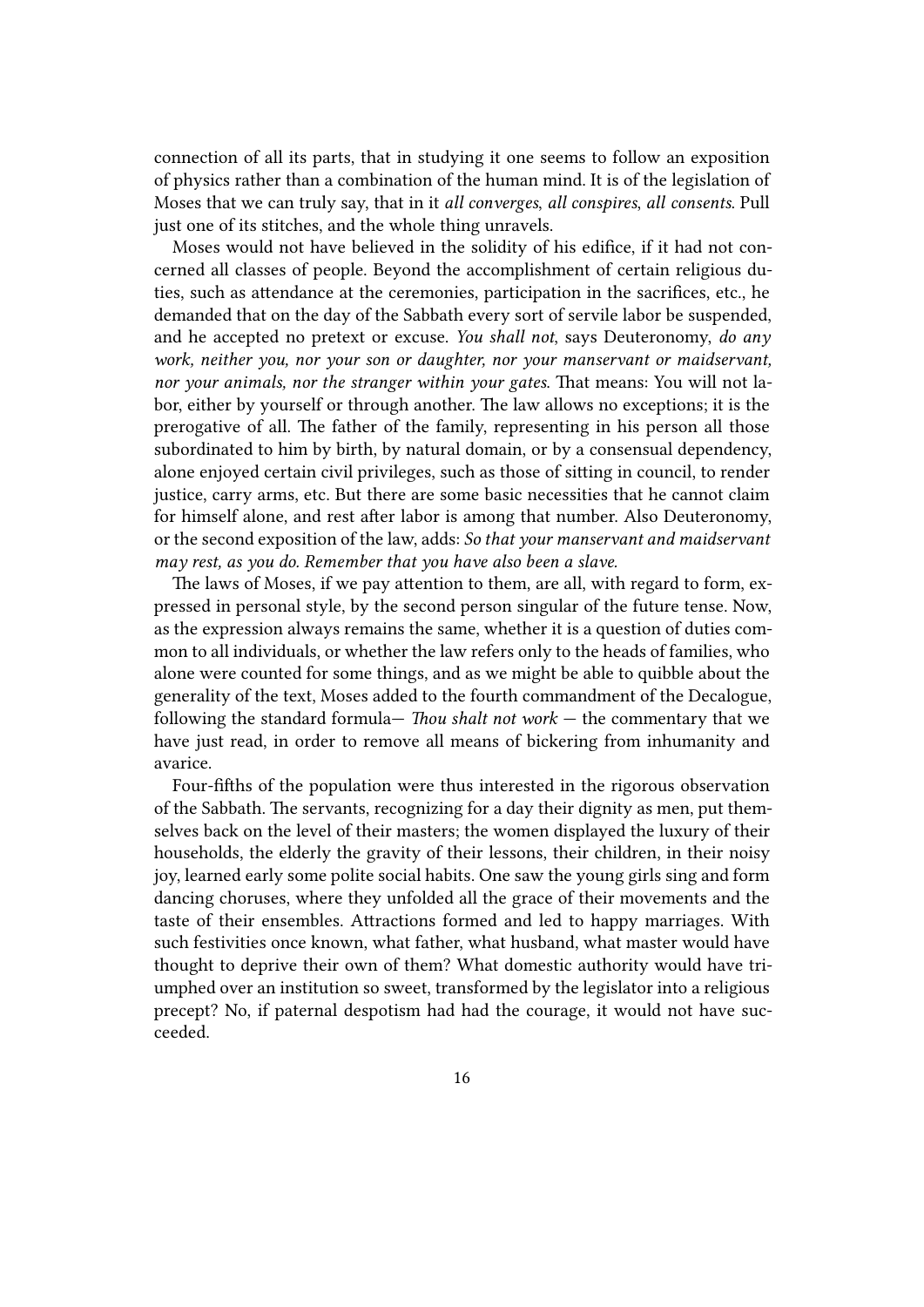What could I add to this quick description, that I have not already said? Sunday is the day of triumph for mothers and daughters. Bright with health and youth, beautiful from the expression of her conscience, accepted in the parish mass among all her companions, what village woman, once in her life, would not believe herself the kindest, most diligent or most wise? What wife, on a Sunday, does not give her household a certain air of celebration or even of luxury, and does not willingly receive, in a more affectionate mood, her husband's friends?… The joy of Sunday spreads over all: sorrows, more solemn, are less poignant; regrets, less bitter. The sick heart finds an sweetness unknown to its stinging troubles. Sentiments are uplifted and purified: husbands find a lively and respectful tenderness, maternal love its enchantments; the piety of sons gives in more docilely under the tender care of the mothers. The domestic, that furniture in human form, born enemy of the one who pays him, feels himself more devoted and faithful; the master more benevolent and less hard. The farmer and the worker, stirred by a vague sense of equality, are more content with their condition. In all conditions man regains his dignity, and in the boundlessness of his affections, he recognizes that his nobility is too great for the distinction of ranks to be able to degrade and damage it. In all these regards the spirit of Christianity gets the upper hand over the Jewish spirit, always marked with a coarse sensualism. The religion of Moses is scarcely contemplative. Much given to demonstration, it speaks to the senses rather than the soul, as its law was addressed more to the mind than to the heart. Christianity is more unctuous, more penetrating, more expansive: incomparable especially when you want to astonish crime, terrify the conscience, break the heart, temper pride, and console the unfortunate. Why has the effective virtue of its dogmas not yet triumphed, in the political order, over human obstinacy?

The most dangerous adversary that Moses could meet, in instituting a weekly holiday, was greed. How was he to tear the rich farmers from multiple and pressing labors, manufacturers from the demands of the practices, traders from their indispensable operations? What could the Levite, charged with announcing with this horn that the rest of the Lord had begun, respond to these sophisms of interest: "Will you add a day to the week, or will you take responsibility for loading the harvest and working the fields?… What compensation do you offer us if we withdraw this order, if we miss this investment?… Make your sacrifices anyway, and pray for us in the synagogue: we do not have the leisure to go there, our occupations do not permit it." What are we to say, once more, to people constantly alleging necessity, imminence, and unrecoverable occasions?

This is the stumbling block for all the adversaries of Sunday, ancient and modern. In order to give all possible strength to their reasons, I am going to quote the observations and calculations of a political man of the last century, of a man of the church, the abbot of Saint-Pierre, who, enjoying a fine abbey and having nothing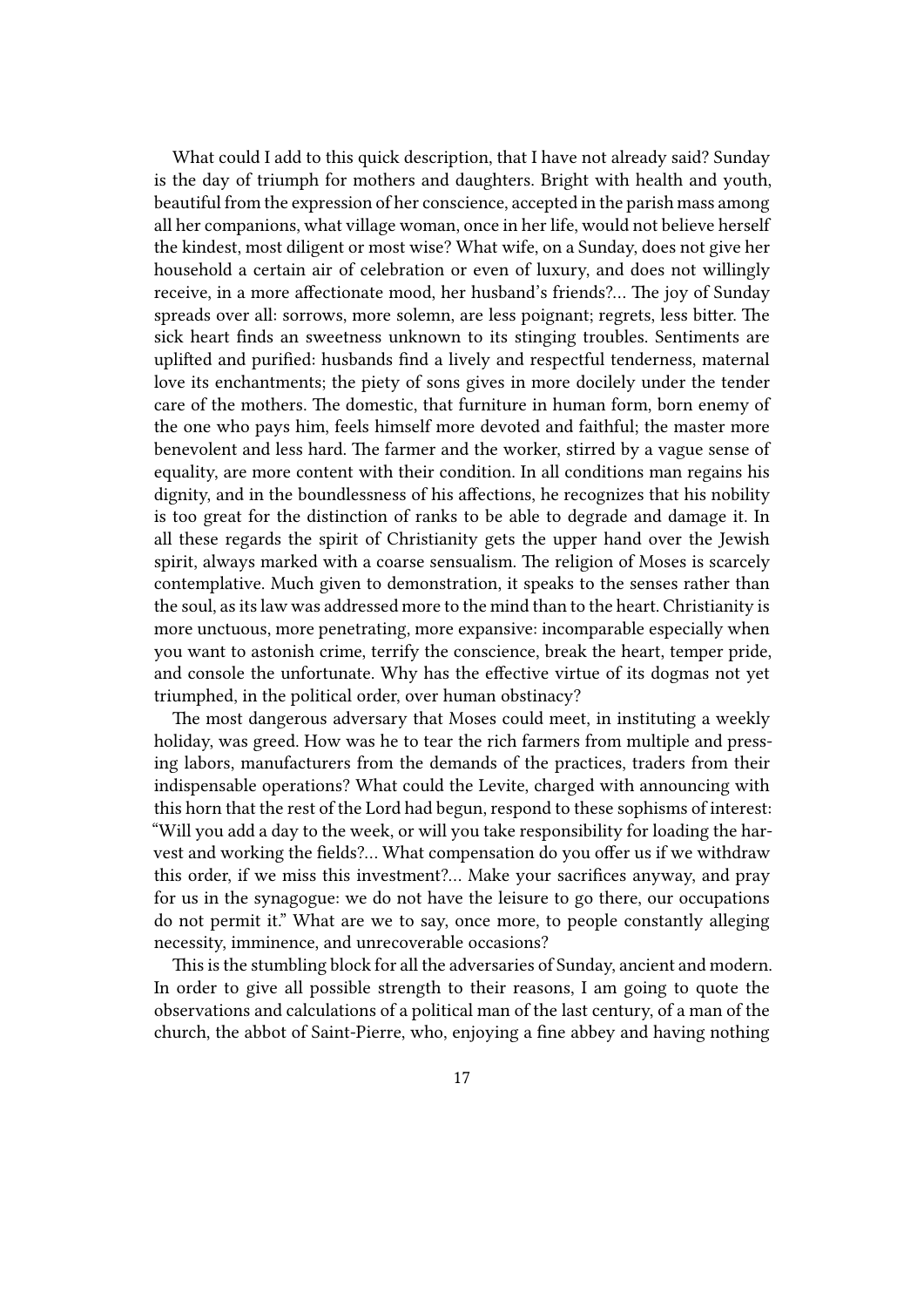to do, was perhaps not absolutely wrong to find the obligation to rest on Sunday unreasonable.

"It would be a great charity and a good work, more agreeable to God than a pure ceremony, to give to poor families the means to meet their needs and those of their children, by *seven* or *eight* hours of labor, and the means to instruct themselves and their children in the church, for *three* or *four* hours in the morning…

"To understand what a solace the continuation of their labor would be to the poor, we need only consider that of the five million families which are in France, there are at least a million who have almost no income except from their labor, who are poor; and I call poor those who do not have 30 Tours pounds of income, that is to say the value of 600 metric pounds of bread.

"These poor families could gain at least 5 sous each half-day of festival, one after another, during the 80 or so festivals and Sundays in the year. Each of these families would thus gain at least 20 francs per year more, which would make, for a million families, more than 20 millions of pounds. Now, wouldn't an annual charity of 20 millions be quite a hand-out, spread proportionally among the poorest?

"If, when the first canons on the cessation of labor had been made, the bishops had seen some of the cabarets and games established, if they had foreseen all the disorders that idleness can cause, they would have limited themselves to the hearing of the mass and the instructions of the matins." (Tome VII, page 73).

All these speculations are very nice, and the principle of this charity is very commendable; it only lacks a little good sense. For, as Bergier remarked, it is absurd to recognize, on one hand, that Sunday is instituted to give rest to the people, and to pretend on the other that this rest is itself harmful to them. In wanting to provide for the subsistence of the poor, we must have regard for the measure of their strength as well as their moral and intellectual needs. Our philanthropist is a cassock wanted to make the poor work *seven* to *eight* hours each Sunday, plus *three* a *four* hours of mass and sermon, which makes in all eleven to twelve hours of exercise on the day when others rest. And that *five sous* piece earned on Sunday, that fruit of an excessive labor, that wage of a people at bay, he charitably calls *alms*! Moses meant things in a rather different manner; his legislation had provided for

<sup>2</sup> Here is the portrait that J.-J. Rousseau has drawn of the Abbot of Saint-Pierre: "A famous author of this century, whose books are full of grand projects and small views, had, like all the priests of his communion, desired to have no wife of his own; but, finding himself more scrupulous that the others with regard to adultery, it is said that he opted to have pretty servants, with which he repaired as best he could the affront to his species made by that bold commitment. He regards it as a duty of a citizen to give others to the homeland, and with the tribute he paid of this sort, he peopled the class of artisans…" If the Abbot of Saint-Pierre had the population so much at heart, why didn't he go, like another Vincent de Paul, to the Hospital for Foundlings? For, according to the same Rousseau, in order to have men, it is less a question of procreating than of providing for those children who exist.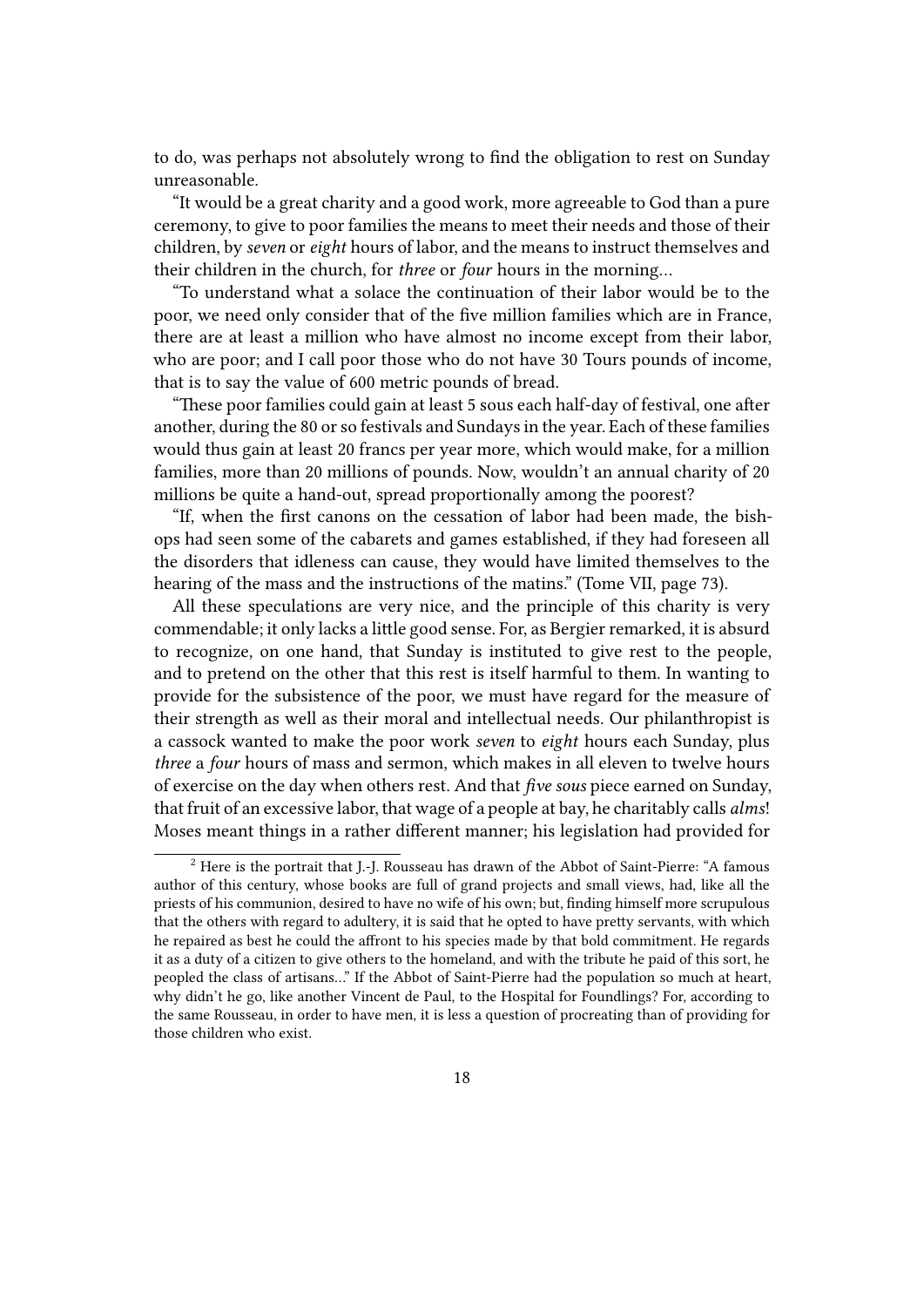all, and if the modern nations have not followed its windings, that was not the fault of the councils, which we would defend against the reproach of lack of foresight leveled against them by the abbot of Saint-Pierre.<sup>2</sup>

The Israelites, Fleury remarked, could not change place, nor enrich or ruin themselves excessively. The reason is easy to discover: among them the fortunes in real estate were equal, at least as much as the division flowing from successions and unforeseen accidents could allow. A law, called *levirate*, had even been made to prevent the goods of one family from passing to another; and it was subject to various applications, as we see from the example of Ruth and of the daughters of Salphaad. From the beginning, the lands had been subject to an equal partition: a sort of general cadastre had been executed by Joshua, in order that in certain cantons the natural sterility of the soil was compensated by a greater extent of territory or by other equivalents. According to the law, no immovable good could be alienated in perpetuity; the legislator exempted from that measure only houses in towns surround by walls. And the motive for that restriction is blindingly obvious; while promoting the growth of the people, he wanted them to spread uniformly over the territory, instead of crowding and corrupting themselves in large cities. He found there as well a guarantee of independence and security for the nation: we know that the lure of the wealth of Jerusalem was the perpetual cause of the invasions of the kings of Egypt and Babylon, and, in the end, of the ruin of the whole people.

Every child of Abraham was thus obliged to preserve his patrimony. Each should be able, in the general prosperity, to eat beneath his own vine and fig tree. There were no large farms, no great domains. The unfortunate or insolvent Israelite could stake his inheritance, the legacy of his father, as he could hire out his person and his strength, but in the year of the Jubilee all the properties were freed of debt and returned to their masters, all the servitors were freed. It followed from this that property sales, being subject to repurchase, were negotiated with an eye to the greater or lesser proximity of the year of Jubilee; that debts were difficult for the same reason, which made lenders cautious; that the passion to acquire was arrested at its source, and that labor, activity, diligence, were inevitably maintained among the citizens. It also resulted from it, relative to the Sabbath, that the exploitable materials, or the patrimonial soil, not being able to be extended, could not be increased for anyone; consequently, that no one could add a surcharge to his own fatigues, and hence, that it was easy to rule in advance the distribution of the labors of the week and even of the whole year, setting aside the Sabbaths and other feasts. And in cases of necessity, such as the approach of an enemy tribe, a fire or a storm, we must believe, in honor of the human spirit and of the Jewish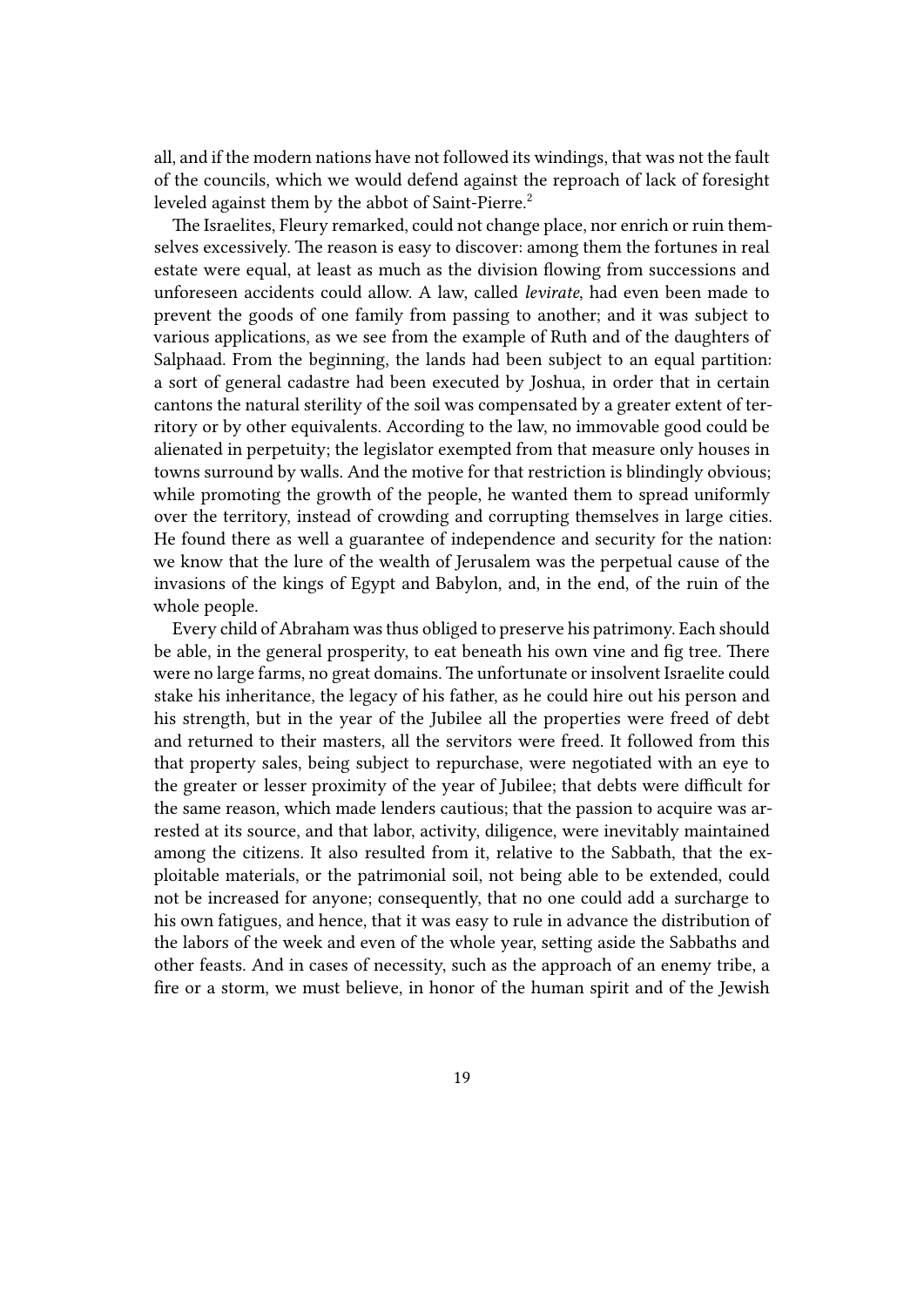nation, that the high priest who successor of Aaron was no more embarrassed to grant exemptions than the least curate in our villages.<sup>3</sup>

As for the merchants, artisans and foremen, the effect of the suspension was such for individuals of all conditions, that a delay caused by the Sabbath was not a delay, because that day no longer counted. No debt, no delivery of merchandise, no repayment of labor was due on that day. It is thus that, according to our laws and commercial practices, every commercial paper whose maturity took place on Saturday evening was only protestable on Monday.

Equality of conditions and fortunes was so much in the thought of Moses, that the majority of his civil laws and reforms were made with that aim. The right of the eldest had existed under the patriarchs: Moses abolished it, and only granted a bonus to the eldest. Among the Hebrews, it was the husband who made up the dowry, and not the parents of the wife, because the goods could never leave the family. Mr. Pastoret calls that *buying a wife*; today, it is the fathers who *buy the husbands* for their daughters. Which of the two is preferable? If a daughter found herself sole inheritor, without male children, she could only marry within her tribe, and, as much as possible, in her bloodline; and in that case, the goods that she brought were not dowry, but paraphernalia. The language itself enshrined that principle of all good society, the equality of fortunes: the words *charity*, *humanity*, and *alms* are unknown in Hebrew; all of that was designated by the name of JUSTICE.

But here an objection presents itself. Could Moses legitimately, and without injuring the right of free development of individual fortune, limit the right of property? In other words, is the equality conditions a natural institution? Is it equitable? Is it possible? On each of these points, I dare to answer in the affirmative.

Let me reassure you; I have no desire to warm over the theories from the famous discourse on *the inequality of conditions*; God forbid that I should here reclaim as an underpinning the ill-conceived thesis of the philosopher of Geneva! Rousseau has always appeared to me to have not understood the cause that he wanted to defend, and to have embarrassed himself in some of his baseless à priori arguments, when it was necessary to reason according to the relations of things. His principles of civil organization were like those of his politics, they were flawed at base: by founding right on human conventions, by making the law the expression of wills, in short, by submitting justice and morals to the decision of the greatest number and the opinion of the majority,—he turned in a vicious circle: he sunk more and more into the abyss from which he thought to depart, and absolved the society

<sup>&</sup>lt;sup>3</sup> During the war of the Maccabees, a troop of Jews having been attacked on the Sabbath day, they thought it better to let themselves be massacred than to defend themselves, for fear of breaking the law. Mathathias then made an ordinance that allowed the people to defend themselves on the Sabbath if they were attacked.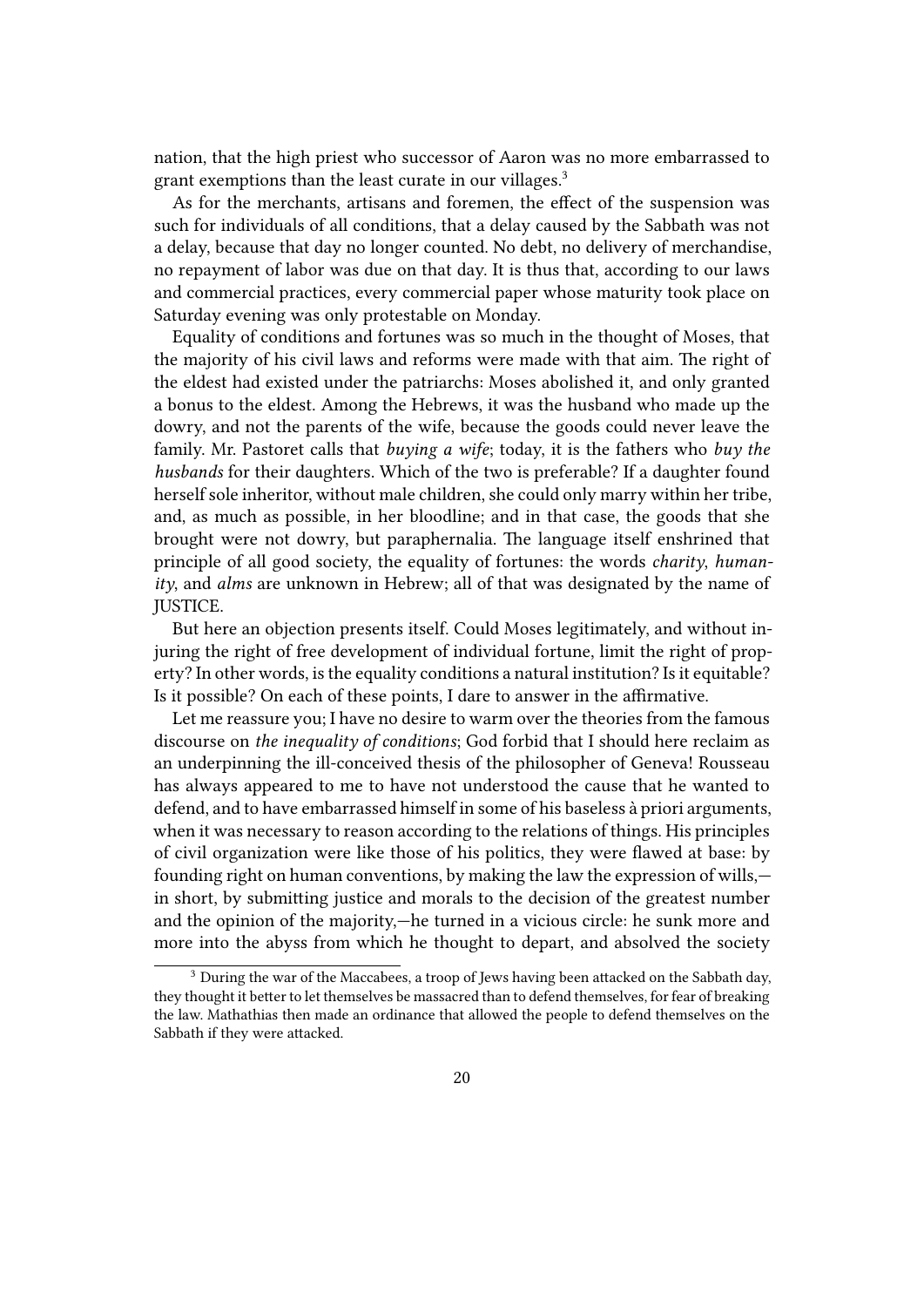that he accused. Not being able, at this moment, without leaving the scope of my discourse, to give myself to a deep discussion of this matter, I will content myself with submitting to the judgment of the reader the following propositions, urged solely by fraternity and solidarity, and whose necessary conclusion will be the same as Moses derived. Moreover, if I do not disavow the agrarian law, neither do I cast myself as its defender; I only want to prove to all the monopolizers of labor, exploiters of the proletariat, autocrats or feudal lords of industry, hoarders and triple-armored proprietors, that the right to work and live, given to a crowd of men who do not enjoy it, whatever one says, will be on the part of the beneficiaries not a bonus, but a restitution.

- 1. The man who comes into the world is not a usurper and intruder; a member of the great human family, he is seated at the common table: society is not a master to accept or reject him. If the fact of his birth does not give him any right over his fellows, neither does it make him their slave.
- 2. The right to live belongs to all: existence is the taking of possession of it; labor is its condition and means.
- 3. It is a crime to monopolize livelihoods; it is a crime to monopolize labor.
- 4. When a child is born, none of its brothers have a right to contest the newcomer's equal participation in the father's goods. Similarly, there are no junior members of a nation.
- 5. All the brothers have an equal duty to support the family: the same thing is true between the citizens.
- 6. After the death of the father, none can demand a share of the estate proportional to his age, to his strength, to the talent that he has been given, or to the services he says he has rendered: unequal division is essentially contrary to the spirit of the family. To accommodate one is to deny the other. — Just as the city recognizes neither pre-eminence, nor privileges of duties and employments: it accords to all the same favor and reward.
- 7. Man is a transient on the earth: the same soil which feeds him has fed his father and will feed his children. The domain of man, no matter is object, is not absolute: the enjoyment of goods must be ruled by the law.
- 8. We punish the man who burns down his house or puts fire to his crops; in this we do not have in view only the security of the neighbor and guest, but we also want to make it understood that, the man always receiving more from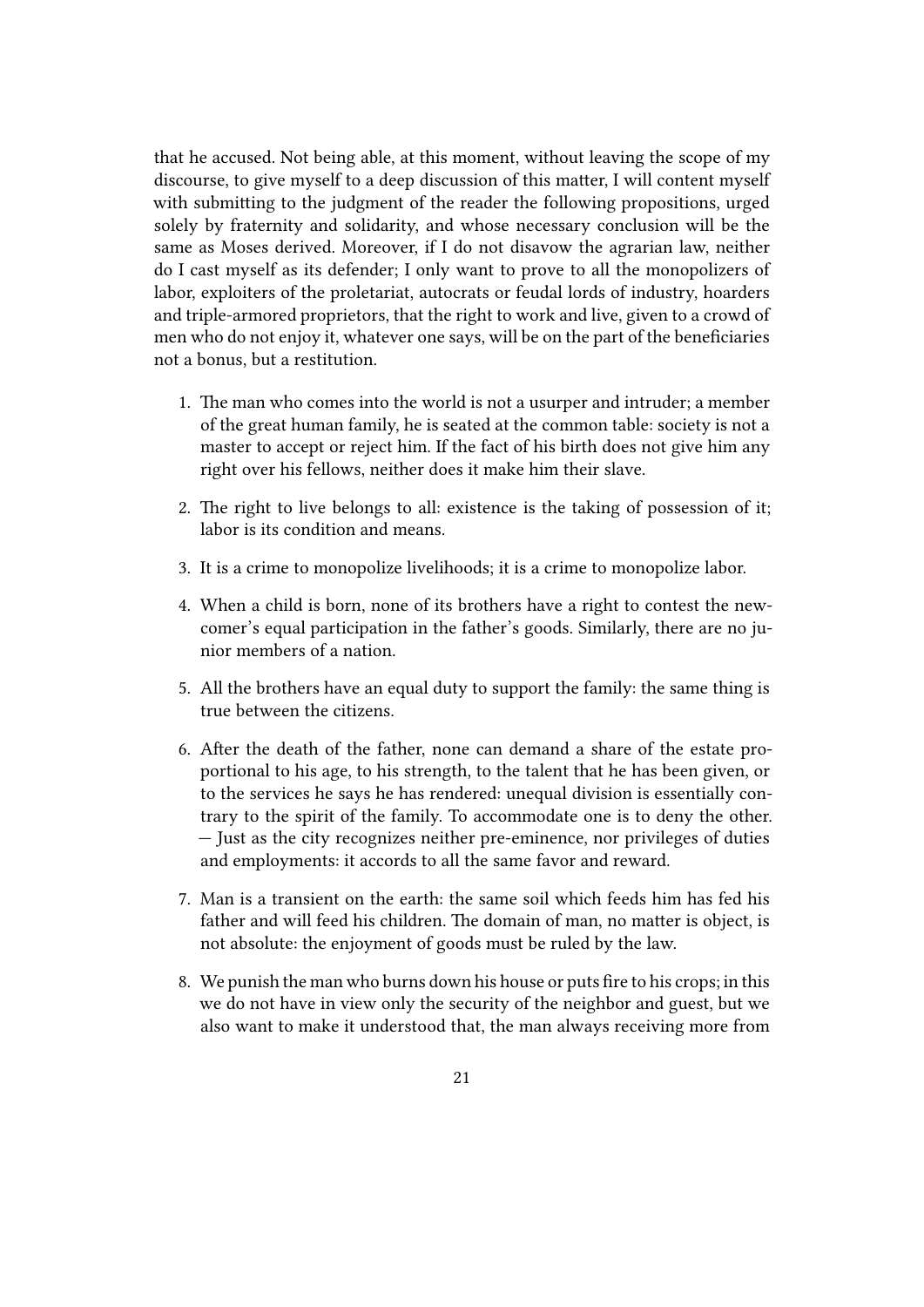society than he could give back to it, what he produces no longer belongs to him. The artisan, the writer, and the artist, each in that which concerns his work, must be subject to that law.

A moment will suffice to appreciate what distance there is between such a doctrine and that of Jean-Jacques: the one established the respective rights of the citizens on the familial regime; the other on conventions and contracts, which always carry a germ of the arbitrary, and give rise to all sorts of despotism.

What pity they inspire in me, these makers of tear-stained homilies, these *friends of the people*, these *friends of the working class*, these *friends of the human race*, these *philanthropists* of every sort, meditating at their ease on the evils of their fellows, who suffer, in a feeble idleness, because the poor have only six days of toil, and never conclude anything from the insufficiency of their wages, except: "You must work! You must save!" Like that doctor who, treating a patient with scrofula, constantly applied a new patch to a new ulcer, and only neglected to try to purify the mass of the blood, these doctors always have on hand some topical of recent invention and rare effectiveness: nothing is forgotten by them, except one thing with which they hardly troubled themselves, which is to turn to the source of the evil. But let us not fear that they will engage in that search, which would infallibly lead them where they never want to look, at themselves. With their capital, their machines, their privileges, they invade all, and then they become indignant that one takes labor from the laborer. As much as they can, they leave nothing for anyone to do, and they cry that the people waste their time; all magnificent in their flourishing idleness, they say to the journeyman without work: "Work!" And then, when the canker of pauperism comes to trouble their sleep with its hideous visions, when the exhausted sufferer writhes on his pallet, when the starving proletarian howls in the street, then they propose some prize for the extinction of begging, they give dances for the poor, they got to the show, they throw parties, they hold lotteries for the indigent, they take pleasure in giving alms, and they applaud themselves! Ah! If the wisdom of modern times is exhausted for such lovely results, such was not the spirit of all of antiquity, nor the teaching of Jesus Christ.

We know the parable related in Matthew, Chapter 20, in which Jesus Christ proposes as a model the head of a family who had risen early in the morning to send out laborers to his vineyard. He paid one denier per day. As he had occasion to pass through the place several times during the day, each time that he saw some daylaborers without work, he brought them to his vineyard. When night came, he gave everyone one denier. There were murmurs and protestations: We have carried the burden of the day and heat, said some, while those have done almost nothing, and they are treated like us!—My friend, said the householder to one of the malcontents, I have done you no wrong: didn't you agree with me on one denier?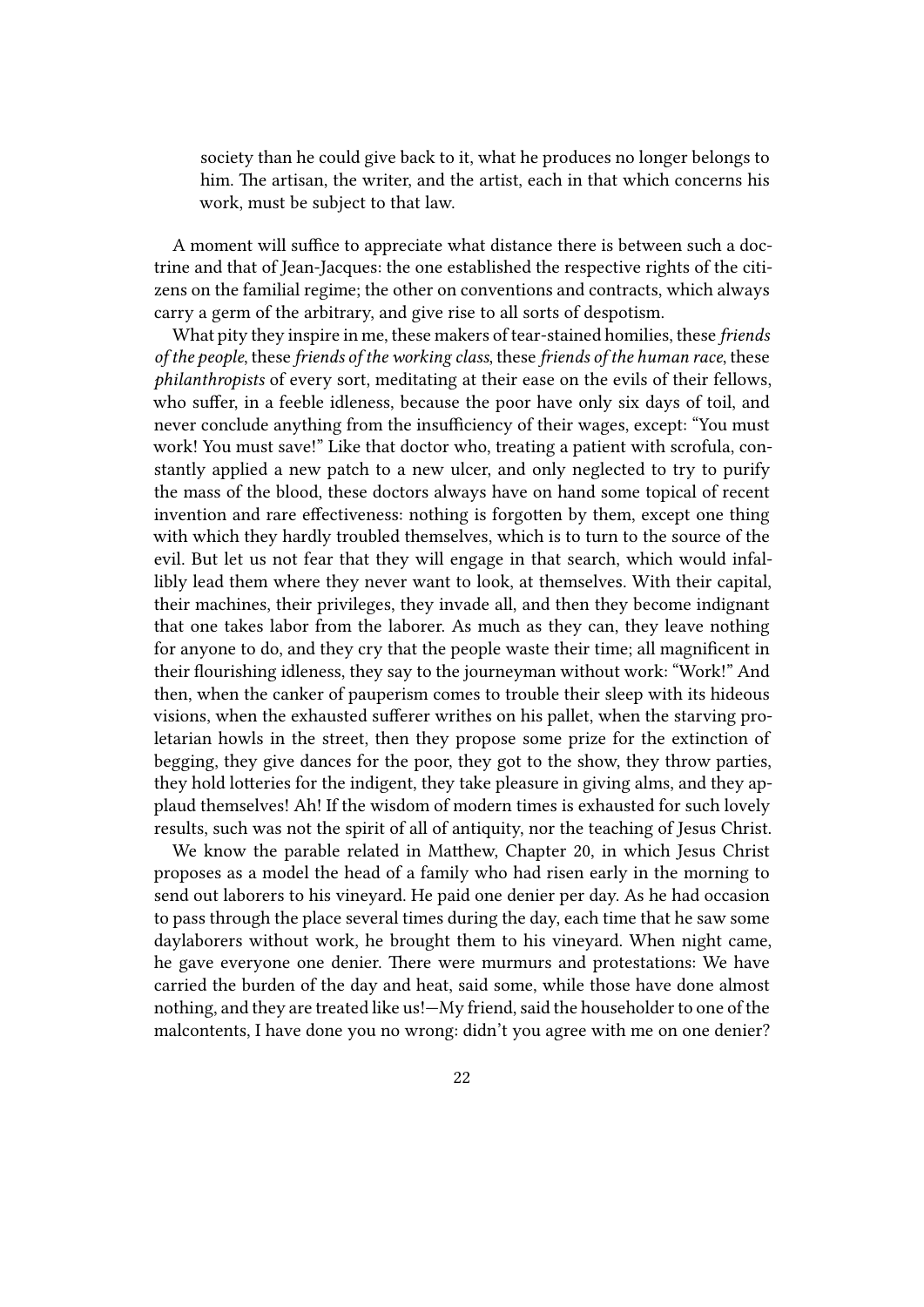Take then what is due to you, and go your way: if it pleases me to give to one as to another; can't I do what seems good to me, and must I cease to be human because you are envious? With me the last are like the first, and the first like the last.

This is the moral tale which has so revolted the equitable reason of the philosophers, and of which I have not always thought without outrage, though I ask pardon for it from the divine wisdom of the author of the Gospels. What truth is taught to us in that lesson of the householder? The very same truth of which I have just presented, in the form of a proposition, the principal corollaries: that every inequality of birth, of age, of strength or ability, vanishes before the right of the individual to produce their subsistence, which is expressed by the equality of conditions and goods; that the differences of aptitude or skill in the workers, and of quantity or quality in the execution of the work, disappear in the social labor, when all the members have done their *best*, because then they have done their *duty*; in short, that the disproportion of power in individuals is neutralized by the general effort. Here again is the condemnation of all those theories of division in proportion to merit or capacity, increasing or decreasing according to capital, labor or talent, theories whose immorality is flagrant, since they are diametrically opposed to the familial right, basis of the civil right, and since they violate the liberty of the laborer and ignore the fact of collective production, the unique safeguard against the exaggeration of every relative superiority; theories founded on the bases of sentiments and the vilest of the passions, since they only turn on selfishness; theories, finally, which, to the shame of their magnificent authors, contain, after all, only the rejuvenation and rehabilitation, under perhaps more regular forms, of the same civilization that they denigrate while imitating it, a civilization which is worth nothing, but which they resuscitate. Nature, said these sectarians, shows us inequality everywhere: let us follow its indications. — Yes, responds Jesus Christ, but inequality is the law of the beasts, not of men. — Harmony is the daughter of inequality.  $-$  Lying sophist, harmony is equilibrium in diversity.  $-$  Remove this balance, you will destroy the harmony.

I halt myself, for I would not dare pursue this sacrilegious colloquy further. When Jesus Christ, explaining to the people the different articles of the Decalogue, taught them that polygamy had been permitted to the ancients because of the rudeness of their intelligence, but that it had not been thus in the beginning; that a bad desire is equal to a fornication consummated; that insult and affront are as reprehensible as murder and blows; that he is a parricide who says to his poor father: "This morning I have prayed to God for you; that will benefit you." He said nothing of the 8th commandment, which concerned theft, judging the hardness of heart of his audience still too great for the truth that he had to speak. After eighteen centuries, are we worthy to hear it?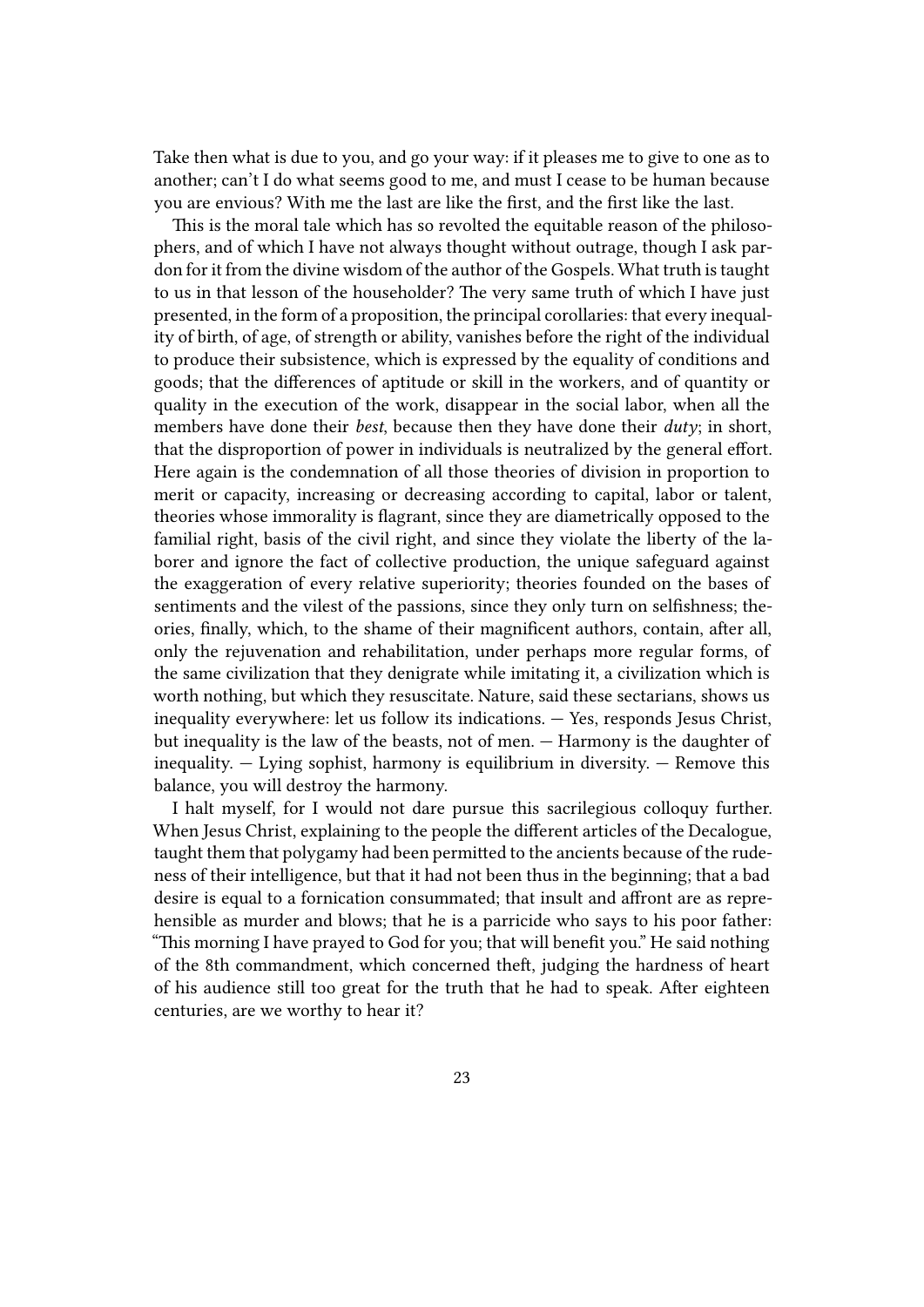Equality of conditions is in conformity with reason and it is an irrefutable right. It is in the spirit of Christianity, and it is the aim of society. The legislation of Moses demonstrates that it can be attained. That sublime dogma, so frightening in our time, has its roots in the most intimate depths of the conscience, where it is mixed up with the very notion of justice and right. *Thou shalt not steal*, says the Decalogue, which is to say, with the vigor of the original term, *lo thignob*, you will divert nothing, you will put nothing aside for yourself.<sup>4</sup> The expression is general, like the idea itself: it forbids not only theft committed with violence and by ruse, fraud and brigandage, but also every sort of gain acquired from others without their full agreement. It implies, in short, that every violation of equality of division, every premium arbitrarily demanded, and tyrannically collected, either in exchange, or from the labor of others, is a violation of communicative justice, it is a misappropriation. It is that depth of meaning that Jesus Christ had in mind in his parable of the workers in the vineyard, veiling by design some truths that it would have been dangerous to leave too uncovered, but that he did not want his disciples to be unaware of. Yes, he would have told them in his sublime language, if he had thought it useful to express himself without veils, he would have said to the ancients: "Thou shalt not steal. And I say unto you: Whoever imposes a tax on the field, the bullock, the ass or the coat of his brother, is a robber." Did he foresee that, despite the feeble attempts that have been made after his death, his doctrine would be unable to find its application for so long, and did he only want to entrust to his church a seed of salvation, which would be discovered again under more opportune circumstances? This is a possibility to which we cannot refuse our support, when we relate his thought to the anxious times in which we live.

Indeed, what do we see all around us? Here are some men, bored and discontented in the midst of opulence, and poor despite their wealth; there are some maneuvers which destitution prevents their reason and their soul from even dreaming of,—so that they are happy even when they find themselves working on Sunday! The excess of selfishness provokes general horror, some sophists indoctrinate the multitude, but a providential instinct still preserves us from their unintelligible systems, and, in the midst of all that, Christianity, finger resting on the Decalogue, and without explaining more, upholds the celebration of the day which renders us all equals by making us all brothers. Does it not tell us clearly enough: there is a time to work and a time to rest.. If some among you have no rest, it is because others have too much leisure. Mortals, seek truth and justice; return to yourselves, repent, and reform…

Thanks should be given to the councils which, better advised than the abbots of the eighteenth century, have ruled inflexibly on the observation of Sunday: and

<sup>4</sup> The verb gandb means literally *to put aside*, *to hide*, *to retain*, *to divert*.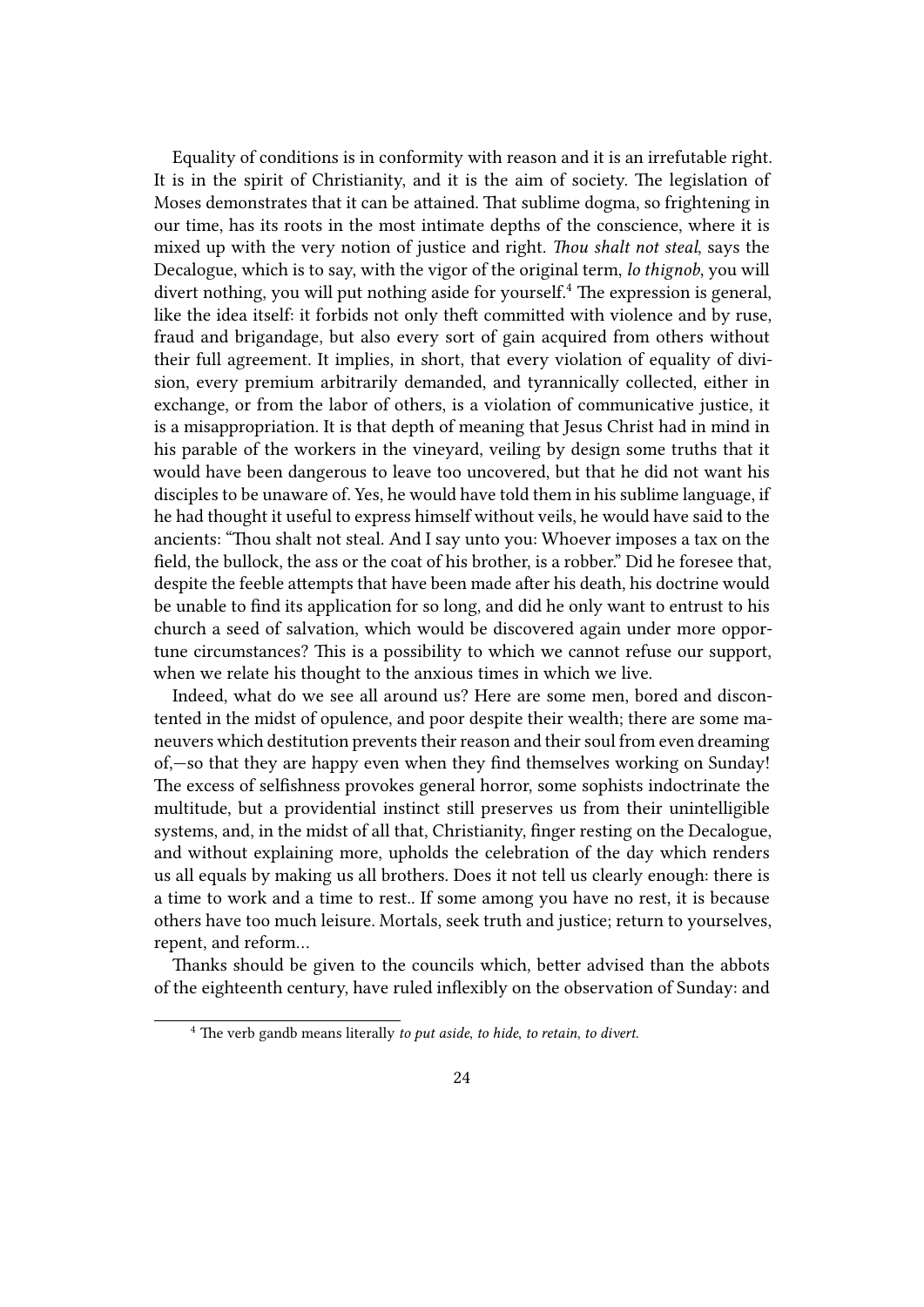may it please God that the respect for that day should still be as sacred for us as it has been for our fathers! The evil that gnaws at us would be more keenly felt, and the remedy perhaps more promptly perceived. It is up to the priests in particular to awaken spirits from their sleep: let them courageously grasp the noble mission which is offered to them, before others grasp it. *Property* has not yet made its martyrs: it is the last of the false gods. The question of the equality of conditions and fortunes has already been raised, but as a theory without principles: we must take it up again and go into it in all its truth. Preached in the name of God, and consecrated by the voice of the priest, it would spread like lightning: one would believe in the coming of the son of man. For it will be with that doctrine as with so many others: first it will be booed and loathed, then it will be taken into consideration, and discussion will be established; then it will be recognized as just at base, but illtimed; then finally, despite all the oppositions, it will triumph. But straight away a problem will present itself: *To find a state of social equality which would be neither community*, *nor despotism*, *nor allotment*, *nor anarchy*, *but liberty in order and independence in unity*. And this first problem being resolved, there remains a second: *to indicate the best method of transition*. That is the whole problem of humanity.

The equality of goods is a condition of liberty. Like liberty, the right of association, and the *republic*, are conditions of every civil and religious celebration: I need, in order to treat my subject thoroughly, to dwell on all the considerations which came before.

The firmest rampart of the institution of the Sabbath, and its most vigilant guardian, was the priesthood. The Levites did not form a congregation placed apart from the republic and completely foreign to civil society. On the contrary, they were the grand spring, the king-pin of the State. Their Hebrew name, *cohanim*, means ministers or functionaries. Thus, besides the multiplying duties they fulfilled at the sacrifices, in the synagogues, the majority of the civil employments were entrusted to them. "Justice," says Fleury, whom I always cite because I can think or speak no better, "was administered by two sorts of officers, *sophetim* (judges), *soterim* (bailiffs, sergeants, archers, executioners). These charges were given, there was no distinction between the tribunals; the same judges decided case of conscience and closed civil or criminal trials. Thus, only a few different offices were needed, and few officers, in comparison with what we see today. For it is shameful for us to be a simple individual… everyone wants to be a public figure."

The Levites, like the *fetials* among the Romans,<sup>5</sup> made the declarations of war and called the people to arms. In the army, they marched in the first rank, sounded

<sup>5</sup> *Fetials*, that is *denuntiatores*, heralds. This word comes from the verb *facere*, taken in the sense *to speak*, just as the Hebrew *dabar* means at once *to do* and *to say*, *speech* and *action*.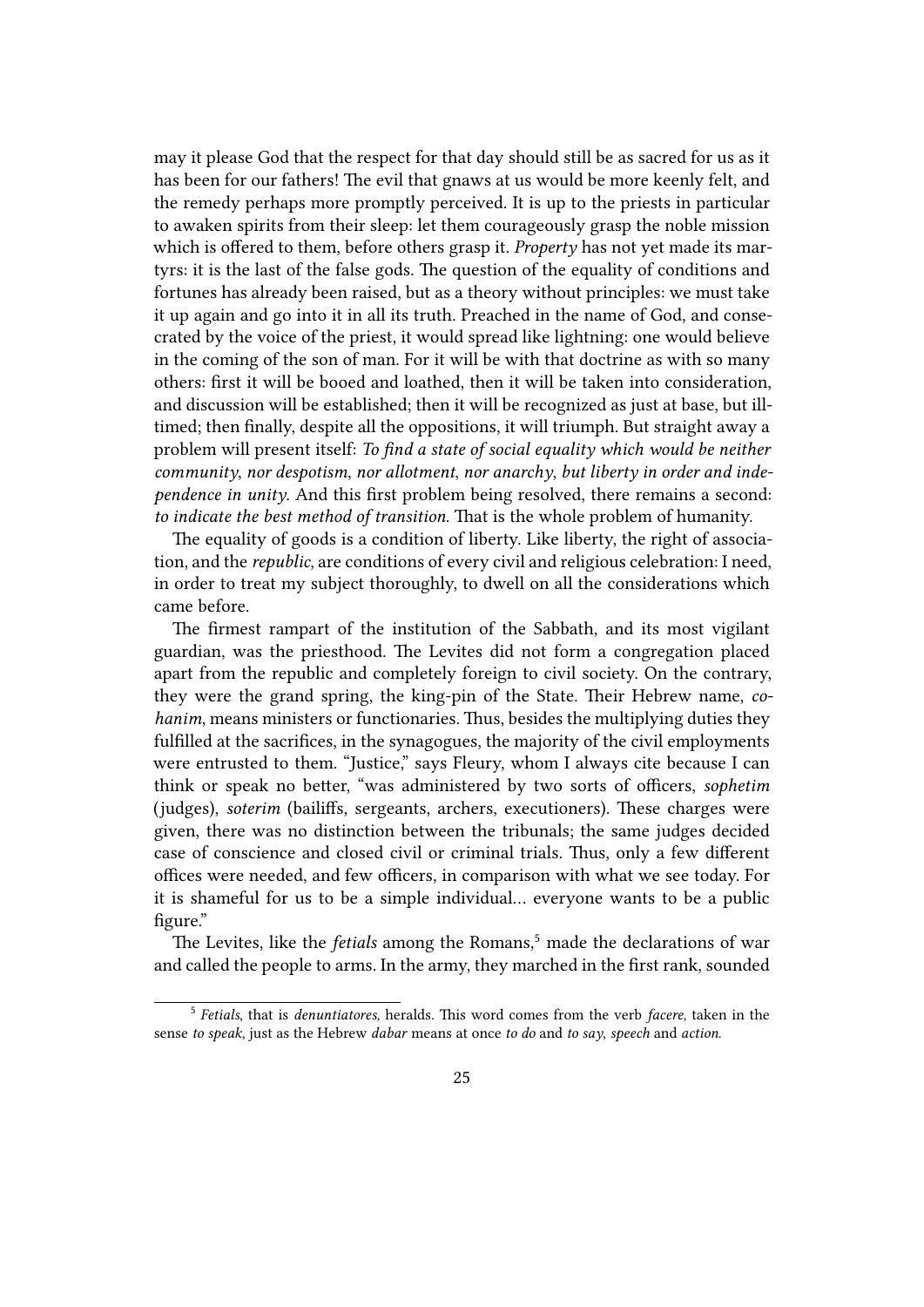the trumpet, and led the combatants. It was good that the same men who in times of peace served as counsels and teachers, led the citizens into combat. Thus we have seen in the most heroic century of our history, when the armies of the kings invaded the homeland, more than one schoolmaster armed with a rifle, harangue his students, and, all together, singing the hymn of war, rush off to the field of batter, and conquer or die for liberty. Why shouldn't our priests emulate them?

The Levites alone administered nearly all the medicine, which was nearly limited to dietetics and hygiene. They were charged with the policing of lepers and all the legal impurities, which necessitated on their part some rather extended theoretical studies, and a painstaking diagnose. We can see in Leviticus the details of the prohibited foods, and the precautions taken to recognize the appearance of that formidable malady, leprosy.

After all that, one could believe that the preponderance of Levites in the body of the State was immense, and that it would constantly threaten the independence of the tribes: this was not the case at all. Among the Hebrews, there were no castes; or if you prefer, each tribe was the caste within the range of its territory. The Levites were the only cosmopolitans in the country and spread all through the nation according to the needs of their service. Having had no share in the division of the lands, they possessed no land of their own; they were only allowed to raise some herds on the margins of the towns where they lived. Their whole subsistence came from the people, by way of sacrifices and offering; these were the salaries that Moses had assigned to his public servants in a time and place where money was little used. The accuracy of their payment was only guaranteed by the Sabbath. Such was also the origin of the *casuel* paid to our own village priests. "The legislator, by entrusting the Levite to the generosity of the other families, wanted to increase the union of all. On his part, the child of Levi naturally clung to the law by which he held his means of living, to the peace and public abundance which brought abundance and peace to him. Even from self-interest, he had to respect that law in order for others to respect it; from self-interest, he had to publish it, so that no one forgot the precepts which sanctioned his right; finally, from self-interest, he had to oversee its full execution." (SALVADOR, *Institutions de Moses*.) But, since Moses did not permit castes or privileges, why assign one entire tribe to public functions, and exclude all the others? Why, introducing a necessary order into the State, did he not leave it to that order to recruit for itself from among all the people? First, it is not true that the priests were the only public functionaries: there existed in each town a communal council composed of all the heads of families, which chose from its own ranks a large number of public officers. There was besides a sort of senate or elected national representatives for each tribe. Finally, the nation had at its head a supreme assembly, called the *Sanhedrin*, formed of the deputies of all the people. But by giving guardianship of the laws and such a great part of the executive power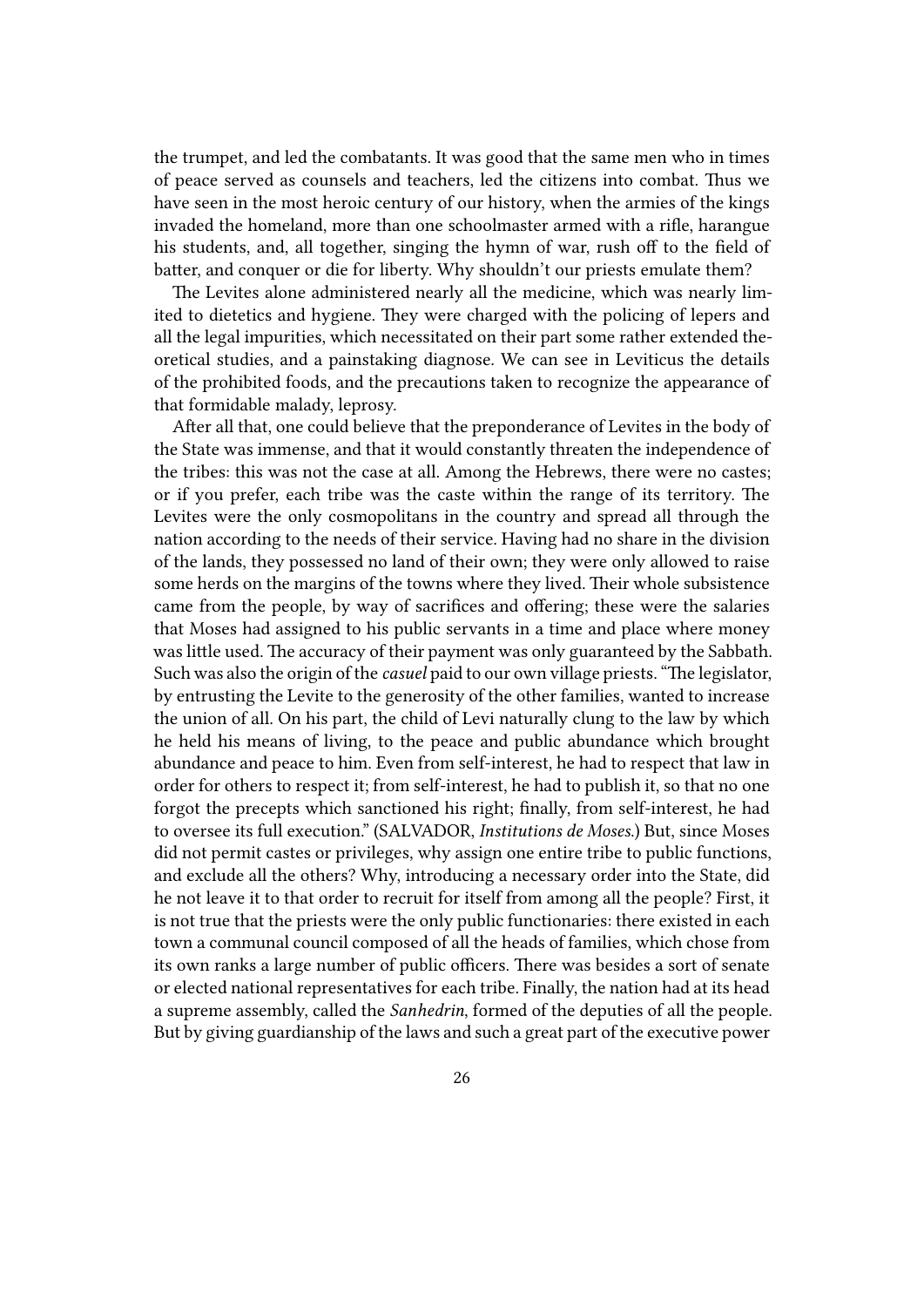to the priesthood, Moses acted in conformity with the usages and opinions of his times. Everywhere, the priesthood was the privilege of certain families: India and Egypt are famous examples of this. Another reason for this conduct is that Moses desired the preservation of his work. After dividing the land between the eleven tribes, he had ordained that the Levites, salaried by the State, would have no place in Israel, because the principle of equality which was the basis of the constitution was incompatible with the accumulation of properties and places. To admit into the priestly order an individual capable of inheriting, would be to introduce property into public service public and to destroy the national equilibrium.—But, it is said, could Moses ordain that anyone who becomes a priest loses the ability to be an heir? I do not believe that this objection would be made by a jurist. The forethought of a legislator aims to make absolute laws and to avoid all qualification.

I believe that these quick reflections will not be regarded as beyond the scope of the work, since, taken in the context of our Sunday celebration, they encourage reflection, much more than a special discourse would, on the close affinity which unites the occupation of the priest with the happiness of the families. I will dispense then with making any comparison between the ancient and modern priesthood, and emphasize the common links, which we all know. It is on Sunday that the character of the priest, in its conciliatory and apostolic aspects, shines in all its brightness. The visit of the parish priest is the joy of the rural family. Sickness relieved, the poor rescued, the unfortunate soothed, hatred quelled, enemies reconciled, spouses reunited, and all through the work of the parish priest!… Now the priest, especially in the country, does not have much time at his disposal. He must seize the moments as they pass, and it is on Sunday that his duties multiply, his works bear the most beautiful fruits; it is on Sunday that he discovers all the good that he can do.

#### **III**

I approach what is perhaps the most difficult part of my subject, because of the pitfall that it seems to cover: *moral utility*. What is the influence, on the morals of individuals and of society, of the observation of Sunday considered in itself, independent of the force that religion lends to it, and setting aside faith in dogmas and mysteries? Such is, at least, the manner in which I take up the question, and I do not think, I admit, that one could understand it otherwise. It is not a question of launching oneself into the vast field of religious opinions, to demonstrate the utility of public worship by the benefits of religion. All these questions are pointless and even, with regard to truth, trivial. It is not a homily on the effectiveness of Sunday as a source of divine favors that is called for, it is the indication of the relations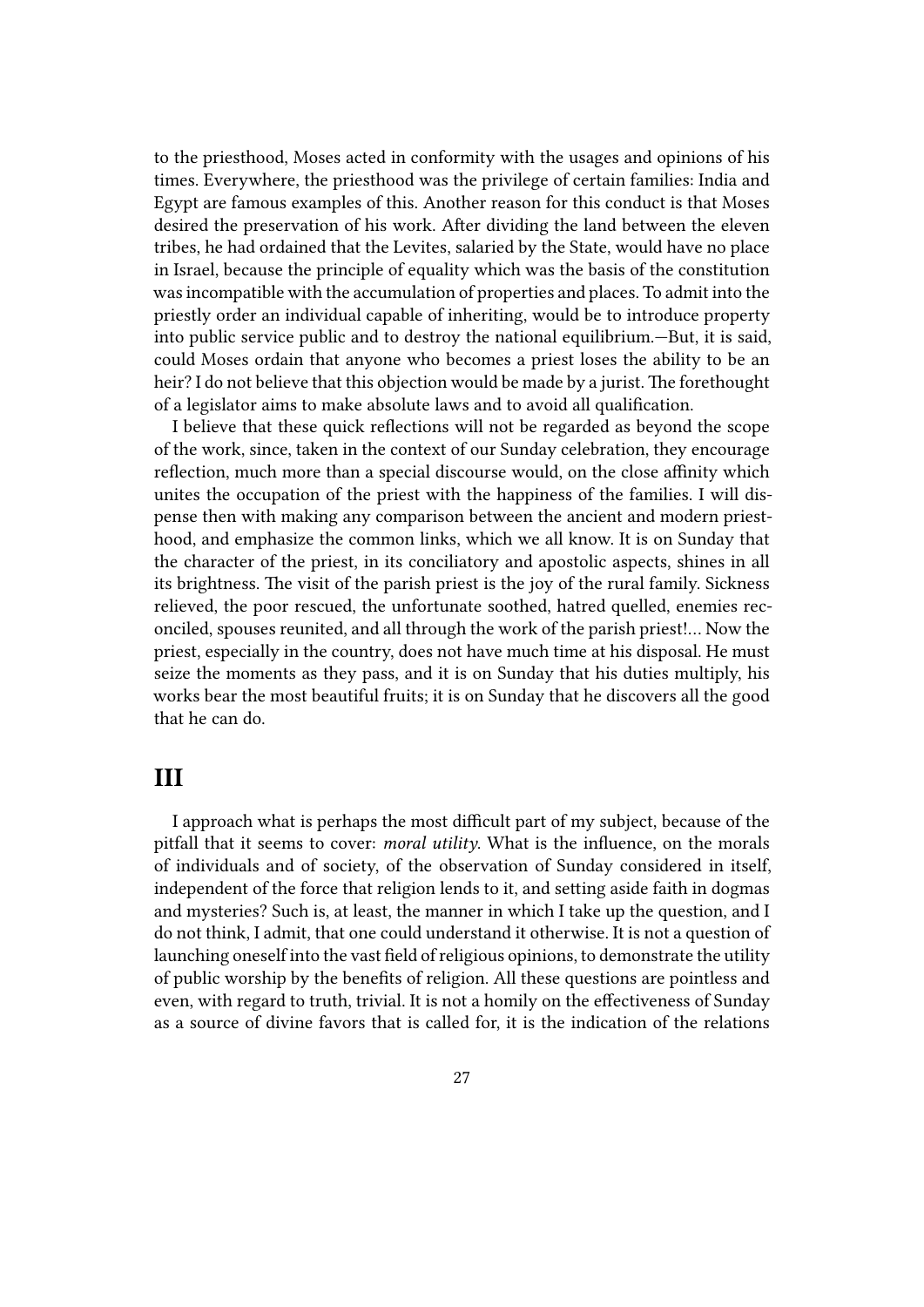that can exist between a conspicuous, public ceremony and the affections of the soul. Thus, it is necessary to separate the material from the spiritual, the nominal from the abstract, the human from the revealed, and say that what one practices apart from society, isolated, still preserves some moral utility; for the thought of the founder had to have been that every religious observance has its natural as well as its theological reason.

Another distinction is still necessary. The moral effects of Sunday are either *mediate* or *immediate*. By mediate effects, I mean those which rise from the circumstances which accompany the Sunday celebration; such are the relations of family and city, with which I will not concern myself further; and by immediate effects I understand those that Sunday produces by its own special action, independent of every social or domestic influence. This distinction, relatively unimportant in practice, has the advantage of better specifying my point of view, and sparing me repetitions.

"Nature has placed within man the feelings of pleasure and sadness, which force him to avoid the physical objects that seem harmful to him, and to seek those that suit him. The chief work of society will be to create in him a rapid instinct for moral affairs, which, without the tardy aid of reasoning, would lead him to do good and avoid evil. For the individual reason of man, lead astray by his passions, is often only a sophist who pleads their cause, and the authority of the man can always be attacked by his love of self. Now, what produces or replaces that precious instinct, what makes up for the insufficiency of human authority, is the sentiment that nourishes and develops the compulsory exercise of worship; it is this respect mixed with fear that inspires for the moral precepts the full spectacle and majesty of the solemnities which consecrate and celebrate them."<sup>6</sup>

The thought expressed in this passage is ingenious and beautiful; what's more, it is perfectly true. That quick instinct, that second conscience, if I dare put it thus, has been created in the heart of the Israelite by the Sabbath, and Sunday lifts it to a higher degree than it does the soul of the Christian. Moses spared nothing to deeply instill respect for the Sabbath: ablutions, purifications, expiations, abstinences, absolute prohibitions, and strict injunctions. He multiplied, almost to excess, anything that could inspire the idea of the highest sanctity, and carry the veneration almost to the point of terror. On imaginations more impassioned because they are less cultured, the opinion of a more present divinity is all-powerful. The majesty of the sanctuary seems to forbid the approach of crime, and more than once we have seen great culprits, seized by a divine panic, flee frantic and shaking from a refuge where their crimes would no longer find themselves safe.

<sup>6</sup> Session of the National Convention for 18 Floréal, Year II, Carnot presiding. Report of Robespierre in the name of the Committee of Public Safety.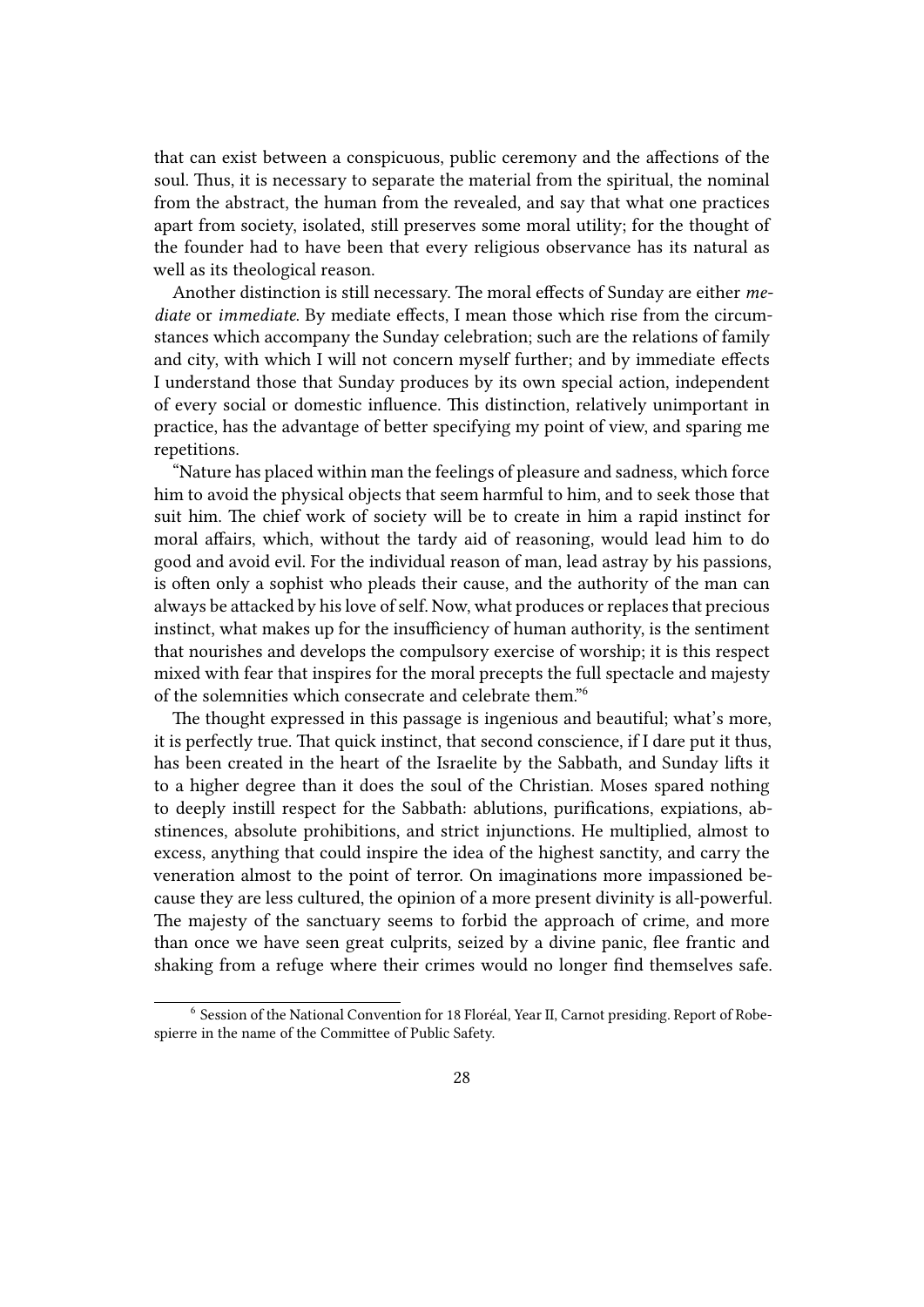Moses transported that horror of sacrilege from space to time: he rendered certain days inviolable, as he had consecrated certain objects and certain places. And vice, surrounded on all sides by the forces of religion, had no rest, no longer knowing where to hide itself.

But this charm that Moses had cast on the Sabbath, this new sort of scarecrow by which he warded off evil spirits, took all its virtue from a rather vulgar accessory, scarcely worthy of respect or fear: it was, if I dare make use of this withering word, (which is, thank heavens, not from our language,) it was the *far niente*, doing nothing. A philosopher would not have been aware of it, but Moses seized it.

The ancients, greater observers than we like to believe, perhaps because we don't observe the same things, had remarked very well the effects of solitude on the morals of man. In solitude, the feeling of the infinite touches us, the passions fall silent; reason, clearer and more active, deploys all its strength and gives birth to miracles: character is strengthened and developed, imagination increases, the moral sense responds to the urgings of Divinity. The temples and oracles were placed by preference in remote places, planted thickly with trees, whose shadows invited meditation and contemplation. The wise, returned from the world and the passions, the lovers of the muses and nature, the legislators themselves, as well as the seers and poets, fled, sometimes in agreeable retreats, sometimes in frightening solitude, the indiscreet regard of the profane, who believed them to be in commerce with the gods. Solitude, when it is not the effect of a savage humor or a proud misanthropy, appeared to them the purest image of heavenly beatitude, and the fondest wish of a great soul would have been that all mortals know how to enjoy it and make themselves worthy of it. But if such is truly the highest destiny of man on the earth, in what sense is it sociable? How will its narrow residence suffice for a multitude of anchorites?

If Moses had had the power, he would never have had the thought to transform his farmers into effective hermits; he only wanted to make them men, to accustom them, by reflection, to seek the just and the true in everything. Thus he strove to create around them a solitude which would not destroy the greatest affluence, and which preserved all the prestige of a true isolation: that was the solitude of the Sabbath and the feasts. Constrained, under terrible penalties, to cease their labors for these solemn days, the Israelites submitted to the yoke of an unavoidable meditation; but, incapable by themselves of directing their attention and occupying their thought, they found themselves delivered up to the mercy of circumstances and the first comer: it was there that their teacher awaited them. I have already said what occupations had been assigned by Moses to the Sabbath day. That great and holy man had wanted all the Hebrews, from the children to the elderly, to be able to walk, by his example, with the Lord, and to live in a permanent communication with him. That is demonstrated, indisputably, by a passage in the book of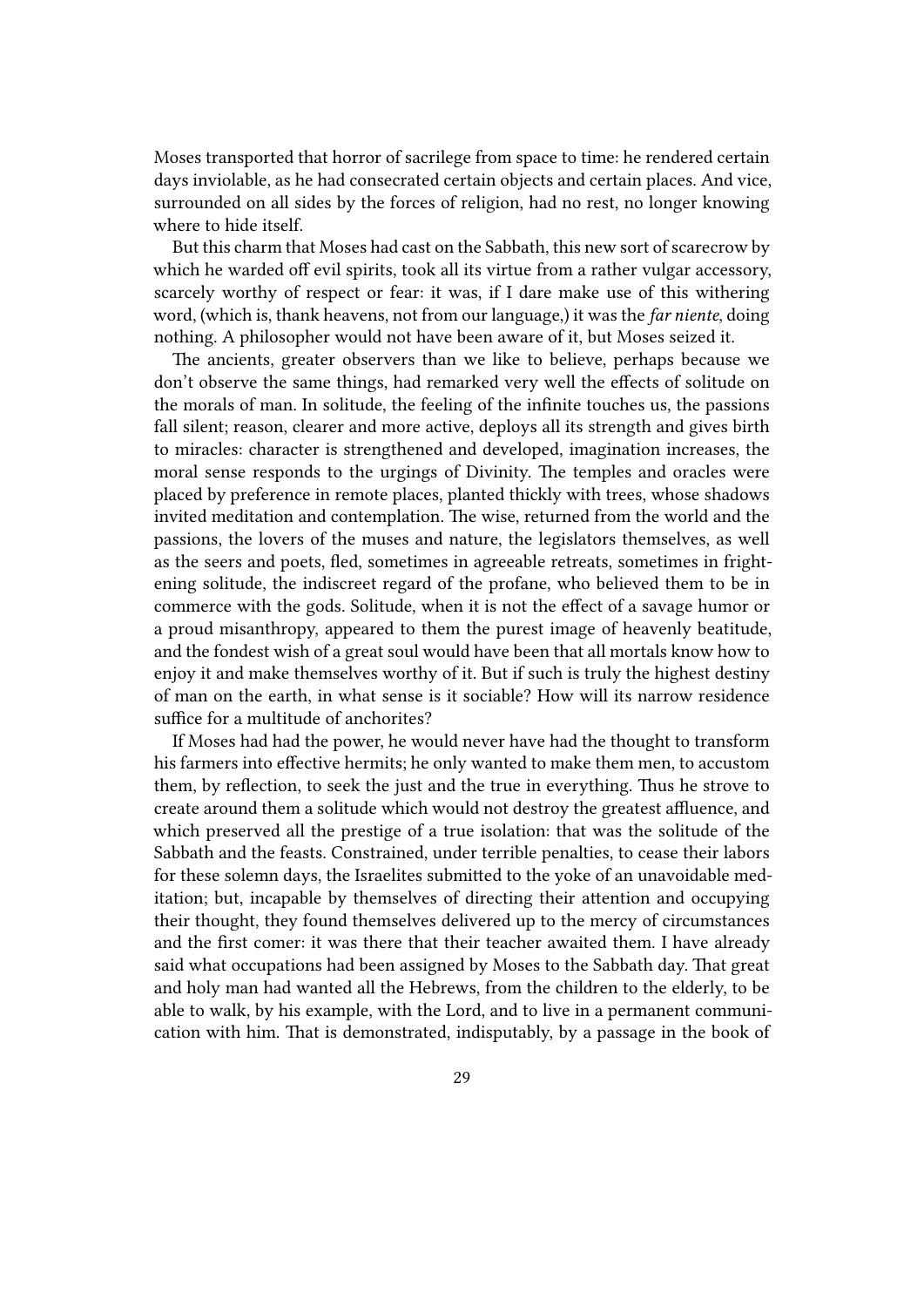*Numbers*, where it is related that Moses having chosen seventy men to aid him in the details of government, these men were animated with the same spirit as him and prophesied. And when Joshua came to say: "Master, there are still two men who prophesy in the camp; stop them.—"May it please God," he responded, "that all the people should prophesy!" Let us say, in a slightly more human language, that nothing seemed more desirable to him than to maintain in the intelligence that tempered enthusiasm which produces knowledge of the good, the contemplation of ourselves and of the spectacle of nature.

The last night of the week is passed; the sun begins again its daily course; all the vegetation blooms and salutes the father of the day. Faithful to their instinct, the animals do not stop any more than the plants: the dormouse digs its burrow, the bird builds its nest, the bee collects pollen from the flowers. Nothing that lives suspends its labor: man alone stops for one day. What will he make of his long and drifting thoughts? He will hardly have roused himself from slumber, and already his inactivity will weigh on him: the evening arrives, and the day appears to him to have lasted for two days.

For frivolous spirits, Sunday is a day of unbearable rest, of frightening emptiness: they complain of the ennui which weighs them down. They blame the slowness of these unproductive hours, which they do not know how to spend. If they flee, in polite visits and worldly conversations, from the emptiness of their thoughts, they only add the void of the thoughts of others. From that arise the inventions of debauchery and the monstrous joys of the orgy.—Let those blame only themselves for the numbness that makes them stupid, the inconstancy of heart and understanding that exhausts them, and the dull paralysis that gnaws at them. When its partner lies idle, the spirit only goes more quickly: be careful, if you don't know how to feed its all-consuming activity, that it does not consume itself.

Happy is the man who knows how to shut himself us in the solitude of his heart! There he keeps company with himself; his imagination, his memories, and his reflections respond to him. Let him promenade then along the crowded streets, let him stop in the public squares, let him visit the monuments; or, more happily, let him wander across the fields and meadows, and breathe the air of the forests; it matters little. He meditates, and he dreams. Everywhere his heart, happy or sad, elegant or sublime, belongs to him. It is thus that he judges everything soundly, that his heart is detached, that his conscience is invigorated, that his will is sharpened, and that he feels virtue bound up in his chest. It is thus that he begins with God himself, and that he learns from him, in conversations that none will repeat, what it is to LIVE, and what it is to DIE. Oh! Then, as all things are reduced to their just value, how little worthy it appears that for their sake we hold onto life, or that for them we would seek death! We ask fearfully what the best remedy would be for the epidemic of suicide which multiplies its victims every day. That remedy, which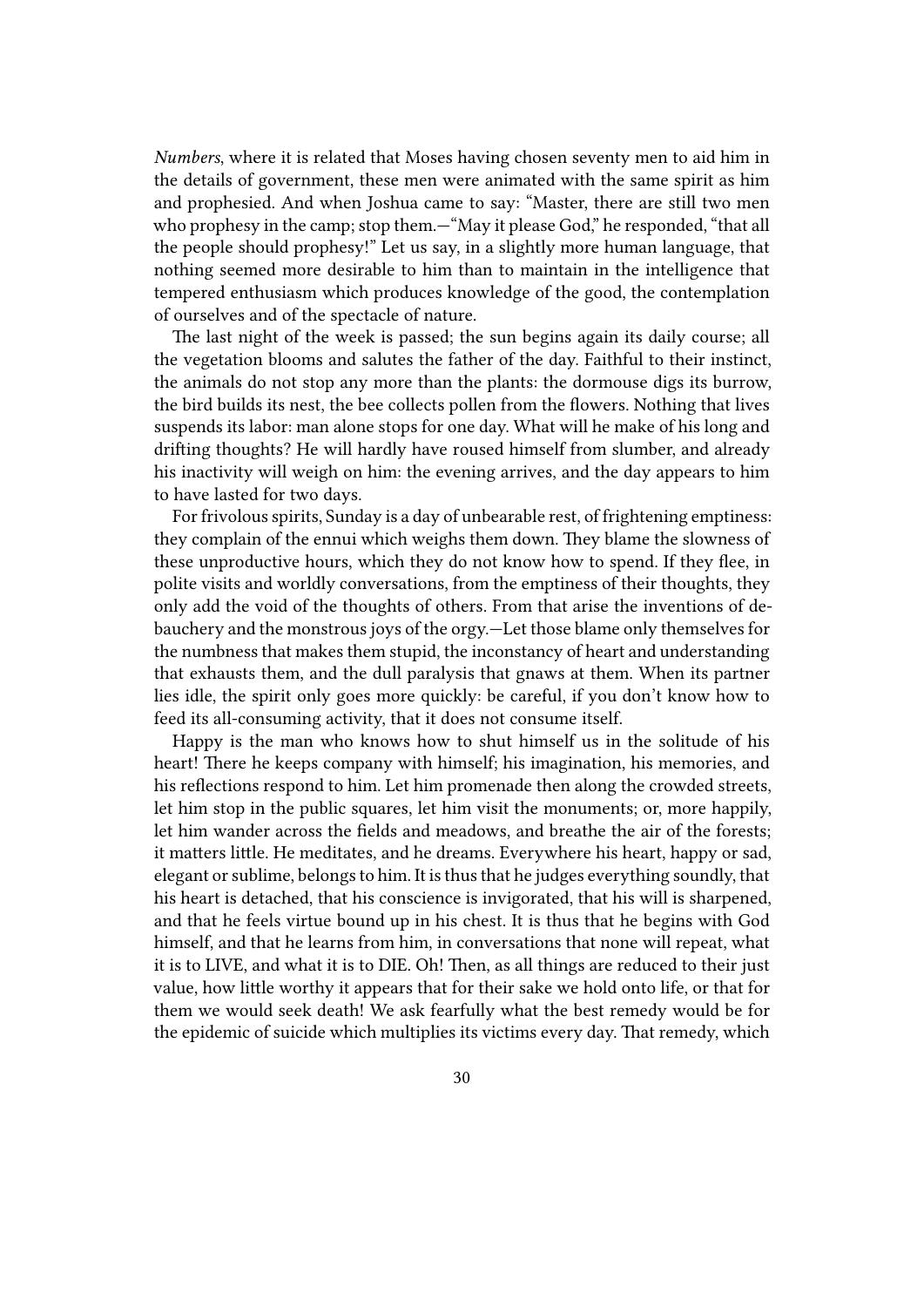we have sought everywhere except where it was to be found, was furnished by homeopathy. Make life contemptible, and we will no longer want to leave it; we only esteem it if we find it to be a burden. The stoic who, in prosperity, knows how to sacrifice his existence, also knows how to bear pain; he even denies that it is an evil. The disciple of Epicurus, lazily in love with life, curses it as soon as it no longer offers him pleasure. It is among the tombs, a skull in his hand, that he must preach against suicide.

What heroic self-sacrifices and heart-rending sacrifices were consummated internally in these inexpressible monologues of the holy days! What high thoughts, magnificent conceptions, descend into the soul of the philosopher and the poet! What generous resolutions were made! Hercules, at the end of adolescence, offered a sacrifice to Minerva. Standing before the altar, after having made some libations and singing hymns to the goddess, he waited, immobile and silent, until the flame had consumed the offering. Suddenly he saw two women appear, two immortals, Pleasure and Virtue, who, displaying their charms, demanded his homage. Pleasure flaunted all her seductions. Virtue offered labors and perils with an incorruptible glory. The young hero chose Virtue. Woe unto those who do not have the same vision! Great woe unto those who do not choose as did the son of Jupiter!

According to the preceding observations, the same cause suffices to explain both the energy that the moral sense can acquire, and the excesses where libertinism is plunged as a result of the observation of Sunday: that cause is the increase of activity given to the mind by the rest of the body. It is up to those charged with the protection of the customs, the education of the young and the direction of the public amusements, to turn to the advantage of morals an institution which, after religion itself, is the most precious remainder that we have preserved of the ancient wisdom, and the excellence of which is demonstrated by the very debaucheries for which it furnishes the occasion.

Among the upper classes, Sunday is no longer recognized; the days of the week all resemble one another. For those only occupied with speculations, intrigues and pleasures, it hardly matters what day it is; the intervals marked for rest no longer mean anything. The people sometimes holds back its passions for a week; the vices of the great are not deferred. Is the impiousness of the rich, established in their habits, incurable? The people, more faithful to its traditions and less open to attack in their character, are always under the hand of religion. I would even dare to suggest that with respect to Sunday the last glimmer of poetic fire is extinguished in the souls of our rhymers. It has been said: without religion, no poetry. It is necessary to add: without worship and without holidays, no religion. But since poetry, becoming *rationalist*, has raised the veils that covered the Christian *myths*,since it has left the *allegories* and *symbols* to raise itself up to the *absolute*, it is true to say that it has killed its foster-mother, and with the same blow committed suicide.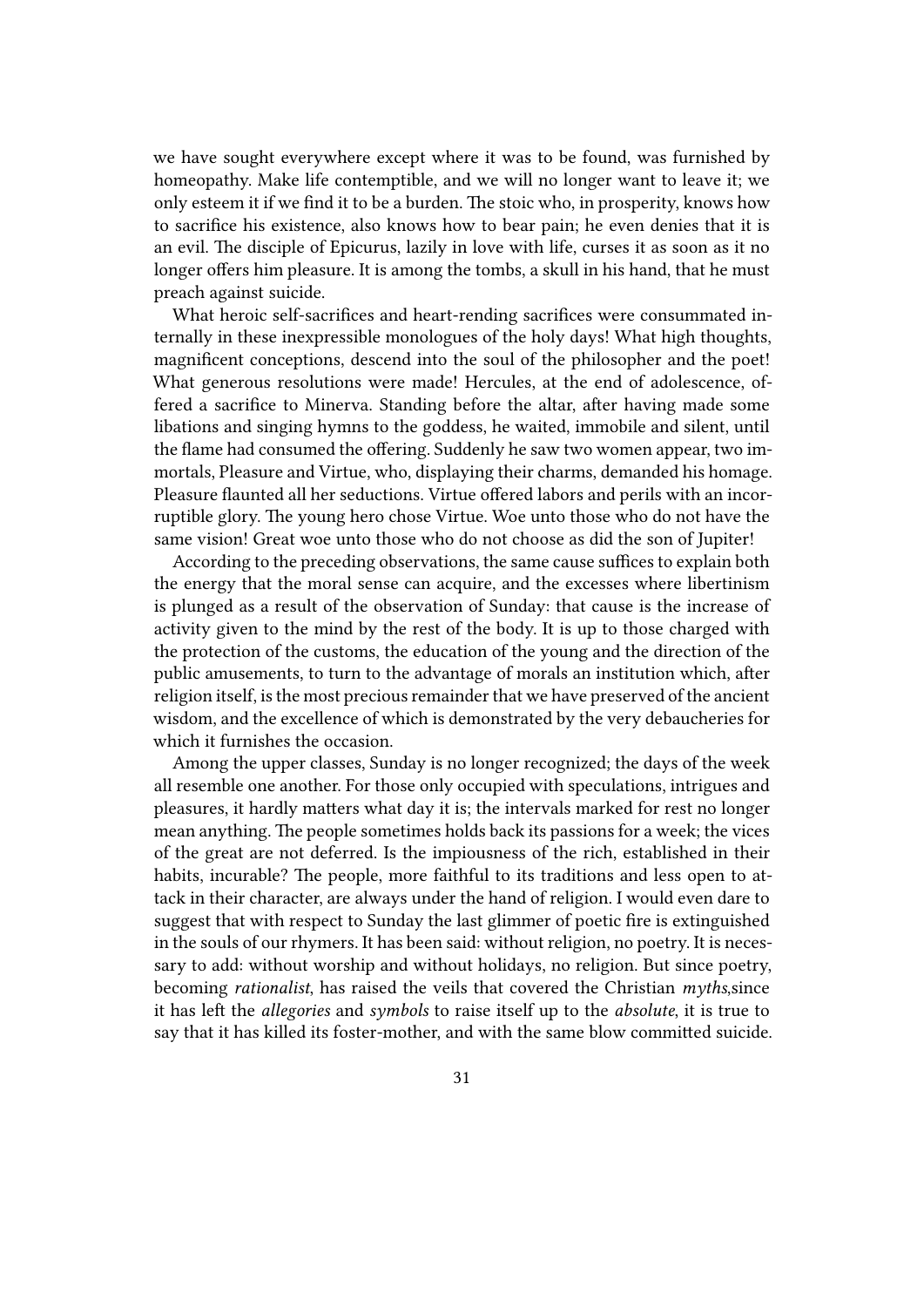Among the people, on the contrary, the lack of devotion does not exclude every religious idea. They can detest the priest, but never hate religion. They blaspheme against the dogmas and mysteries, and they prays at the graves and kneel at the blessings. And when faith no longer resonates for them, the poetry of Sunday still thrills.

Blonde Marie was loved by the young Maxime; Marie was a simple working woman, and in the naïveté of a first love; Maxime, a hard-working artisan, combined reason with youth. Nature seemed to have predestined these lovers to happiness, by blessing both with simplicity and modesty. Diligent at work every day of the week, Maxime tried hard to increase his savings; Marie braided in silence her wedding crown. They only saw each other on Sundays; but it was beautiful, it was solemn for them, this day when it was sung in heaven: *Love is stronger than death!* It spread the influence of religion and innocence over their mutual affection! True lovers are never sacrilegious: full of a loving respect, what would the young man have dared? What would the girl have allowed, beautiful in her modesty and the joy of the Sabbath? Alone with their love, they were under the protection of God. The revolution of July came suddenly to destroy such bliss. Maxime was told to provide for himself: no more work, no more joy. He resolved to move away for awhile and make for the capital. On the eve of his departure, a Sunday evening, he took Marie's hand, and, without speaking to her, led her to the church.—"If I remain faithful, how shall I find you, Marie?"—"Do as you say, and you may count on my faithfulness."— "Will you promise me before God?" She promised. They went out; the night was fine; Maxime, according to the custom of lovers who part ways, showed Marie the polar star and taught her to recognize its position.—"Your eyes will no longer meet mine," he said to her; "but every Sunday, at the same hour, I will look in that direction. Do the same, so that at a single instant, as our hearts are united, our thoughts will merge. That is all that I ask, until I see you again." He left. Paris did not always give him work; his days of unemployment became fatal to him. At the instigations of some friends, Maxime joined a republican society. An invincible melancholy took hold of his soul and altered his character. "Do you know," he wrote to Marie, "why you are so poor, when so many shameless sorts live in luxury? Why I can't marry you, when so many men throw themselves into debauchery?… Do you know why I sometimes work on Sunday, when others play or indulge their boredom all week long?… God has allowed the good to be the first to suffer from the vices of the wicked, to teach them that it is up to them to prune society and make virtue flower again. If the just were never to complain, the wicked would never mend their ways; the contagion would always spread, and the world, soon all infected, would perish… Pray to God for me, Marie; that is all that a weak woman can do. But there are a million young men, virtuous and strong, all ready to rise up, who have sworn to save the nation… We will triumph or we will know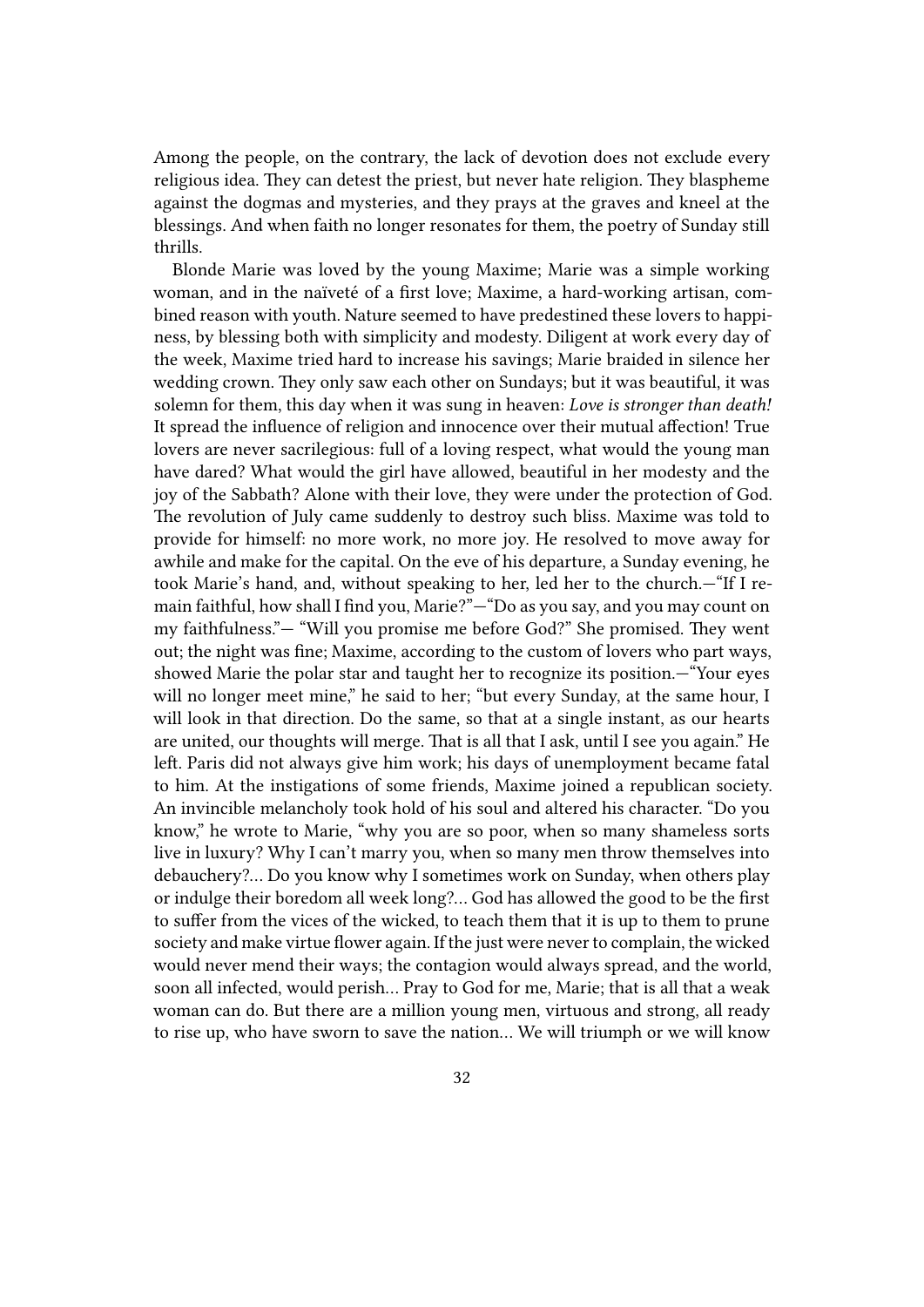how to die." Maxime was killed behind a barricade during the June days. From that time, his lover wore mourning. Orphaned from a young age and no longer having a mother, she attached herself to the aged mother of her fiancé. Her days were passed in labor and in the cares of a tender devotion. Every Sunday she was seen, in the dark chapel where she promised Maxime her heart and faith, assisting in the divine office. It is there that her heart, calm and resigned, was strengthened and purified in an ineffable love. And at night, after her prayers, heart full of the last words of Maxime,— *until I see you again,—* the sad Marie gazed sighing at the polar star.

#### **IV**

It remains to examine the importance of the Sunday celebration with regard to public hygiene. This text will perhaps appear rather petty after the serious subjects that I have treated; and I do not know if, by reversing the order of the question proposed, I could reasonably flatter myself that I had fulfilled the law of progression so recommended by the rhetoricians. However, I do not despair of succeeding: the reader will decide if my boldness has been felicitous.

There is no doubt that Moses, in establishing the law of the Sabbath, had in mind the health of the people and the healthiness of their homes; and if he did not invoke this motive in the Decalogue, it is because he avoided with the most extreme circumspection allowing human motives to appear in his laws. He had observed that where the mysterious and impenetrable did not exist, reason, too soon satisfied, is uncontrollable, faith vanishes, and obedience slackens. Moses thus prescribe nothing in particular for the Sabbath with regard to hygiene, judiciously awaiting the effects of his institutions and of the numberless guarantees with which he surrounded them, which he would certainly have had more trouble obtaining by a rule regarding property. If he was not mistaken in his predictions, things should develop by themselves; he had only to command that which would produce by itself the zeal for religion and competition in propriety. Don't we see every day the most laudable efforts of authority fail before the indifference and idleness of individuals? The walls are covered with immense placards on the public roads, the cleaning of the sewers, the removal of refuse, the care of trees, etc.; what effect results from all this prefectorial eloquence? The people allow themselves to be eaten away at by gangrenous humors and infected by miasmas, rather than remove what poisons them. The insects eat them and they do not stir. But let opinion, the point of honor or passion be mixed in, and the people will work miracles: they will drain lakes, move mountains, exterminate swarming breeds; after which, not being able to believe in the prodigies that its strength gives birth to, they will glorify heroes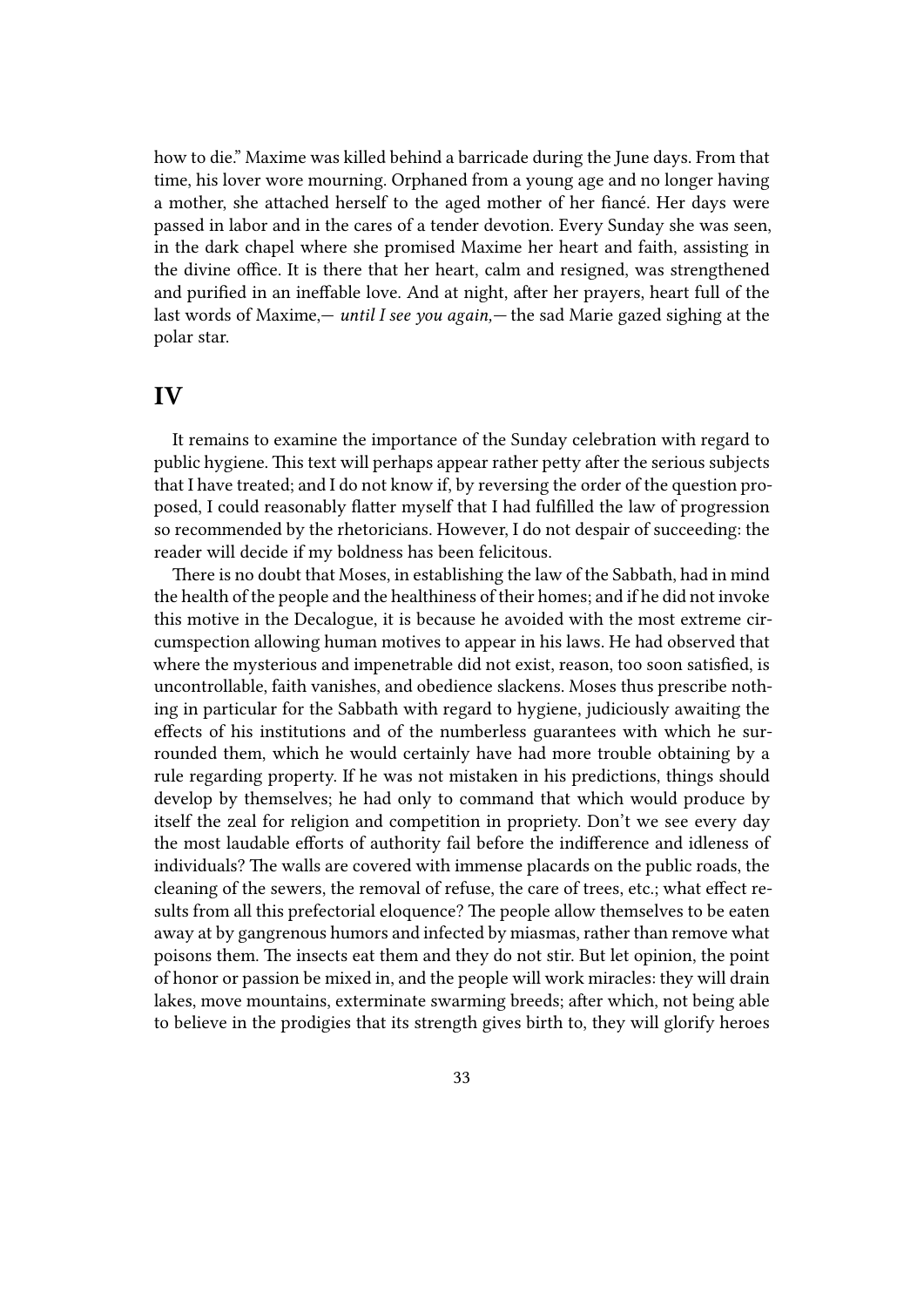and geniuses for it. That contradiction of the human mind, which accuses in such a conclusive manner the preponderance of sentiment over reason, and which the makers of passional theories have explained so little, Moses made the most powerful spring of his policy, and it is to that fact that we are still indebted for the only hygienic habits which triumph over popular apathy. I will linger no more on this section; for, if I exhausted all the reflections that the metamorphosis of the malign Sunday would suggest, if I countered in a thousand ways that vulgar thesis, I would not depart from this same idea. I would fatigue the attention without enlightening the mind. We must see the thing from higher up. Let us eliminate all pointless discussion.

*Rest is necessary to health; Now, Sunday commands rest; Thus Sunday is beneficial to health*

Thus would an inattentive observer reason, concluding too quickly from coexistence to likeness. This syllogism lacks precision, because rest is not linked to the celebration of Sunday in such a way that, the latter being suppressed, the former would be irrevocably lost. Where Sunday is no longer respected, it is clear that one does not labor more—and perhaps one will labor less. In the second place, the argument misses the question; for it is not here a question of rest in itself, an excellent thing, which has few detractors. Rest is the father of movement, generator of strength and companion of labor. Rest, taken moderately and at useful times, sustains courage, enlivens thought, fortifies the will, and makes virtue invincible. But all that has nothing to do with our subject: it is not as the sanction of rest that Sunday exerts an influence on hygiene.

What matters is this fixed and regular periodicity, which cuts, at equal intervals, into the succession of works and days. Why this constant symmetry? Why six days of labor, rather than five or seven? Why the week, rather than a period of ten days? What statistician first observed that in ordinary times the period of labor should be to the period of rest in a ration of 6 to 1, and according to what law? That the two periods should alternate, and why?

Doubtless no one expects me to respond to these questions: they are the despair of all science and modern erudition, and I pity whoever, facing this same matter, does not perceive that abyss. The origin of the week is unknown: as for the law of proportion between the duration of labor and that of relaxation, we don't even suspect the reason, and I do not believe that it has excited the attention of the economists and physiologists. Our ignorance is complete on all these things. Excuse me, then, if, lacking positive documents, I find myself reduced to giving some reports on that ancient philosophy, which, in the times of Moses, already bore the same fruits.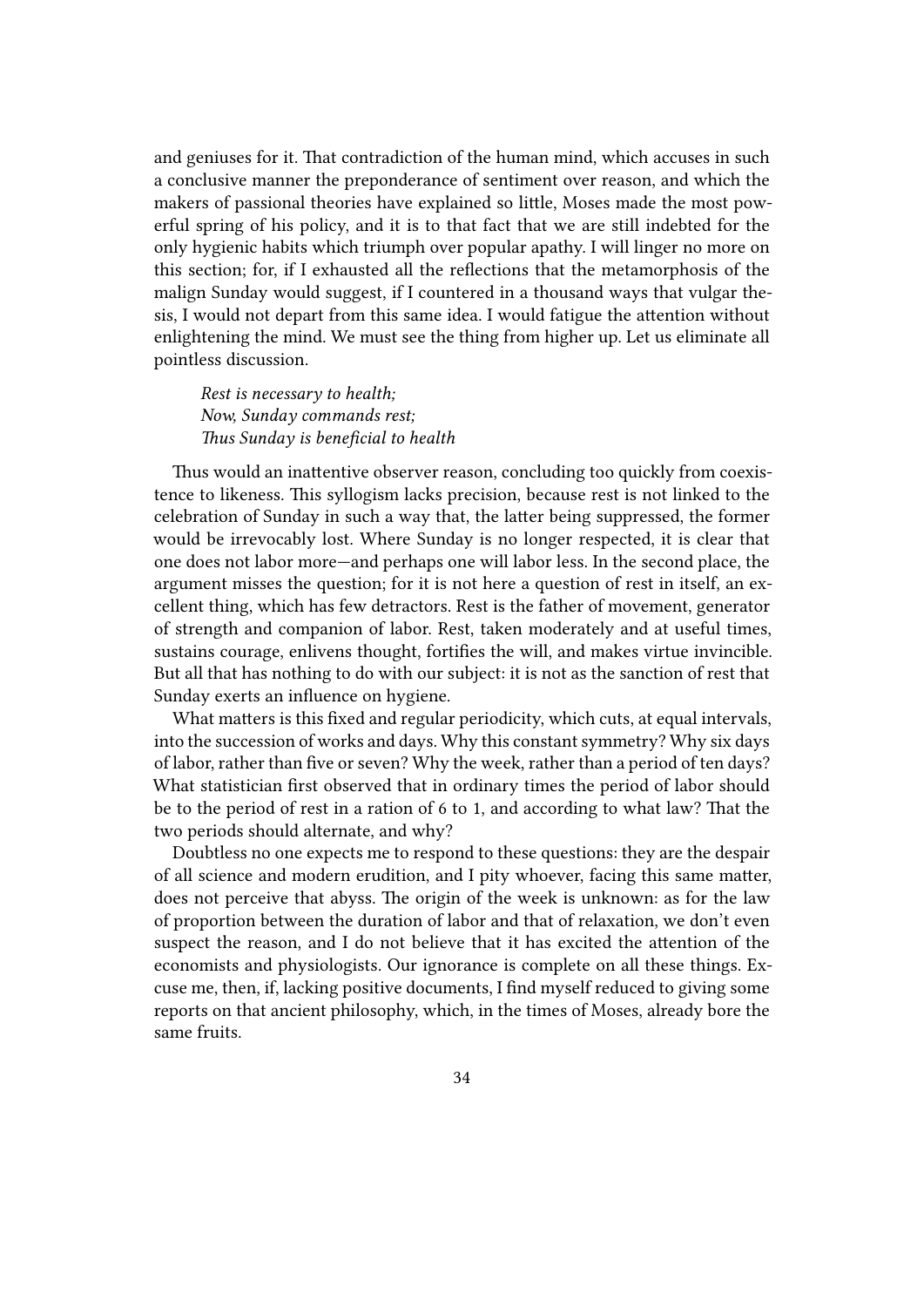"Going back to the first days of humanity, we see the men who cultivated wisdom occupied particularly with three principal objects, directly relative to the perfecting of human faculties, of morals, and of happiness. 1) They studied man, healthy and ill, in order to know the laws which rule him, and to learn to preserve him and bring him health. 2) They tried to draw up some rules to direct their minds in the search for useful truths, and laid out their lessons, either on the particular methods of the arts or on philosophy, whose more general methods embrace them all. 3) Finally, they observed the mutual relations of men, but in that determination they included as necessary data some more mobile circumstances, such as time, place, governments, and religions; and from them arose for them all the precepts of conduct and all the principles of morals."

I would observe in passing that it is this linking of the moral and physical in the mind of the ancient legislators which has contributed everywhere to the assumption of a primitive pantheism, or worship of the soul of the world.

Pythagoras was the first who applied mathematical calculation to the study of man. He wanted to subject the phenomena of life to mechanical formulas; he perceived between these periods of feverish activity, of development or decline in animals, and certain regular combinations or recurrences of numbers, relations that the experience of the centuries seems to have confirmed, and the systematic exposition of which constituted what we call the *doctrine of crises*. From that doctrine followed not only several indications useful in the treatment of illness, but also some important considerations on hygiene and the physical education of children. It would perhaps not be impossible to still draw from it some views on the manner of regulating the labors of the mind, of seizing the moments when the disposition gives it the most strength and lucidity, to conserve all its freshness, by wearying it inappropriately, when the state of remission commands it to rest. Everyone can observe in themselves these alternations of activity and languor in the exercise of thought: but what would be truly useful would be to restore its periods to fixed laws, taken in nature, and from which one could draw some rules of conduct applicable, by means of certain individual modifications, to the diverse circumstances of climate, temperament, age, in short, to all the cases where men can be found…

"Such is the data from which the different founders of religious orders began, who, by hygienic practices more or less happily combined, strove to adapt minds and character to the sort of life of which they had conceived the plan." (Cabanis, *Relations of the Physical and the Moral.*)

It is through an error of memory or attention that Cabanis proclaims Pythagoras *the first who applied mathematical calculation to the study of man*. Long before that philosopher, the secrets of numbers were known. What he knew of it himself was very little, and came to him from elsewhere. His glory is to have been their initiator and promoter in Magna Graecia. Nearly a thousand years before Pythago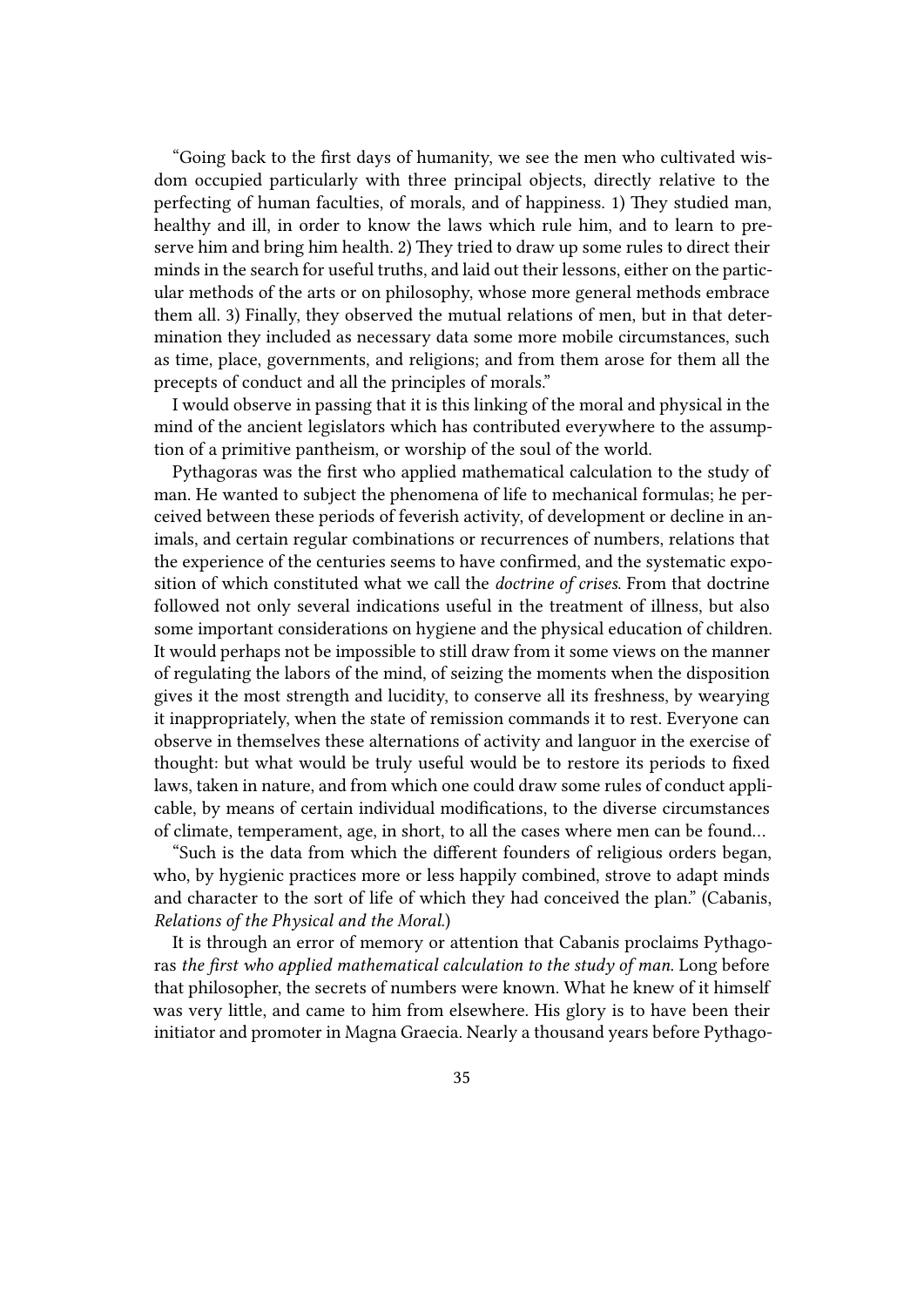ras, Moses made use, in his legislation, of all the science of the Egyptians; and that science, already old in that period, appears to have consisted above all in a sort of metaphysics of rhythm and number, of which it is perhaps easier to conceive the general reason than to find the principles and facts. The Greeks retained something of it, which they expressed by the name of *mousiki*, which included aesthetics, moral science, poetry, oratory, and grammar, and which we properly call *music*. But the relations of the physical and the moral, those of religion and politics, the multitude of relations between all the parts of intelligent, living and animated nature, the analogies between the various branches of human knowledge, that the numerical operations served to calculate and formulate, all of that was excluded from their music, and philosophy itself has retained hardly any of it. Some have sought, in our own times, to recall attention to these objects of antique curiosity; but up to the time in which I write, they have only succeeded in giving caricatures or puerile allegories. It is not with the imagination, but with observation and fact, that we will create such a science. It will not be guessed. We must infer it from phenomena. Moreover, what renders it so difficult for us is the unequal development of the sciences: in order for a synthesis to be able to occur, there must be one single intelligence which embraces all the parts, which presumes either all the infinite sciences, or their parallel progress.

But were the sciences more advanced in Egypt, four thousand years ago, than they are in France in the nineteenth century? I will not speak about matters whose nature is foreign to me: perhaps the Egyptians had discovered methods and sciences of which we are unaware, as they were necessarily unaware of ours. In any event, according to Chainpollion, the arts and sciences appear to have been in decadence in Egypt from the reign of Senusret, 2,000 years before Christ. And I will add that, to judge by all of the propositions that one could extract from the most ancient Hebrew books, modern philosophy still lags behind its inspiration.

It was by a sort of methodical materialism analogous to the doubt of Descartes, that the ancient sages theoretically raised themselves to the knowledge of God and the soul, and let them deduce the persistence of the self beyond the tomb, and the eternally active and conservative personality of the Great Being. Very different in this regard are the modern spiritualists, who, always alarmed by the progress of a pretentious physiology, want to isolate it from psychology, and, to insure the subjective reality of thought, reduce all the phenomena of organic life, and even the determinations of the sensibility, to a crude mechanics,. They knew, these first observers of nature, that the notion of God and of a future existence had been revealed in the beginning to the conscience of man by a mysterious utterance, and that it is still by an immediate transmission from person to person that this notion is preserved in society. But they also thought that, reason having been given to us to contemplate the ineffable ways of the Divinity, no less than to admire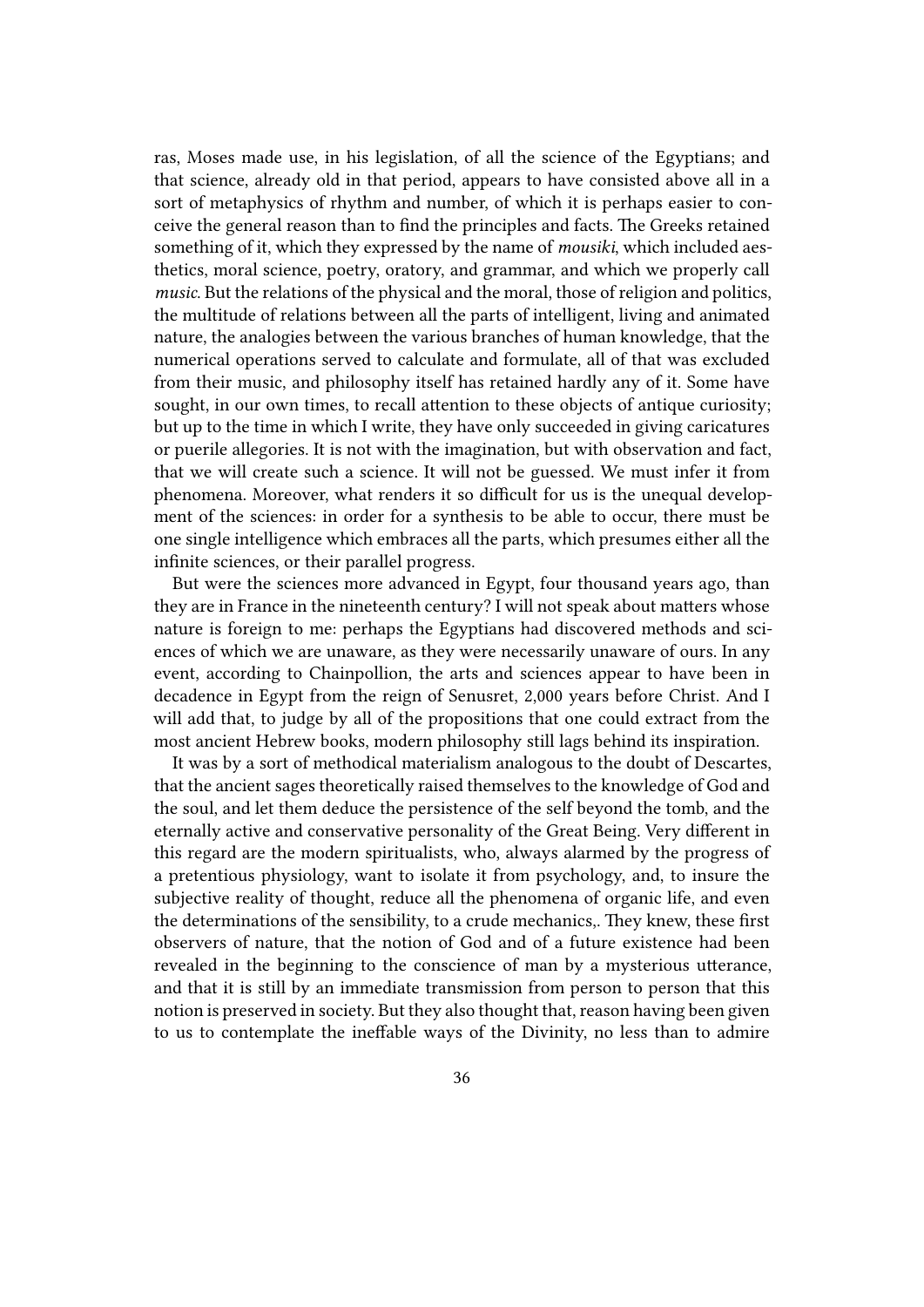his works, that reason extends his domain over that which is above him and that which is below; that he is within his rights to reduce the study of God and the world to one unique point of view, to subject that double study to a single mode of development, and to imitate the cosmogonic succession of beings in the synthesis that they exhibit. The universe, in their eyes, was an immense pyramid of which the visible substance formed the base, the phenomena that this substance proved made up its various tiers, and at the summit of which appeared the Spirit.

"Matter, said the Hierophant, is extended and impenetrable. These two properties, which signify for us only indestructibility, are essential to matter; without them we could not conceive of it. Considered with regard to solidity and surface, it gives rise to the *science of number and measures*, an infinite science, capable of absorbing the life of the man. The dimensions of matter will be sufficient for the exercise of the created intelligence.

"It is a fact that mass will rush towards a center; bodies seek one another, and matter is drawn towards matter: why is this? But while this tendency is general and constant, it does not appear essential to bodies; for we can conceive of them perfectly without gravitation, something that we cannot say of extension or impenetrability. What is more, there is, in this propensity of bodies to join, a circumstance quite contrary to their nature: they are limited and circumscribed, while their sphere of attraction is infinite. The intensity of that attraction is increased or diminished in certain proportions; it is never extinguished. If there had existed only two molecules of matter, they would have been drawn towards one another across all possible space: the subject is without proportion to the attribute. Bodies finally according to the relations of their masses, and by their resilience or expandability, halt, transmit or reproduce movement; they do not create it. There is an external force, distinct from the bodies, that moves and directs them. The science of quantities can calculate the apparent proportions formulate the laws of that force, but it is unable to explain the principle. The knowledge of the effects of bodies, considered as acting on one another by their mechanical power, namely, their movement and their weights, gives rise to a new science, *physics*.

"You think you know something already: enter into the laboratory of nature, and all that you know will vanish like a dream, and leave you only the feeling of your ignorance. What produces between this inert masses this mutual penetration, these sudden metamorphoses, these aversions and preferences, these loves and hates? This is the second incorporation of force. An uncontrollable and certain power presides over all the combinations, and, varying its laws according to the variety and quantity, awaits before acting only contact or repose. See these products so different from their elements; admire the complex geometry of this precipitation. The snow, like a crystallization of transparent flowers, floods with its symmetrical flakes the heights of Mount Lebanon and the Caucasus, father of rivers: what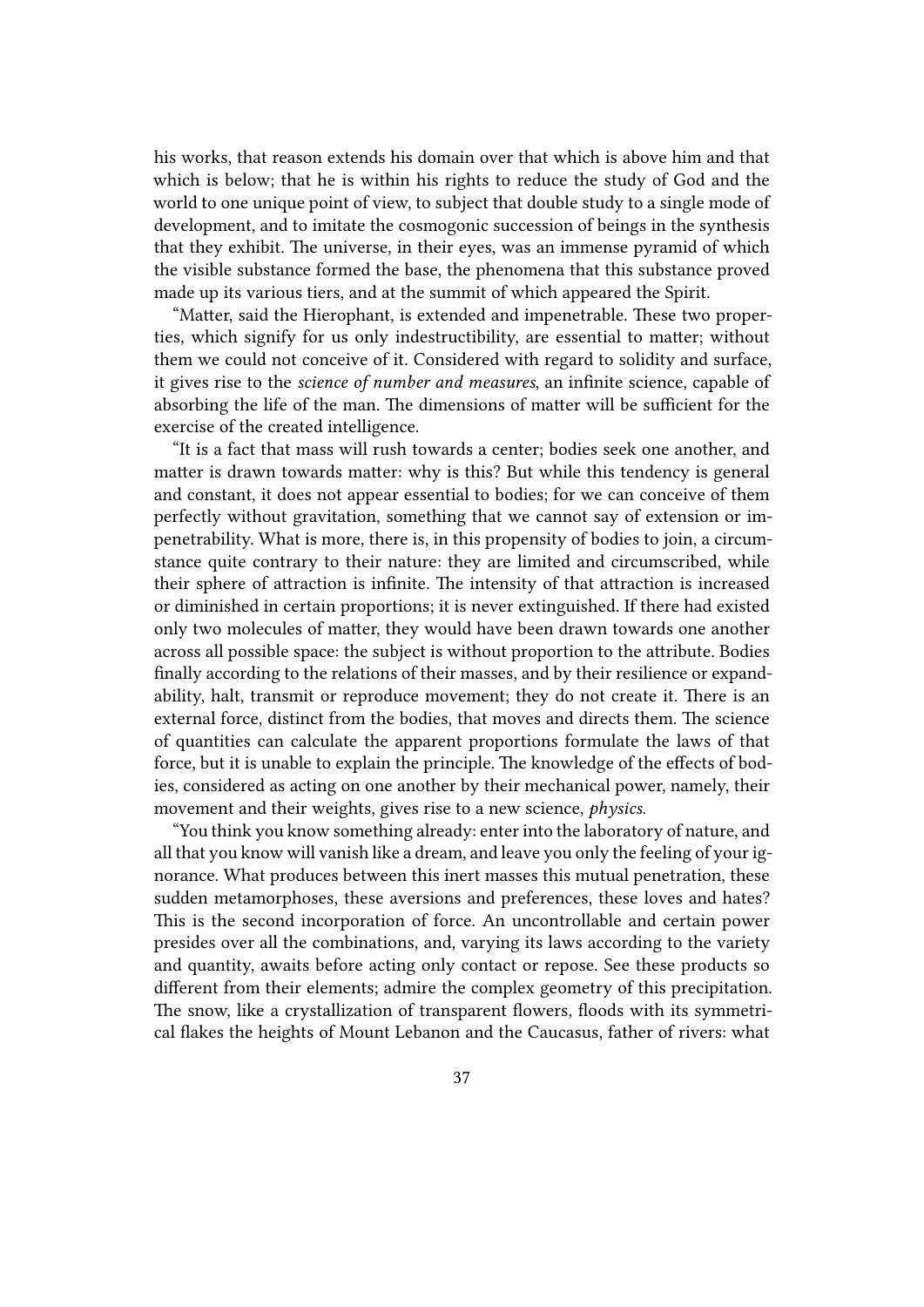paintbrush has ever drawn figures more regular, and more elegantly varied? But here, the more the intelligence sparkles, the more illusive the cause becomes: science is nothing but a series of names and phenomena. Each fact recorded by the observer blurs his classifications; each discovery is a refutation of his systems; and the deeper you penetrate into this labyrinth, the more its detours increase and entwine. There is still no *chemistry*.

"Who has examined the sources of life? Who has discovered the principle of the sensibilities? Who has seen the lighting of the torch of instinct? Tell me by what virtue plants and animals assimilate their nourishment; from whence comes the autonomy that preserves and guides them?… 0h, mystery! All living beings are armed for reproduction; individuals die, but species are indestructible. Before these marvels, what is the science of the chemist or the physician? What is it that gross matter can teach you about living matter? Gravitation, the attraction of cohesion, the elective affinities, soon find the end of their action. The elementary combinations, once carried out, remain fixed. The spring released, the machine stops and everything returns to rest. There is no resurgence, no internal development, no perpetuity, and no center of operations. You will never explain life by weights and resistances, by molecular attractions or atomic combinations. We need, for this new order of phenomena, a new mathematics, a new physics, and a new chemistry. You may, if you like, call that science *physiology*. 7

"But, Fate! What can physiology do for the theory of intelligence? Are ideas acquired as the organs grow? Are judgments formed by a digestion of the brain! Is it the nervous system or the vascular system that produces metaphysicians and geometers? You speak of organic predispositions, natural appetites, temperaments, etc.; that is to say that an organism is necessary as a *substratum*, or place of exercise, for thought, but not that it engenders the thought, just as matter is necessary to the production of force, and is not force; to the development of life, but is not life. No one knows the genesis of the soul. No one has sounded the abyss of his faculties.

"What use will man make of that light which illuminates his instinct? Isn't it to be feared that he will put it in the service of his selfishness, at the expense of all those around him?… A brake is imposed on his fierce greed; an inner voice warns him of what is allowed, of the rights he must respect, and of the punishments that await if he disobeys. Well! You will succeed in knowing this invisible legislator,

 $7$  "[A]ll the efforts of philosophers have not yet been able to discover matter in the act of organization, either of itself or by any extrinsic cause. In fact, life exercising upon the elements which at every instant form part of the living body, and upon those which it attracts to it, an action contrary to that which would be produced without it by the usual chemical affinities, it is inconsistent to suppose that it can itself be produced by these affinities."

G. Cuvier.

*Introduction to the Animal Kingdom*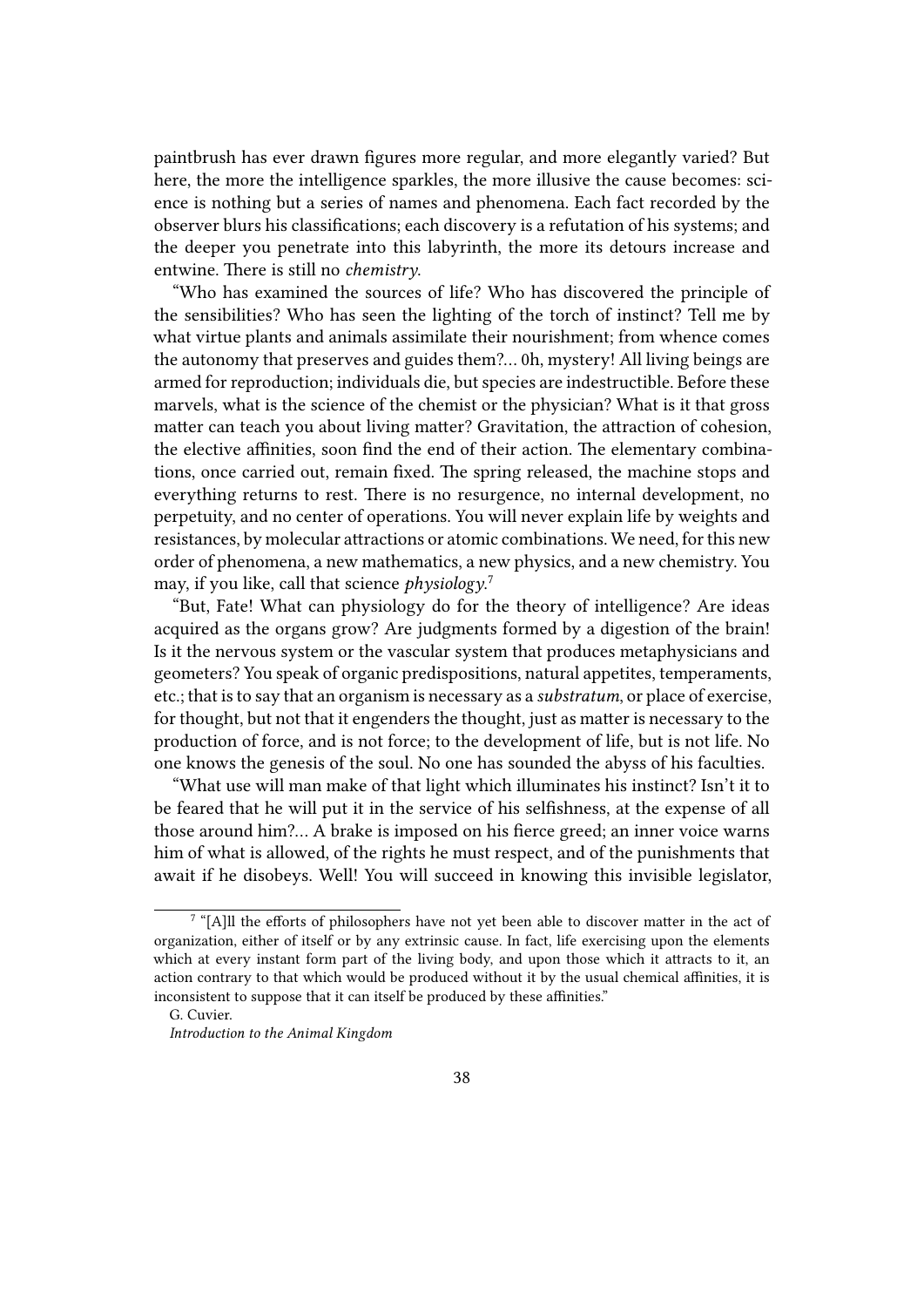whose dictates arrest the appetites of the nature, this reason to act independent of speculative reason, no better by reducing it physiology, than you have by attempting to reduce it to sensibility, to reduce sensibility to attraction, or weight to expanse. We require *morals*: who will give them to us?

"The sciences we have just enumerated form so many systems, which are distinct but do not contradict one another. The facts proper to each being varied, but not opposed, can only give rise to different laws: the expression of one of these laws is not the negation of the other. On the contrary, the object of the second and the third of these sciences being the object of the first, plus a new element, *force*; the object of the fourth being the object of the first three, plus another element, *life*; the object of the fifth being the same as that of the previous ones, plus a third element, *reason*; the object of the sixth, finally, being the object of five others, plus a last element, *justice*, it follows that they form an ascending gradation, along the whole extent of which the mathematical formulas must find their application. There is thus a science of sciences, a philosophy of the universe, of which *number*, which is to say *rhythm*, *series*, is the object.

"Thus, all the sciences demonstrate one another, and serve reciprocally as crosscheck and *criterion*. If, for example, the succession of days of rest, instead of corresponding to the arithmetic progression 1, 8, 15, 22, 29, 36, etc., had the relation: 1, 6, 14, 25, 29, 39, 47, you could conclude, with no other demonstration, and by that fact alone, that the numbers 1, 6, 14, 25, 29, 39, 47, did not form a regular period, that such a distribution of holidays is contrary to hygiene, morals, and liberty.

"A living, intelligent and moral creature, a creature of both mind and matter, man is subject to the laws of life, thought and science; shape, force and number are the bases of his intelligence as was as his being. To understand something of this microcosm, you must have observed all of nature; to aspire to direct it, you must know all the orders of phenomena and the secret of their balance. Of all the studies, the study of man is the largest; of all the arts, that of governing him is the most difficult.

"When you raise a building, you use the plumb and lever to assure that the centers of gravity of all the stones meet in a single perpendicular plane; for you know by statistics that by neglecting that precaution you compromise the solidity of the structure. Likewise, you have observed that, to farm successfully, it is necessary to observe the times of grafting, germination, flowering and maturity, the advantages of the season and the soil, and all the rules of vegetable life. You can accelerate and multiply the development of that life, but you can only do it by virtue of its own laws: to act on it, you need a pressure point, and it is in that pressure that you will find it. Thus, the eagle that plane in the sky triumphs over gravity by the use of gravity itself.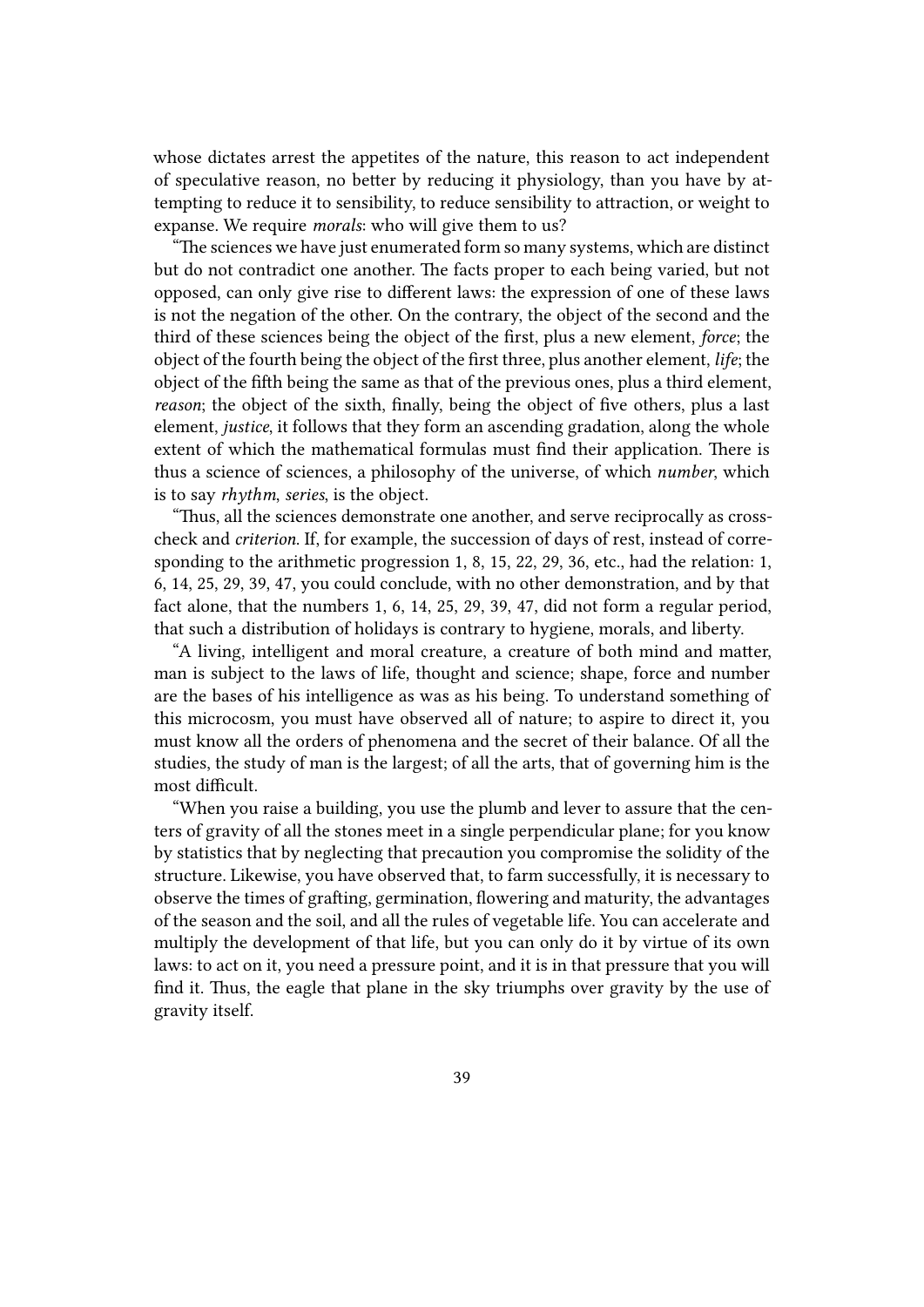"What! Man is order and beauty, and you will abandon his education to chance! His will is free, and, instead of directing him, you will impose chains on him! His conscience raises him towards his maker, and you will render that conscience impious! Under the pretext of emancipating reason, you will proclaim your republic without God! To build up the flesh and blood, you will recommend passion and deny duty! Legislator of swine, your barn will not stand: the conscience, the will and the intelligence will react against a blind tyranny, and since you have not been able to rule them, and you have been afraid to destroy them, you will see them burst out in a frightful confusion, until finally, exhausted by their excesses and obeying their nature, they return to their legitimate ordination and harmonize themselves in an eternal society."

I would like now to be able to say how, with that powerful method of induction, the ancient philosophy escaped the reef, so common today in a certain kind of shipwreck, of speculative and practical pantheism; how it resolved the subsequent problems of the destiny of man, of the origin of evil, of the principle of our knowledge and of the foundations of certitude. But I have not been initiated in the sanctuaries of Heliopolis and Jerusalem, and I have not inherited the mantle of Elijah. Moreover, such a reconstruction, not being made of special fragments, but only inferred from the general spirit of the beliefs and institutions, would always preserve an arbitrary character, and however plausible one makes the ensemble and the details, they will attest less to the exactitude of the doctrine than the spirit of the critique.

Moses, having thus to rule in a nation the works and day, the feasts and holidays, the labors of the body and the exercises of the soul, the interests of hygiene and morals, political economy and the subsistence of persons, had recourse to a science of sciences, to a *transcendent harmonic*, if he will permit me to give it a name, that embraces everything: space, duration, movement, minds and bodies, the sacred and the profane. The certainty of that science is demonstrated by the very fact with which we concern ourselves. Reduce the week by a single day, labor is insufficient in comparison with rest; add the same quantity, and it becomes excessive. Establish a half-day of rest every three days, and the fragmentation multiplies the loss of time, and by splitting the natural unity of the day, you break the numerical balance of things. Grant, on the contrary, forty-eight hours of rest after twelve consecutive days of effort, you kill the man with inertia after having exhausted him with fatigue. I omit, for the sake of brevity, the mass of similar considerations that might suggest the inversion of relations in the family and city, and which would bring to light other disadvantages. How then did Moses calculate so well? He did not invent the week, but it was, he believed, the first and only thing that would serve for such a great purpose. Would he have adopted that proportion, if he had not calculated in advance its whole impact? And if it was not the effect of a theory he held, how are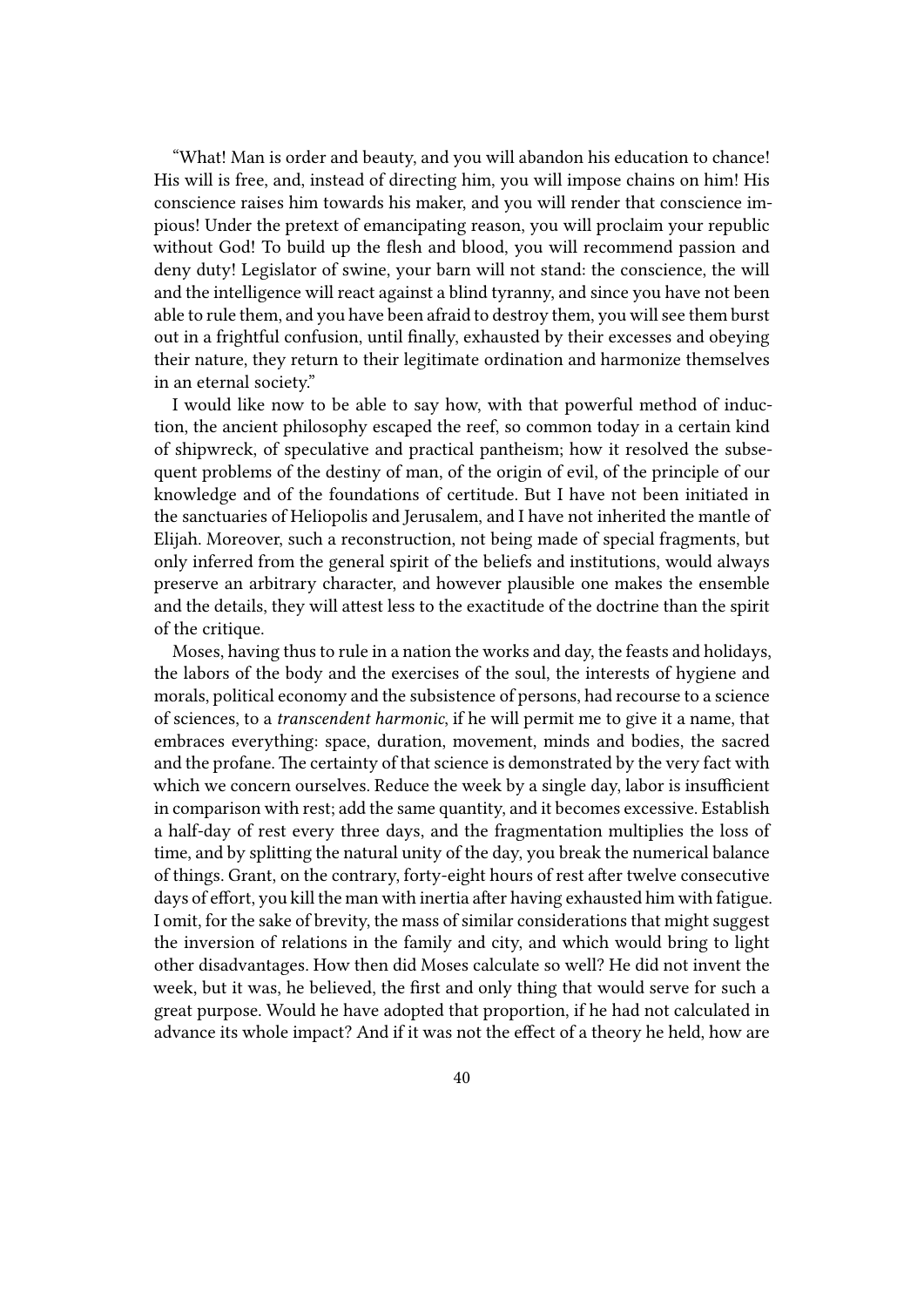we to explain such a prodigious intuition! Moreover, as for supposing that chance alone had thus favored it, I would rather belief in a special revelation that had been made to him about it, or the fable of a sow writing the Iliad with its snout.

We rightly mock the foolish mania of those people who exalt the ancients beyond measure, and who discover the vestiges of the most sublime knowledge where the judicious observer only perceives the mark of good sense. But when the facts are multiplied and clarified by each other, when several monuments render a common testimony, the probability increases as the doubt diminishes. We have seen at the beginning of this memoir the septenary number figure in the categories of duty; the same number is present in the cosmogony of Moses and in a multitude of other circumstances, for example, in the symptomatology of the leper; finally, we have cited the reflections of Cabanis on the relations of numbers: were all these laws recorded by the ancients, or just dreamed up at random? The response would presume the very science of which I have spoken—and spoken too long, since I don't even know the name it bears.

#### **V**

If I have accomplished the task that I imposed on myself in beginning these researches, it remains certain and proven:

- 1. That the institution of the Sabbath was conceived on the principles of a higher politics, the greatest secret of which consisted in making the means arise from the end;
- 2. That this institution, analyzed in the circumstances of its origin and its reform, supposes liberty, equality, supremacy of religion and the laws, executive power in the people, absolute dependence of the functionaries, means of subsistence the same for all;
- 3. That its effects, mediate and immediate, is summed up in the following: highly developed sociability, perfect morality, health of the body and mind, constant happiness, always capable of increase and variety, according to ages and characters;
- 4. That it was eminently conservative of the social order, which conserved it in its turn.

It remains for me to clarify some difficulties.

If it is true that the plan of Moses was such as I have tried to describe, how did he let nothing of that plan appear? Why do we not find a word of it in the motives that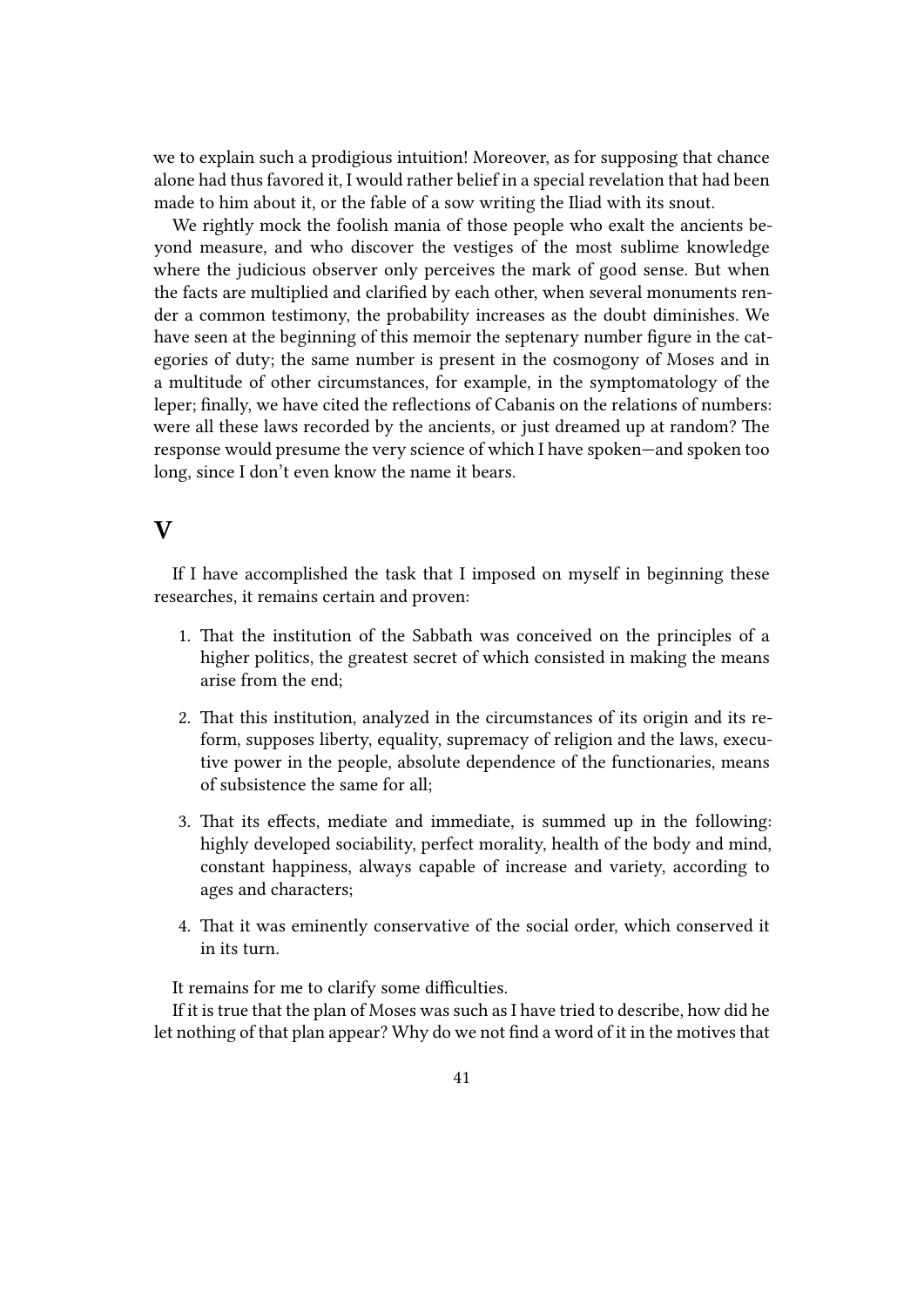he alleged, and he cited everywhere only to the absolute will of God? Why, instead of these fine political teachings, did he always resort to promises and threats?

Moses spoke to his century so that he could be understood by it; he explained himself as he had to. The law of the Sabbath was not the only one in which the name of Jehovah took the place, outwardly, of every motive and every sanction: the other laws, whether political, civil or criminal, as well as the detailed ordinances, were in the same position. It is always the same formula— *I am the Lord* — which is the supreme reason. Sometimes the benefit of deliverance is recalled, in order to add the sweeter bond of gratitude to the motive of fear. But everywhere the true spirit of the law is concealed: Moses seems to have wanted that knowledge to be reserved for the faithful, for it to become the prize of perseverance and meditation. Sometime he only half expressed it, and sometimes he wrapped his thought in a symbolic and figurative style, leaving to the attentive reader the task of penetrating the sense of his words. Never, however, did he deign to anticipate a *why* or a *how*, or to forestall a single objection.

Moses instituted a *Sabbath year*, that is he forbade the cultivation of the soil each seventh year, declaring that the Lord wanted it thus, and promising on his part a triple harvest for the sixth. Mr. Pastoret finds that it is not easy to justify that law. He even remarks that the triple harvest was always lacking. However, that law is nothing but an agricultural precept, and the abundance promised for the sixth year is the natural result of a renewed fertility. With more knowledge, the Israelites would have glimpsed the aim of the legislator, and they would have ordained that the Sabbath of the land would have taken place each year in one-seventh of the lands, so that at the end of seven year the whole territory would be rested. The law dictated that they content themselves, during the seventh year, with the products of the herds: it was an invitation to convert the fields into artificial prairies. Don't we know today that his mode of farming rests the earth and enriches the laborer?

Bestiality was punished with death; among us, that infamy would hardly be judged worthy of the whip. The wretch who soiled himself with it would excite more disgust than blame from the tribunals. But that crime, in the time of Moses, was part of idolatrous ceremonies; in Egypt, women prostituted themselves in public to the Goat of Mendes and to crocodiles, and similar customs were to be seen elsewhere. It is that execrable superstition that motivated the severity of Moses: none of that, however is reflected in the law itself.

He declares abominable anyone who exchanges their clothing for that of the opposite sex. Is it a question of simple disguise? That would be to be a slave of the text. Moses designated under an innocent surface the sort of infamy for which Sappho was famous, which the Greeks deified in Ganymede.

He forbade mixing any foreign seed in the vineyards, *lest*, he said, *the two plants harm one another and are ruined*. This is another law of public morality disguised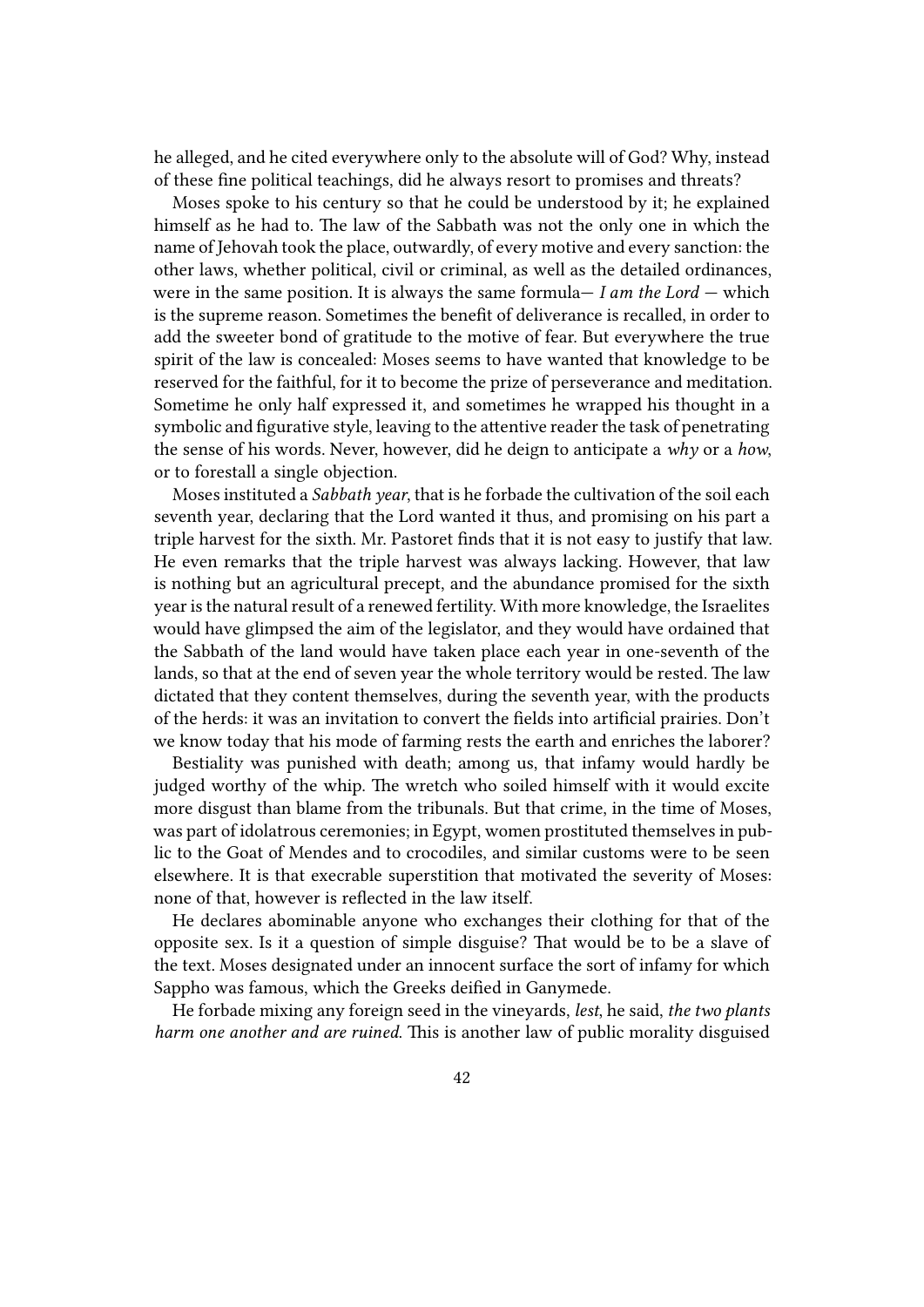under a rustic image. Moses, in prohibiting a custom honored since Sparta, which Plato wanted to introduce into his republic, taught the people to care more for conjugal inviolability than for the production of children.

It is a capital crime to imitate the composition of the holy oil, *because*, said Moses, *such a counterfeit is sacrilege*. What made that oil so precious? It is because the mark of the clergy and royalty consisted in consecration; and what Moses called *counterfeiting the holy oil* was nothing less that aspiring *to tyranny*. It was primarily the crime of national lèse-majesté.

Pythagoras said in the same style: "Don't stir the fire with the sword. Don't sit on the bushel." He meant: "Don't provoke an angry man. Avoid idleness."

When Moses instituted a clergy, he did not go out of his way to explain to the people its nature and attributions; he told them nothing of the functions of that order, or of its prerogatives. He did not allow even a glimpse of the reason why no property was allowed to the Levites, while in Egypt the priests possessed a third of the land. He made God say: *I have chosen the children of Le vi to serve in my tabernacle; every intruder will be put to death*. And that was done to Core and Dathan.

The successors of Moses acted in exactly the same way.

Under the judicature of Samuel, the people demanded a king. What was the prophet's answer? Did he reason with the deputies of the tribes? Did he consider whether royalty is in itself a just and moral thing; if it is in the spirit of the constitution; if it did not wound the rights of the people; if it would not lead to a revolution in the State? No; he said to them:

"This will be the right of the king who will command you:

"He will take your sons and make them man his chariots; he will make them horsemen, runners, tribunes and centurions, laborers for his lands, harvesters for his wheat, makers of arms and chariots." Samuel seemed to threaten the Hebrews with conscription.

"He will make your daughters his perfumers, his cooks and his bakers.

"He will take hold of your fields, your vineyards, your olive orchards, and give them to his servants.

"He will take a tenth of your harvests, to pay his eunuchs and his domestics.

"He will take your menservants and your maidservants, the strongest of your young men, and your asses, and put them to work at his chores; he will take a tenth of your livestock, and you will be his slaves."

Samuel did not enter into a discussion with the people; he did not return to principles; he invoked neither rights, nor morals, nor the constitution. Like the democrats of 93, he showed royalty with all its extravagances, its usurpations, its vices and its tyranny; he reviewed its odious cortege, and he cried: *There is your king!*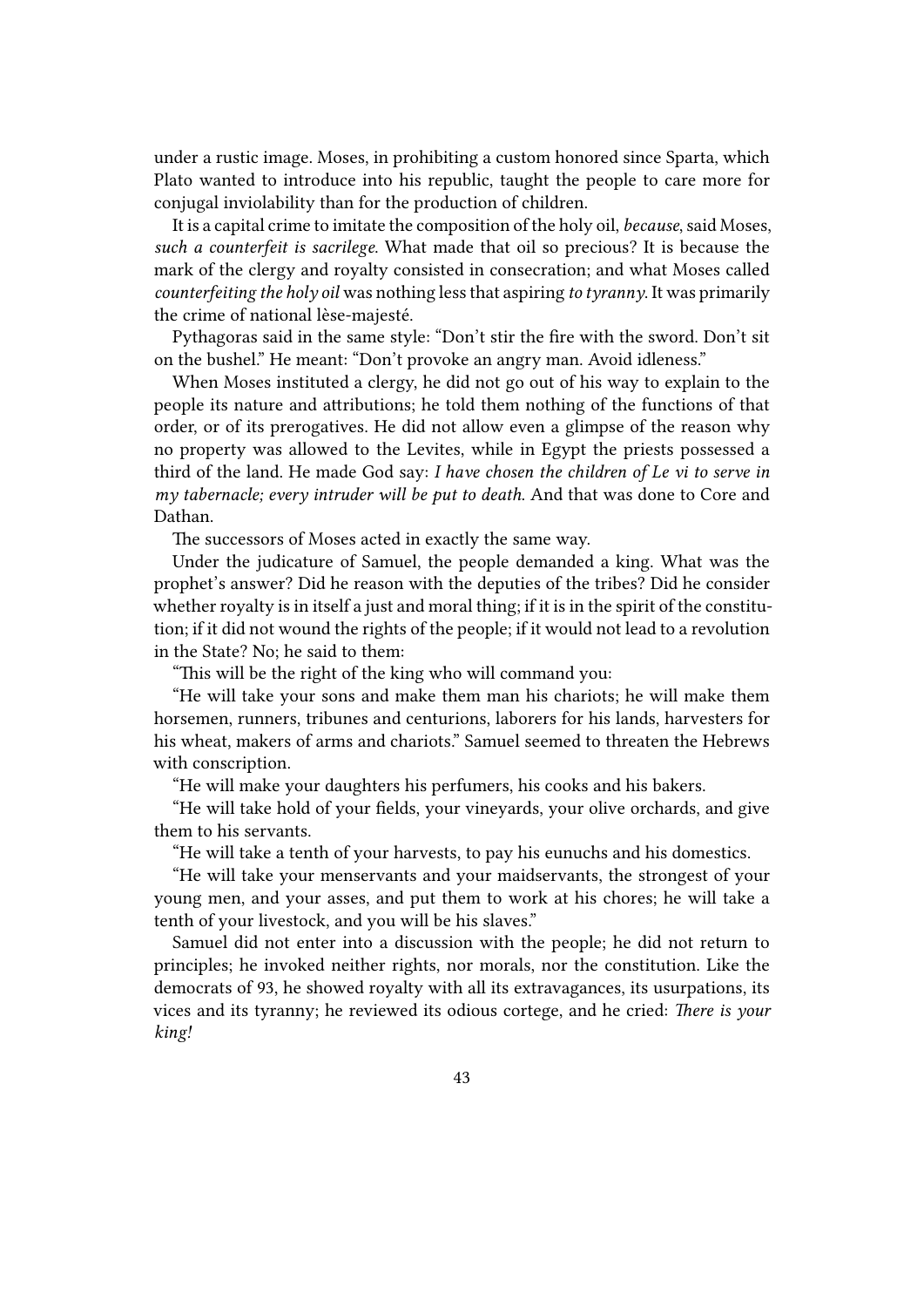Thus, when Moses, establishing the Sabbath, said to the people: *Thou shalt sanctify the seventh day*, *because it is the rest of the Lord who has brought you out of Egypt*, it is not necessary to believe, with the Anglican Spencer and the Calvinist Benjamin Constant, that behind these words are not hidden other motives, more direct, more human, and more capable of satisfying the scruples of a formalist and positive politics. But we must recognize in that language the necessities of the age. Moses, forced to proportion his message to the intelligence of his freemen, chose, from among all the reasons he could have given to his commandments, the most impressive and formidable, and let us say it boldly, in the last analysis, the most true, the only true one.

But I sense that my paradoxes become more and more appalling.

What! Some indignant philosopher will doubtless cry: You dare to say that God rests, that he is concerned with our feasts, that he must observe the Sabbath because he gives the example for it! to set up some rules, useful if you like, on revelations and oracles, when one claims to have better reasons! To make Divinity intervene where only reasoning is admissible! To lead men astray, instead of instructing them, that is what will be called truth! What is your philosophy? What do you profess?

Unfortunate one, how will you understand me, if you refuse to see the trend of my thought? My profession is this: that Moses believed in his own God; that he believed in his soul and conscience, and that he was imbued with that faith which alone established his authority and his strength. He adored foremost, in spirit and in truth, that *Jehovah* whose prophet he was. But his worship was not of the common sort.

God, as Moses conceived him, is living Force, effective Will, infinite Reason.

He is, he creates, and he commands.

As supreme being, he is the principle of all existence; as action and life, he moves, animates and preserves; as intelligence, he regulates all creation.

The extraordinary revolutions of the world, which are always destroyed and always restored, announce the eternity and immutability of his being; the constancy of physical laws, the permanence of forms, and the recurrence of movements attest to his inflexible will; the sequence of causes and effects, the exact disposition of each thing for a single end, demonstrates his wisdom.

The existence of God is not proven a priori, nor a posteriori, because he has no before or after. We see that existence and feel it. We think, speak, reflect and reason about it. God is necessity; the *alpha* and *omega*, the principle and complement of all. He is the Unique and the Universal, embracing all truths in an infinite chain. We grasp some links here and there, some more or less extensive fragments of that chain, but the immensity of its ensemble escapes us. Whoever expresses a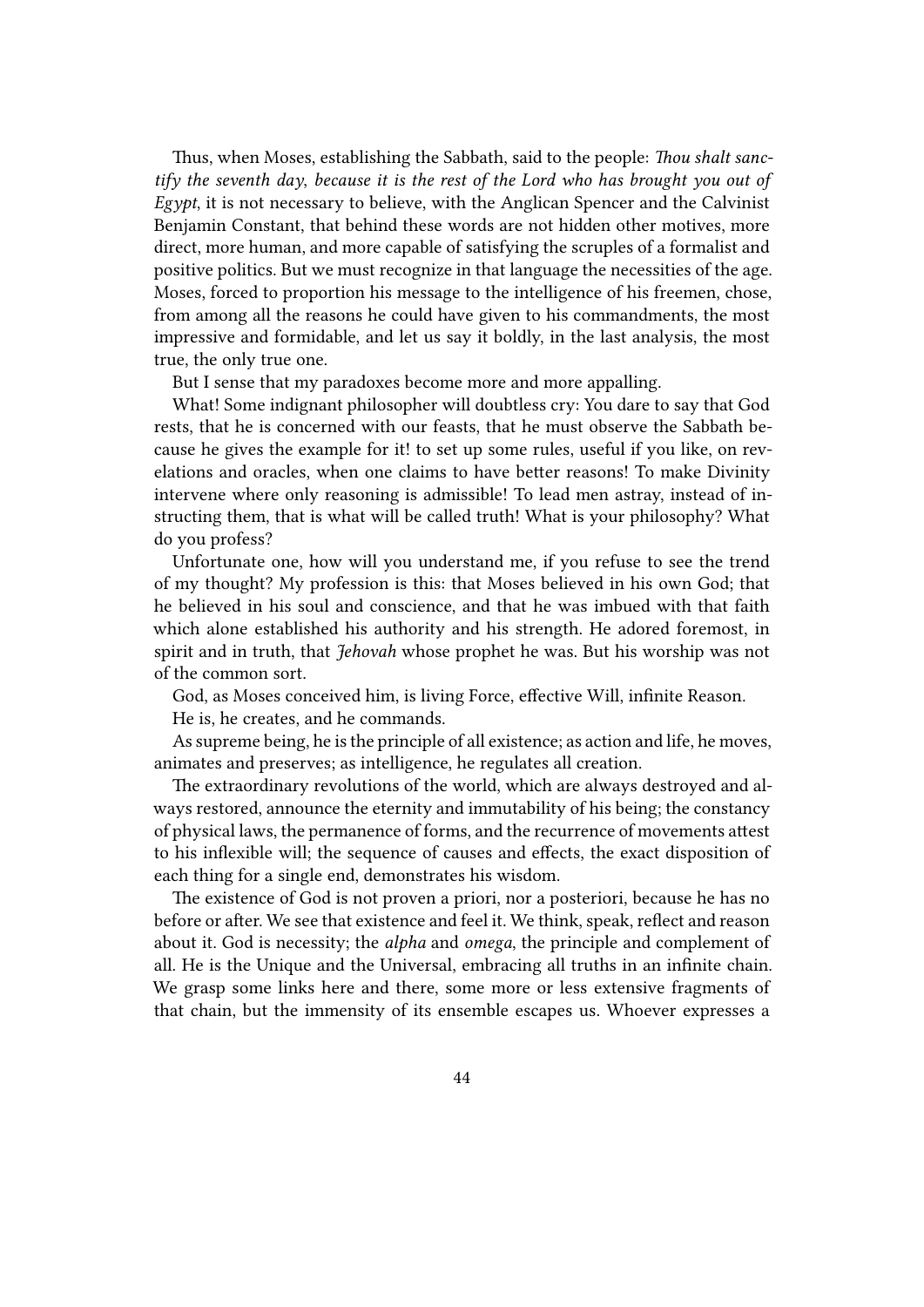thought,by that alone names God; all our sciences are only partial or unfinished expositions of the absolute science, which is the *scitum* and *fatum* of God himself.

The organisms that God has created are predisposed by him in such a way that, coming from his hands, they accomplish their destinies by themselves. Thus, the celestial orbs have each been weighted for the route that they will travel. Thus the atoms find themselves formed for all combinations. In the vegetable realm, the assimilating power is never deceived: we have yet to see the grapevine produce melons.

The animals are endowed with memory and imagination, and capable of some experience: they enjoy nearly from birth an entirely developed and innate intelligence, which we call instinct. Their movements are spontaneous, and their will is free; but that liberty only acts under a lawful order, and only obeys a sort of impulse, that of physical and sensible nature.

Compared with the animals, man has, with regard to thought, more intelligence, which reflects, counts, judges, reasons, combines, generalizes, classes and distinguishes; with regard to sentiment, more conscience, which dictates new laws to him, often contrary to the appetites of his sensibility. The field of human liberty is double: enlightened by reason, the masterwork of that liberty is to harmonize all his acts; its greatest effort, to sacrifice passion to duty.

The will of man, obeying two different impulses, has a composite movement. It is thus prone to going astray. In that case, man is at fault and always unhappy. The direction of the will demands the most attentive monitoring and the most discriminating temperament. It is in the study of the relations between the physical, the intellectual and the moral, that the best of mode education for the will is to be discovered.

But man is born into society: it is thus also necessary to study the relations between men, in order to determine their rights and sketch out some rules for them. What complications! There is a science of quantities which forces assent, excludes willful objections, and rejects every utopia; a science of physical phenomena, which rests only on the observation of the facts; a grammar and a poetics based on the essence of language, etc. There must also exist a science of society, absolute and rigorous, based on the nature of man and his faculties, and on their relations, a science that he will not *invent*, but *discover*.

Now, admit that the principles of that science have been fixed, with every application made by means of the principles of deduction and causation, and we will understand how Moses, starting from the absolute, found as the ultimate reason for his laws only the commands of God.

5 multiplied by 5 gives a product of 25. Why? It is impossible to give any reason for it, if not that this is a fact, that this is the logic of numbers, that our intelligence, whose laws are the same as those of nature—or God—make us understand the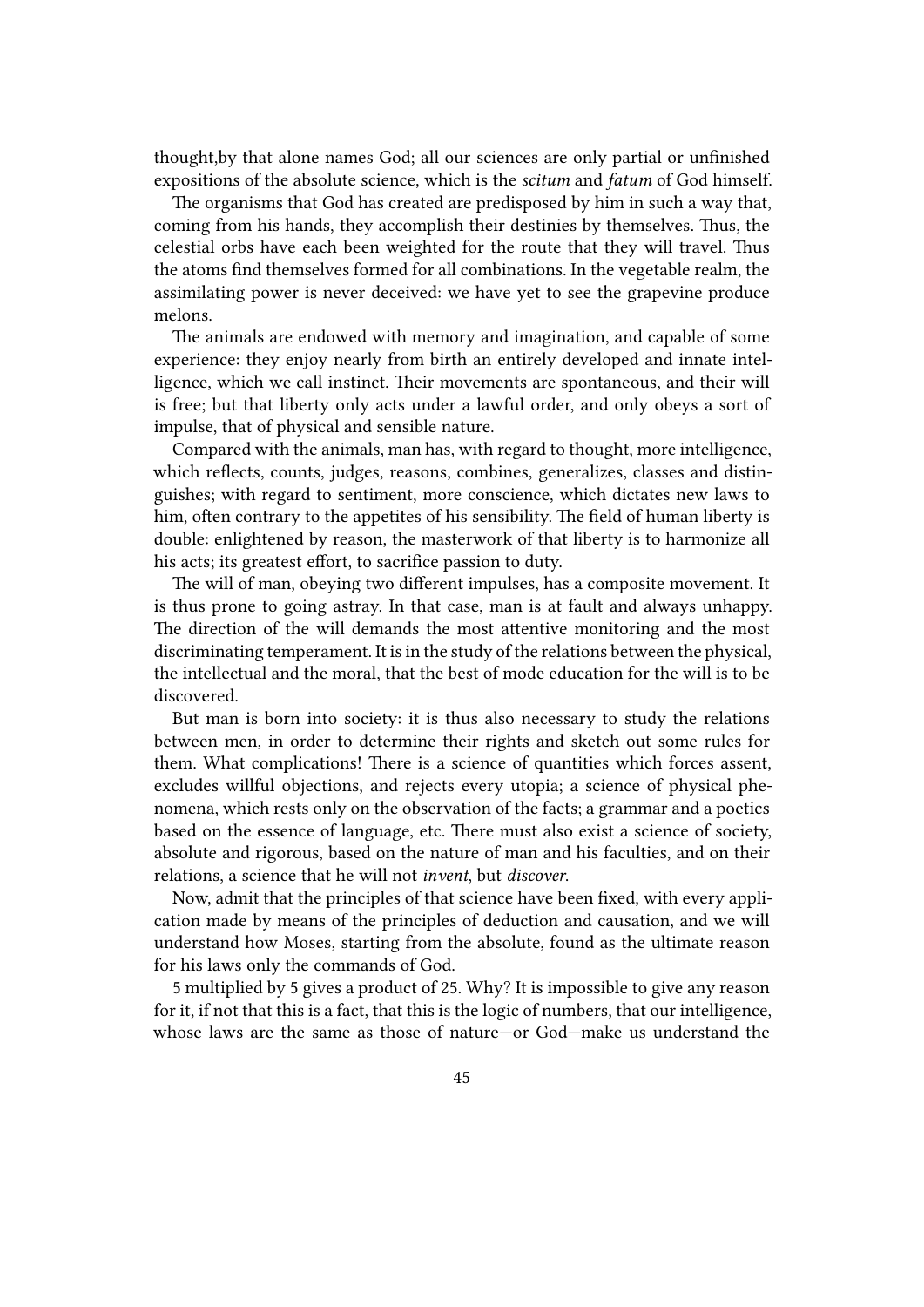fact in this way.—Bodies weigh on the earth. Why? Because of gravitation. And what is gravitation? The order of God, said Newton.—Nitric acid shows a stronger attraction to iron than to copper. Why? That is perhaps the result of the shape, the density, and the different arrangement of their atoms. Why don't the atoms of all bodies resemble one another? It is because God wills it. — The elements of verse, in Latin, consist of prosody and measure; in French, in rhyme or measure. Why this difference? Because of the diversity of idioms. But, while the intelligence and organs of man remain the same, where can this diversity come from? From a multitude of causes which all amount to the decree of destiny.

To govern men, it is also only a question of seeking God's order. Everything that enters into that order is good and just; everything that strays from it is false, tyrannical and bad.

It is just to make, or to speak more precisely, to discover and ascertain the economic laws, restrictive of property and distributive of labor; Why? In order to maintain equality in conditions. But why should conditions be equal? Because the right to live and develop completely is equal for all, and the inequality of conditions is an obstacle to the exercise of that right. How is the equality of rights proven? By the parity of penchants and faculties; because God, in giving them to all, did not want them to be stifled or subjugated in one for the benefit of another. The equality of fortunes is the expression of the divine will, which has reserved for rebellious societies a terrible punishment, destitution. It is a question of knowing how that equality will be realized: for it is not for us the object of a restoration, but of an institution.

The command of an individual will only be counted for something to the extent that it conforms to reason: in this case, it is no longer the man who commands, it is reason. It is the law. It is God. Nobody has the privilege of interposing his will in the legal exercise of right, to suspend the law or sanction it. Thus all royalty is contrary to order; it is a negation of God. Everywhere royalty exists, even when subjected to some rules, even if it is beneficial and protective, it will only be an abuse that nothing can legitimate, a usurpation that no one can dictate. Its origin is always blameworthy. It is, if one will allow me this scholastic jargon, *ex ordine ordinando,* never *ex ordine ordinato*. —We must say as much of all aristocracy and democracy. The authority of some over all is nothing. The authority of the greatest number over the least is nothing. The authority of all against one is nothing, without the authority of the law, which alone cannot be contradicted.

It is good that some men be specially charged with instructing the others, with recalling them to their rights, warning them of their duties, teaching manners and

<sup>8</sup> *Demagogue*, conductor or tutor of the people; as *pedagogue*, tutor of children; *mystagogue*, master of sacred ceremonies.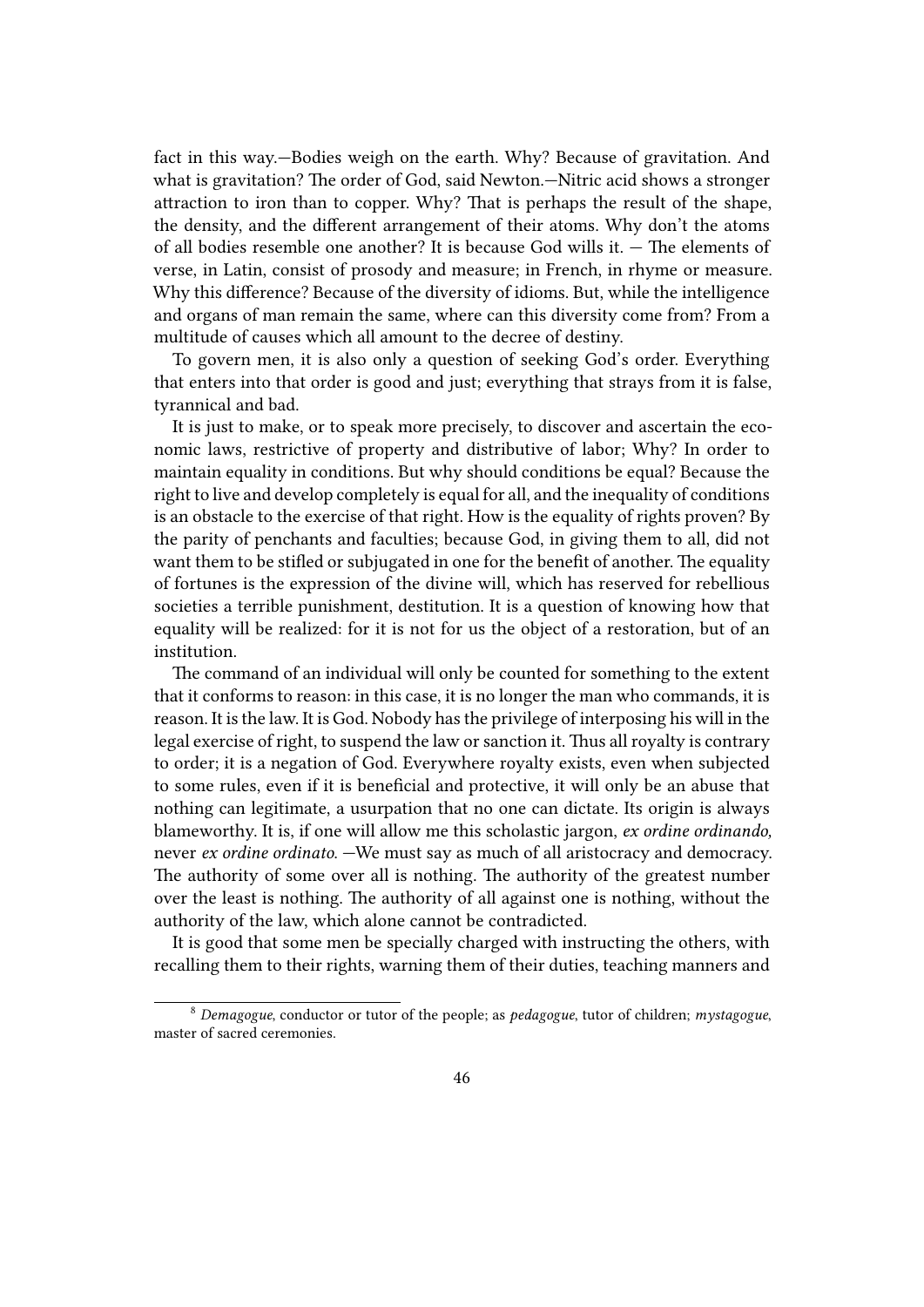religion, bringing up the young, settling contentions and disputes, cultivating the sciences and practicing medicine. These men are not masters, but teachers of the people, *demagogues*. <sup>8</sup> They command no one; they say what should be done, and the people carry it out. They do not impose belief, but show the truth. They neither give nor sell religion, philosophy and the sciences, for they are not their property. They are only their physicians and guardians. Their doctrine is true: all that they announce is the word of God.

It is necessary from time to time for men to rest, that they even rejoice: the soul must be nourished and the body repaired. What should the duration of labor be? What will the intervals of rest be? Will the holidays be observed simultaneously by all the citizens? How will hygiene, morals, the family and the republic profit by them? Search the will of God.

It is thus that, in their political foundations, all the legislators and philosophers of antiquity would proceed. Never would they enter into the spirit of separating the rights from the man, of placing some under the protection of a justice armed with a sword, and abandon the others to the tutelage of religion. For them every moral proscription was civil law, and all civil law was sacred. With regard to religious rites, as those rights had for principle a reasonable and useful object, the greatest men submitted to them, conceiving no virtue and propriety without a rule, as they did not conceive justification without works.

From the unity of the law followed the unity of power: so it happened that Jeroboam erected a temple in Samaria, that Ozias wanted to award himself the censer, in Rome the consuls were at the same time soothsayers and supreme pontiffs, that the further one goes back into antiquity, the more one finds that the chiefs of the peoples brought together the three positions of king, priest and prophet. But soon all those notions would be obscured. The usurpations entered like a mob into the sanctuary and the temple of the law. The kings and priests, each on their side, would make a patrimony of the government and the church, and sometimes quarreling, sometimes associating their interests, too often made the yoke of fanaticism and tyranny weigh on the people.

Moses wanted to spare the Israelites these fatal drawbacks. He founded a police which, confided to a more faithful race, would certainly have led to the highest degree of domestic felicity and national strength. But the people, not knowing how to be free, wanted a king. Now, the establishment of a royalty was something so contrary to all the ideas of the legislator, so eccentric to his plan, that the Jewish monarchs never believed that they could consolidate their power beside a law that they had not made and which troubled them in all their movements. That is what explains that dogged idolatry, that long apostasy into which the kings of Judah strove to lead the nation. And, indeed, to return to my subject, (which I have never abandoned, even when I seem to be diverting ever more from it,) what could have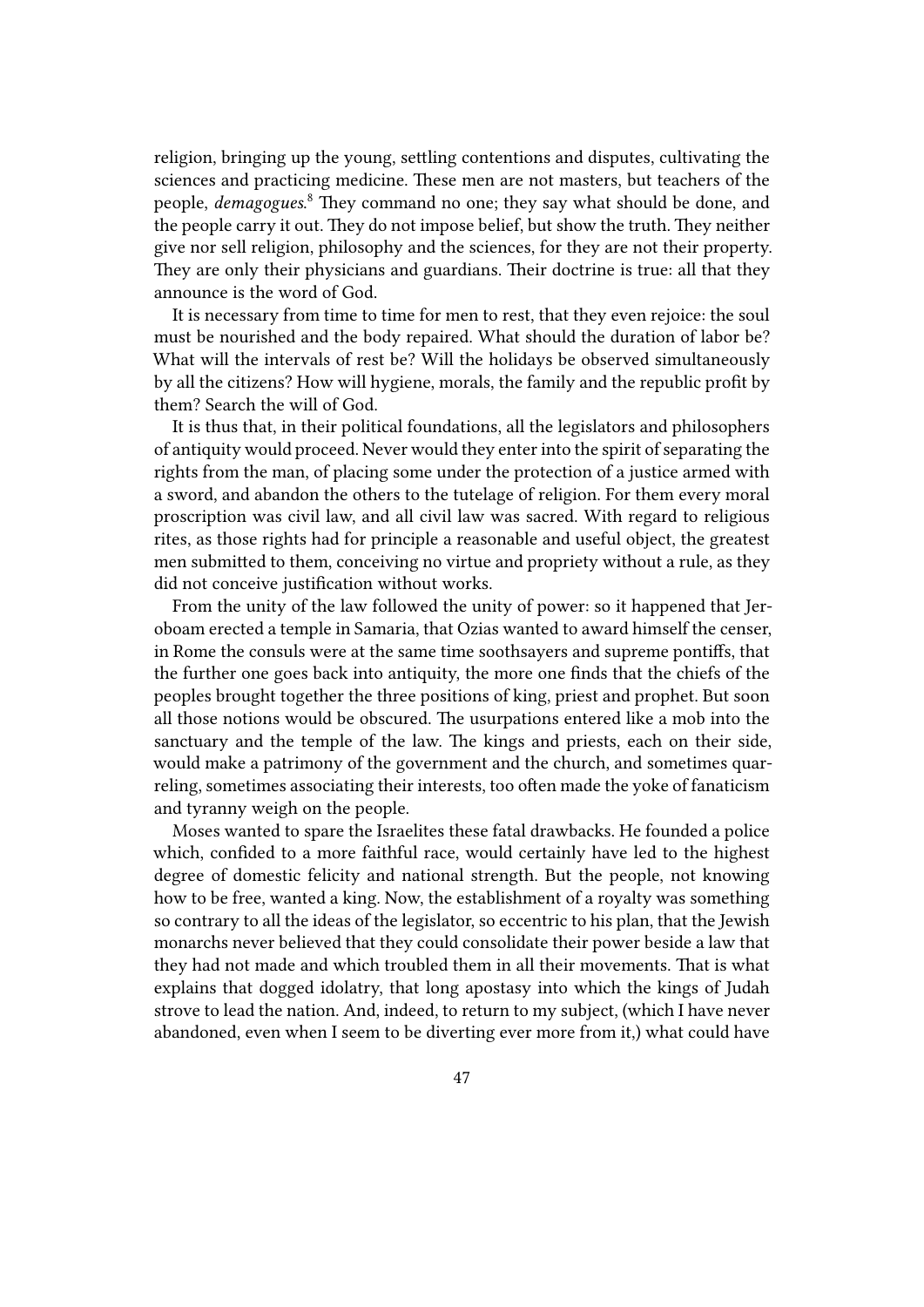been more dreadful and odious for the sultans of Jerusalem, than these feasts and Sabbaths when the people were obliged by their religion to gather and to read the law, that law that taught them who they were and who was their sovereign? How could they bear those great solemnities of Passover and Tabernacles, which, gathering the whole nation as a single family, made them reflect on their strength and on the weakness of the corrupting and liberticidal tyrant? The schism of the ten tribes was accomplished in one of these great gatherings. Athaliah was cast down from the thrown during the feast of Pentecost. The Maccabees would use a Passover to rouse the people against the king of Syria, and this was also the occasion when the revolt of the Jews under Vespasian took place. According to the prescriptions of Moses, the king could only be a president of the republic. This was clearly the sense of the instructions given to the king in Deuteronomy, of which, until the time of Josiah, no one had been aware. To be king, truly king, as the Hebrew *melks* understood it, and as one always expects it to be, it is necessary to corrupt the people and separate them from the institutions: that was, it is true, what led to its loss and prepared the ruin of the throne. No matter, the kings would not hesitate. The seduction was accomplished, and it was total. It will last as long as the monarchy itself, since, in the words of the fourth book of Kings, it was an unheard of novelty that the Passover was celebrated under Josiah and, according to Ezra, the captivity had lasted seventy years, in order that the earth had the time to *rest and celebrate its Sabbaths*. As soon as a nation has right, even if granted [from above], it is ungovernable by any will that wants to be the equal, if not the ruler of the law; because, sooner or later, the Charter, whether awarded or consented to, rebels against the will which is not its own, and opposes it.

In it origins, religion was politics and science; the priesthood were thus also magistracy and teachers. Every social organization is contained in that trilogy. But it is necessary that the priest becomes dogmatic and intolerant, that the judge becomes violent and despotic, that the philosopher, contemptuous of priests and kings, makes himself their persecutor and curse; it is necessary that all mankind should bear the penalty of their follies, to teach us that the division of functions does not entail the separation of powers, and that if there is a contradiction between reason and conscience, between conscience and the law, that contradiction comes from us. Today, peace is on the verge of being concluded: the civil law recognizes its insufficiency, and calls for the support of religion; philosophy touches on the demonstration of the mysteries; faith, without abandoning any of its doctrine and traditions, offers rational explications. Who would dare to say that something greater than the code, philosophy and religion will not spring from these reciprocal concessions?

There was always, within the homeland, an elite of citizens, the first in science and virtue. Let their functions be to instruct, counsel and resolve. Let them form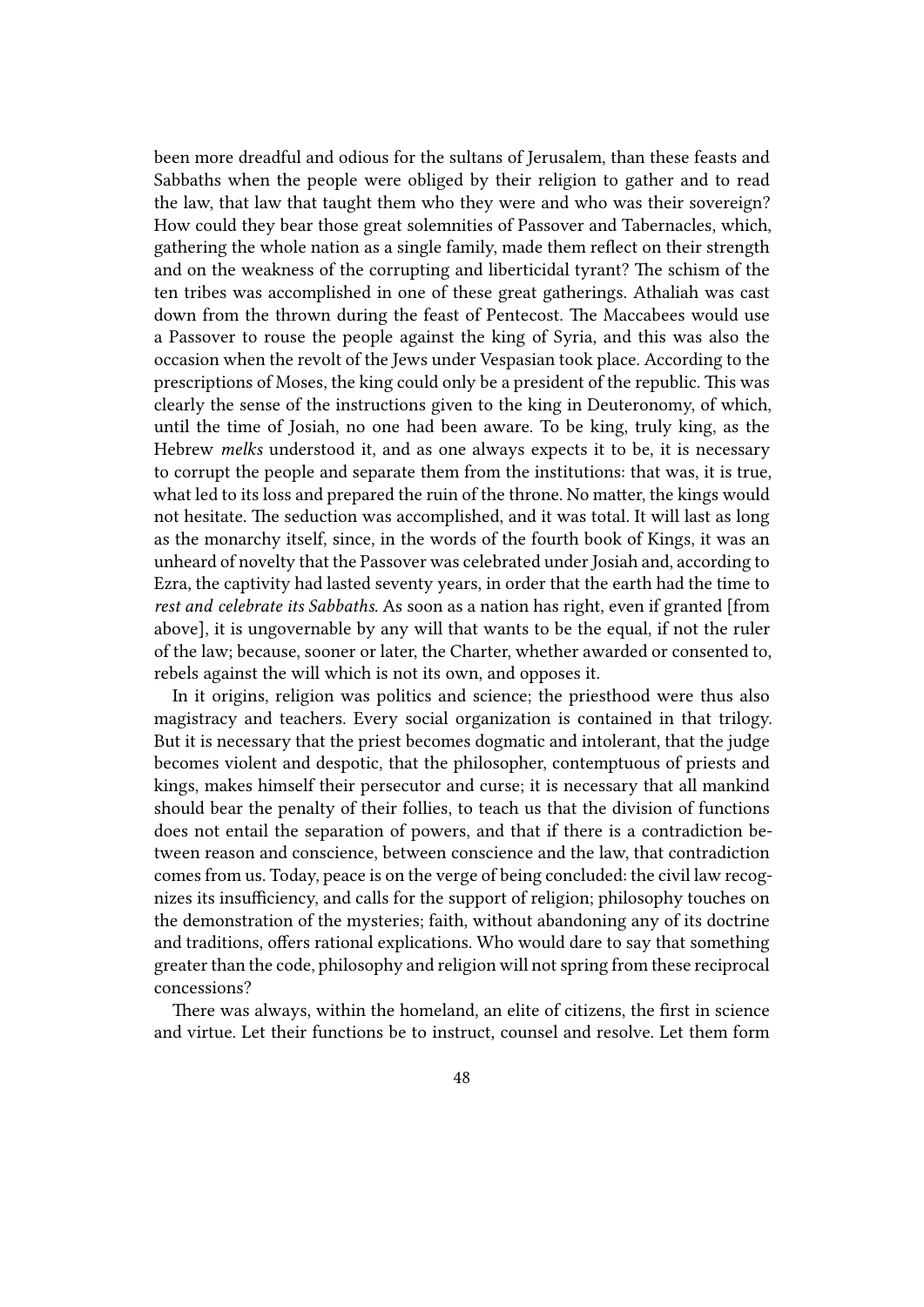the greatest and most glorious university. Let them give to the people a perpetual example of equality and disinterestedness. Let their reward be to hear themselves called *prudent as well as wise and fathers of the nation*.

Let us abolish royalty without hatred and vengeance, because with royalty we are all guilty. Let us reject it, not only as vicious, extravagant, corrupting and unworthy, but as illegitimate. We dispute endlessly: *The king reigns and govern , the king reigns and does not gover*n. Let us begin by saying: *He governs and does not reign*; and if we are not still in the realm of truth, at least we have made a step towards it; for it is the people who are the *executive power*, and it is the law that inaugurates them.

And let us preserve, let us restore the solemnity of Sunday, so eminently social and popular, not as an object of ecclesiastic discipline, but as an institution that conserves mores, a source of public spirit, a meeting place inaccessible to the cops, and a guarantee of order and liberty. In the celebration of Sunday is lodged the most fruitful principle of our future progress; it is by taking advantage of Sunday that the reform will be achieved.

Let there rise in the midst of his brothers, with all the authority of virtue and genius, the reformer that some await. Let him come, powerful in words and deeds, to convert and to punish. Let him see the horror of our vices, and hear the tale of our follies. Let him lament our miseries and let him cry out: The cause of the evil is in the ideas. To heal the heart, you must correct the brain. Can you remake your understanding? Can you change your opinions, condemn what pleases you, hate what makes you laugh, love and respect what hardly concerns you? Do you believe these truths that you no longer understand?

*Crime is imputable, satisfaction necessary, and punishment just and legitimate.*

*Labor is obligatory, property only usufruct, and inheritance a mode of conservation of shares; liberty is balance ; the inequality of nature is weakened by education, and effaced by the equality of fortunes. Marriage is exclusive and holy: fornication is an offense against nature, against persons and against society.*

*Reason oversees the senses; the conscience imposes a brake on the animal passions. Man's end is not to enjoy, but to cultivate his soul and contemplate the works of God. Falsehood is the murder of the intelligence; the oath is inviolable.*

*The law is not the expression of a single will, nor of a general will; it is the natural relation of things , discovered and applied by reason .*

*The sanction of the law is in God, who gives it.*

0h citizens! If you can't handle that medication, if you find this brew too bitter, stop complaining, ask for no medicine and rot in your own corruption. But listen to what will happen.

The sun will shine neither more nor less on the soil where you live. The dew and gentle breezes will refresh your fields and meadows in the same way. Your trees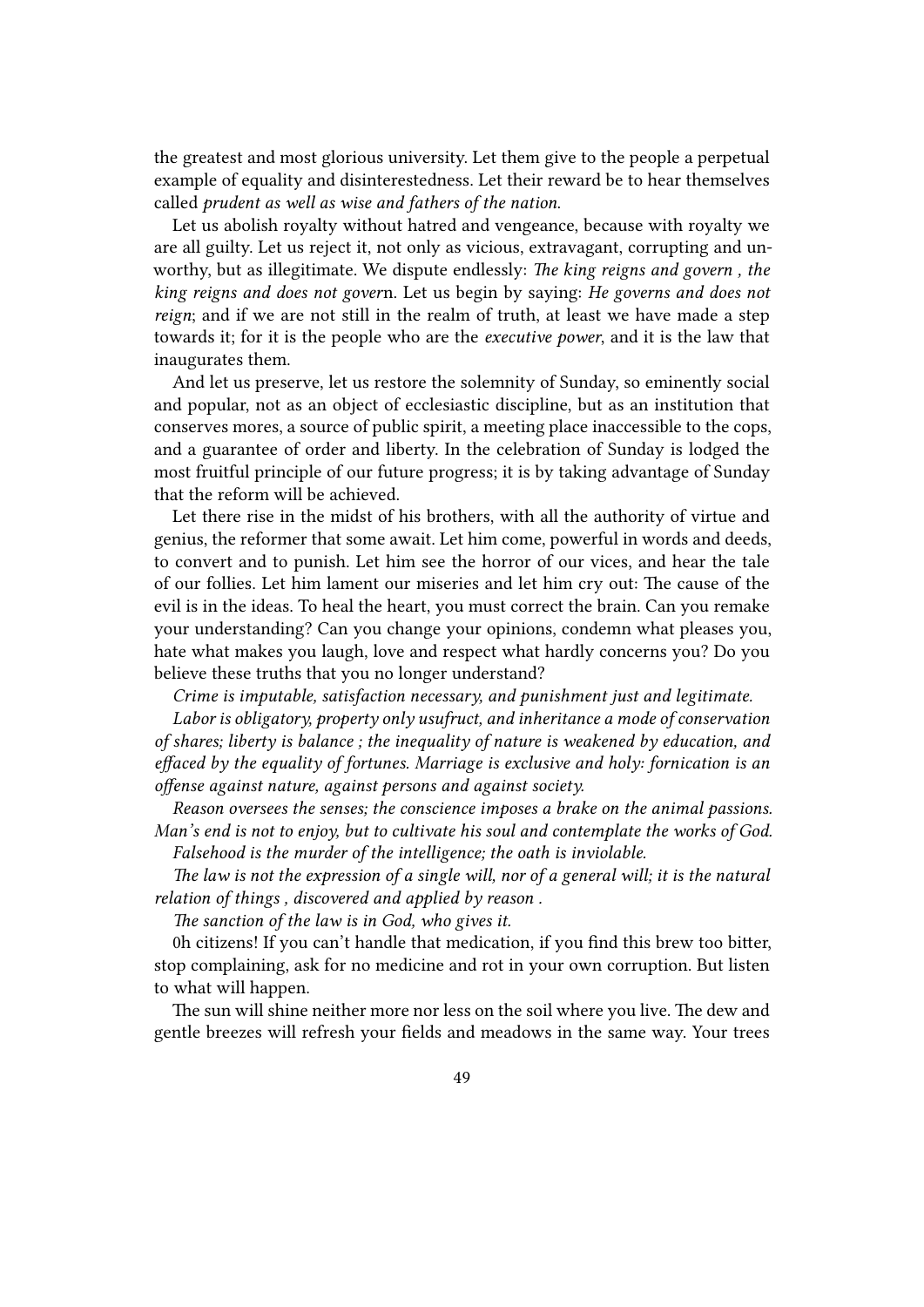will not be less productive, your vines less fertile. You will not see hail, floods or fire desolate your towns or countryside more often. The elements will not be more murderous.

But opulence and misery, inseparable companions, will increase in an endless progression; large properties will invade everywhere. The bankrupt peasant will sell his inheritance; and when there are only landlords and tenants, lords and serfs, the first will give to the second a few clothes, lodging and some bread, and they will say to them: See how happy your are? What is liberty and equality? Long live harmony!

In those times, trivial talents and arts of luxury will be rewarded lavishly. We will see singers more wealthy than large villages are now. The wage of a comedienne will be more than the cost of a hundred bushels of wheat in a famine. The poor worker, the laborer's wife and the artisan will be humiliated.

The merit of women will no longer be anything but an evaluation of their beauty, their most sacred right, to be surrendered to the highest bidder. The wealthy will possess them all, because they alone can pay; the poor will be left with the disgraced and the cast-offs of luxury.

The ignorance and exhaustion of the proletarians will be at its height. They will not be prevented from learning, but they will not be able to live without working, and when they are not working, they will eat nothing. If someone among them shows talent, he will be encouraged, rewarded, and *enriched*; he will enter into the upper class and be lost to his own.

The people, who always follow the example of the rich and powerful, having lost respect and faith in the old religion, which at least taught them the equality of men before God, and could make them suspect that they are also equals on earth, will traverse all the degrees of a materialist and pantheist superstition; and when they have been persuaded that God is All and that all is God, then they will return to fetishes and manitous. They will worship, as they once did, the trees and stones; they will believe in the power or relics, and carry amulets; and the wealthy, under the pretext of utility and tolerance, will protect the new devotion, saying: There must be a religion for the people.

However, they will sometimes encounter some proud souls, men who refuse to bow down before the golden calf. Those will want to compare accounts with the favorites of fortune. — Why are you so rich and we are so poor?—We have labored, respond the rich; we have saved, and we have acquired.—We labor as much as you, how is it that we never acquire anything?—We have inherited from our fathers.—Ah! You invoke possession, transmission, prescription. Well! We call on force. Proprietors, defend yourselves!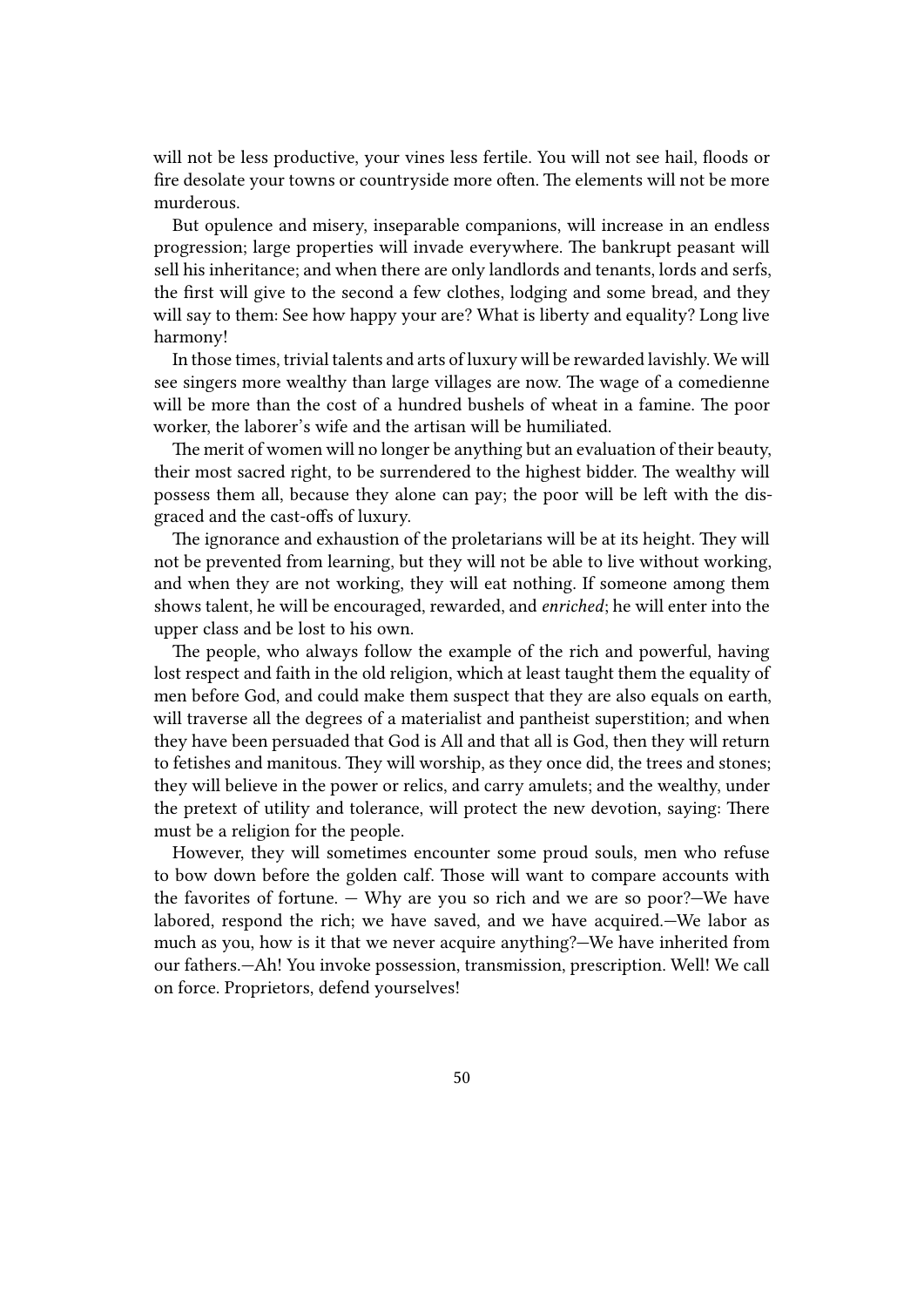And there will be combats and massacres; and when force will again be established as *law*, when the *rebels* have been destroyed, they will write on their tombs ASSASSINS, while their victims will be glorified as martyrs.

And that will endure until God takes pity on us.

But who today will dare to speak in such language? Let us save ourselves from all illusions. Certain people imagine that a great personage must soon appear in the midst of humanity, one of those *providential beings*, as we call them, who will summarize all ideas, disengage truth from error, strike down the old prejudices, put all opinions on a new level, and with his strong hand launch the present generation down a new road—or a new rut. The nineteenth century will not pass, they say, before our prediction comes to pass. Some go further: the great man has already come; Elias has walked the earth; but the world has not understood. The Turk says: God is God, and Mohammed is his prophet. These modern *believers* make a similar profession of faith. But the time of the great reformers, like that of the founders of religions, is gone forever. It is up to societies to fend for themselves. Let them await their salvation only at their own hands. Men never lack truth, but they often lack the good faith and courage to recognize and follow it.

As for myself, I have not placed my confidence in anything new under the sun: I have faith in some ideas as old as the human race. All the elements of order and happiness, preserved by imperishable traditions, exist. It is only a question of recognizing the synthesis, the method of application and development. How has humanity still not succeeded in this? It is up to history to teach us. I could say something of it as well as anyone; but, in my opinion, the philosophy of history will exist only when the social problem is resolved. Truth is necessary to give the definitive reason for error. But can that truth itself be found other than in unity? It is when the most furious antagonism has been succeeded by general equilibrium, when the struggle of all the doctrines has given birth to the one and indivisible science, when the religions and philosophies have been joined at the altar of truth, that we will be able to shout: The times of testing are over; the golden age is before us! Yes, humanity will know that it has entered its legitimate path, when, looking upon itself, it can say: One sole god, one sole faith, one sole government, *Unus Deus, una fides, unum imperium*.